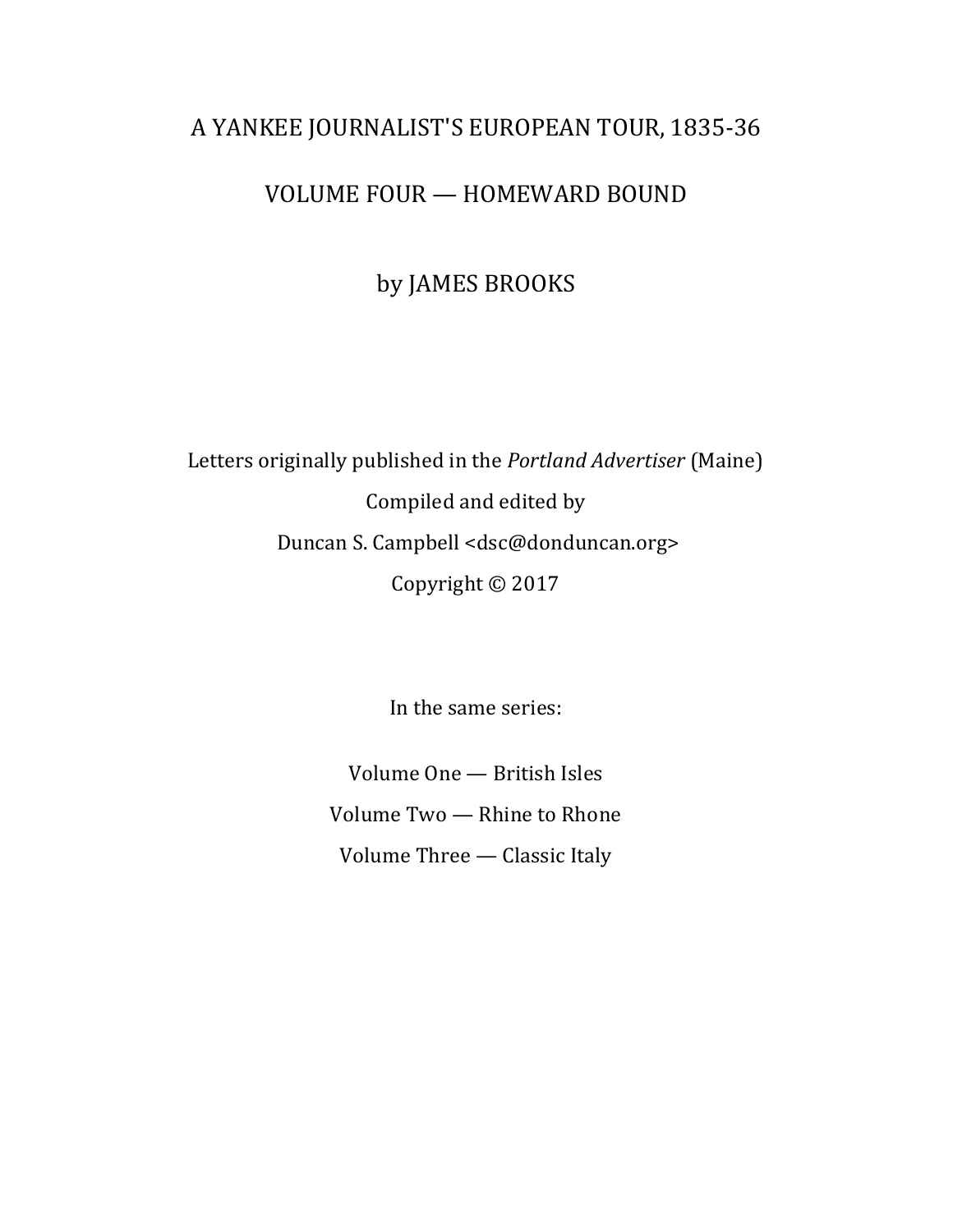### **Table of Contents**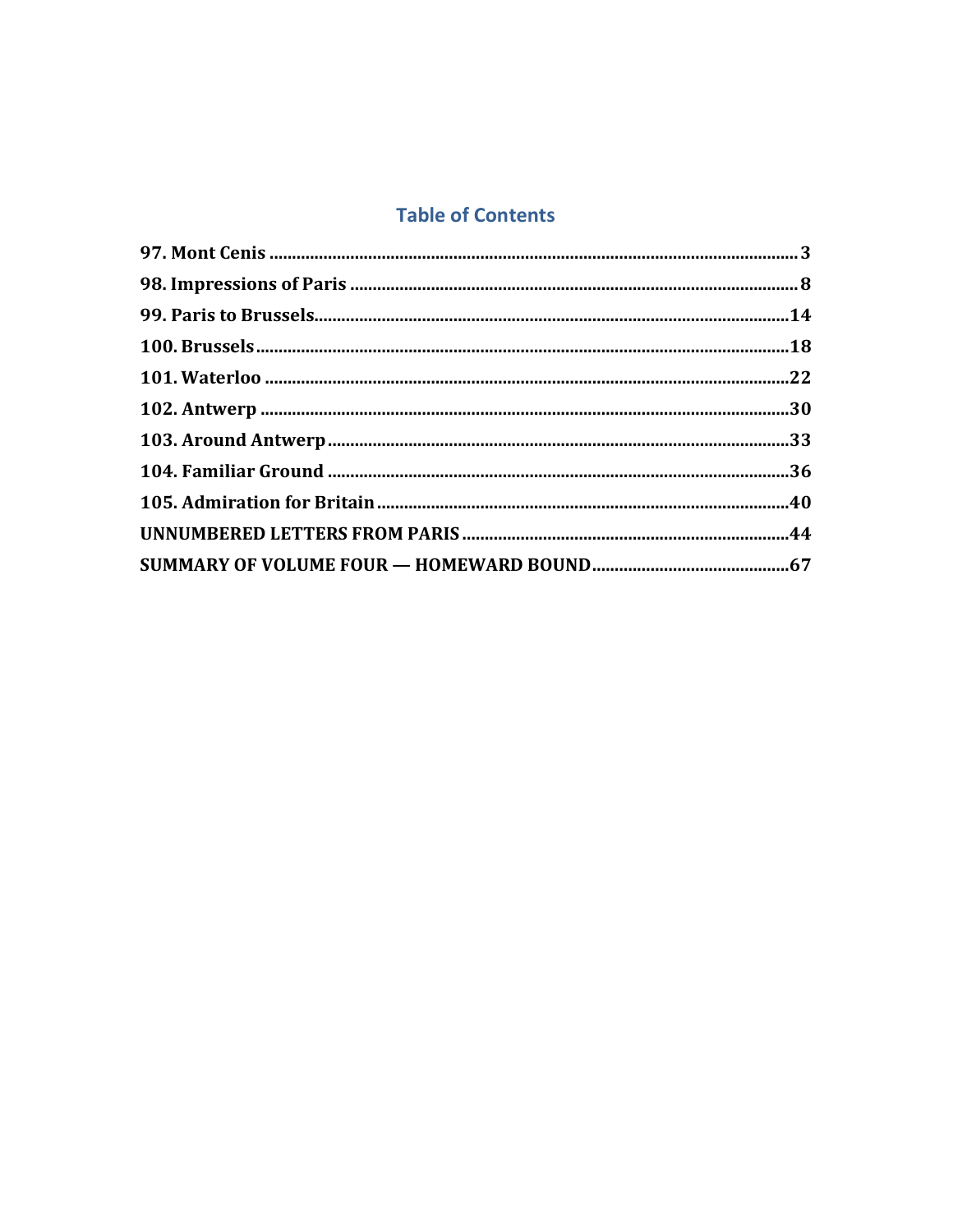## **97. Mont Cenis**

Lyons (France), December 10, 1835.

Susa, about forty miles from Turin, we reached after dark, but I could see that it was under the shadow of the mountains of the Alps. We dined or supped there—I don't know which to call it, for I always eat when a conductor of a European diligence gives the order, if it be, for precaution only, and whether I am hungry or not: for, one opportunity passed, such another may never return, as the diligences ever do honor to their name, though they are most diligently dull. Our eating over, our party, which was all French now, and as lively as Frenchmen ever are, began to overtake the diligence, which did not stop for us, but kept on its tedious way up the Alps. This was no difficult undertaking, you may be assured, as it is about as much work to haul a diligence over the Alps, as to haul a two-story American house over the White Hills of New Hampshire such an American house, I mean, as at times we see in Portland, when a whole street some day or other decamps, and we find its buildings scattered about in another quarter of the town; for you know that we often see them on trucks, wandering hapless about our town. The moon lighted our way, and as there was yet no snow, we walked happily along, talking of Bonaparte, $1$  whom the French seem to adore, and of American wars, &c &c. At two o'clock, A. M. we got into our diligence, and we went to sleep, when the lively conversation of our French companions was turned into as lively snores.

At daylight, we were near the summit, and the wheels of our diligence were groaning in the snow, of two feet deep—the almost perpetual snow that covers these Alps at all seasons of the year. The wind was blowing lustily, and the snow was drifting, and thus we were at once brought into the coldest winter, though with a clear sky over our heads. Nevertheless, our diligence was warm, and we were comfortable,

<sup>&</sup>lt;sup>1</sup> Napoleon Bonaparte  $(1769-1821)$  – French military and political leader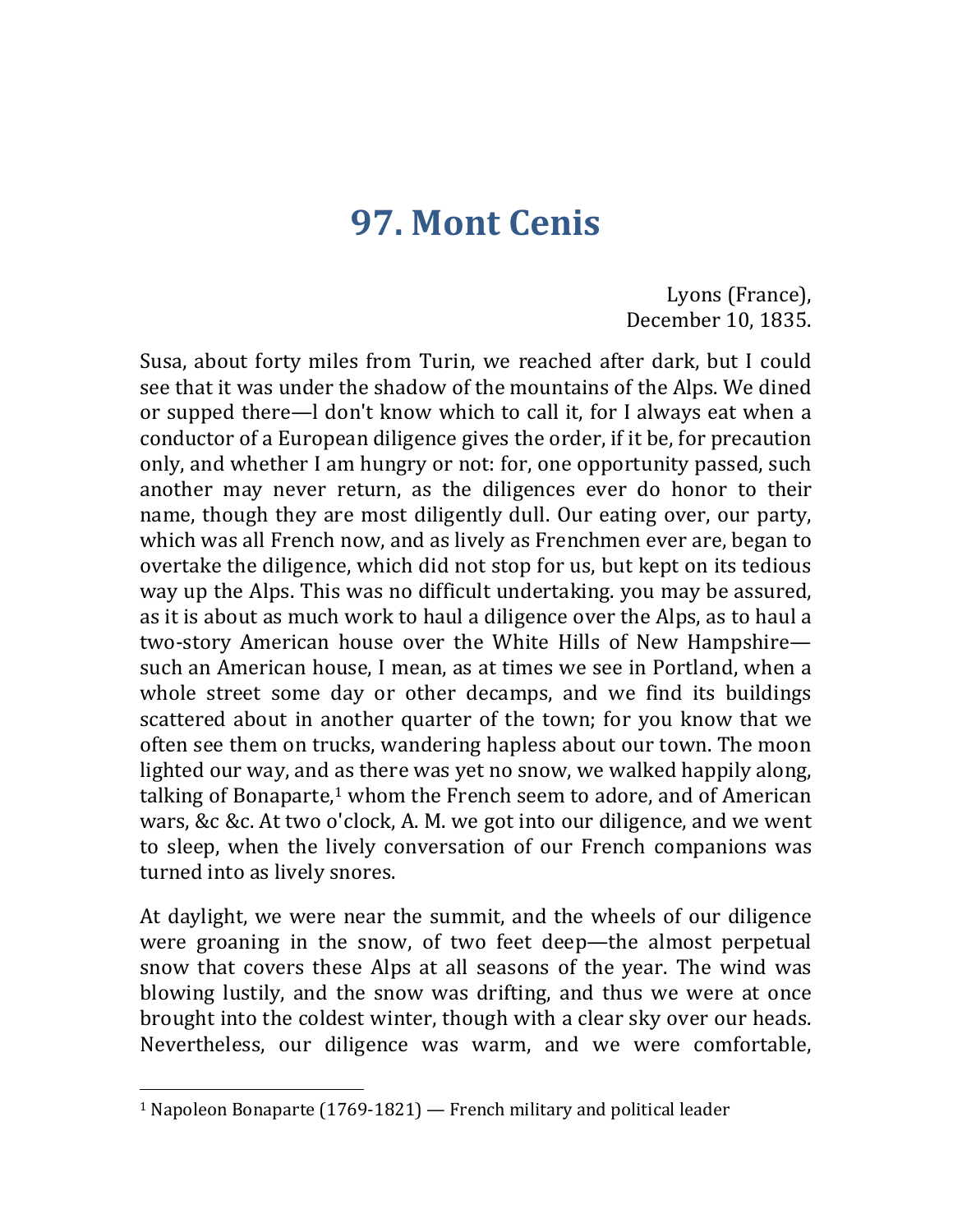though we got along but a mile an hour. Our passports were all signed as we passed the limits of Piedmont and Savoy. We found some coffee in an inn upon the summit; and here, all at once, we remarked that the language of the country was changed, that the Italian or Piedmontese which we had heard so long was now gone, and that the French was the order of the day. Signore, and Signora was Monsieur and Madame now, and our *cavalli* were changed into *chevaux*<sup>2</sup> by the postilions upon the route. The waiter was *garçon* now, and the *cameriere<sup>3</sup>* was down the Alps. We English were Anglais now, and *gli Inglesi* no more; and such Italian oaths as "*the body of Christ*" and "*the blood of Christ*," are now "sacre nom de Dieu," "the sacred name of God." Nothing is stranger in a traveler's ear than this sudden change of languages in a day—in an hour, as it were. The open sounds of Italian letters were at once cut up for the short, clipped words of the French. We were in a new world, it seemed, and yet we were upon a mountain that parted the people under the same king.

We jogged on with our mountain of a diligence, through and over drifts of snow, with six stout horses trailing us along. The summit reached at last, in the full break of day, with the bright sun over our heads, my Englishman and myself thought we would scramble down the precipices on foot; and thus, leaving the road, reach the bottom long before the diligence. Scramble, indeed we did, and tumble too from gallery to gallery, and as the winds howled from cliff to cliff, and the snow gusts rushed along the ravines, I thought I was on our Mount Katahdin,<sup>4</sup> rather than on the Alps, where the earth was yet green a mile below me. Long and long before the diligence had wound its distant way around the circles of the mountain road, we were in the "*Hotel Royal*" at Lanslebourg, an excellent inn, built by Napoleon for the accommodation of his officers when on their way to cross this Alp. The cold had reddened our cheeks, and the exercise and tumbles had given us a raging appetite, which we had ample time to gratify before the diligence overtook us. No avalanches hit us, or our diligence. No snow gusts buried us a thousand feet from the light of the sun. Not a wolf showed his head. The day of terrors is over. This mighty Alp is now as passable

<sup>2</sup> *chevaux —* (Translation) *horses*

<sup>3</sup> *cameriere* — (Translation) *waiter*

 $4$  Mount Katahdin — Highest peak in the state of Maine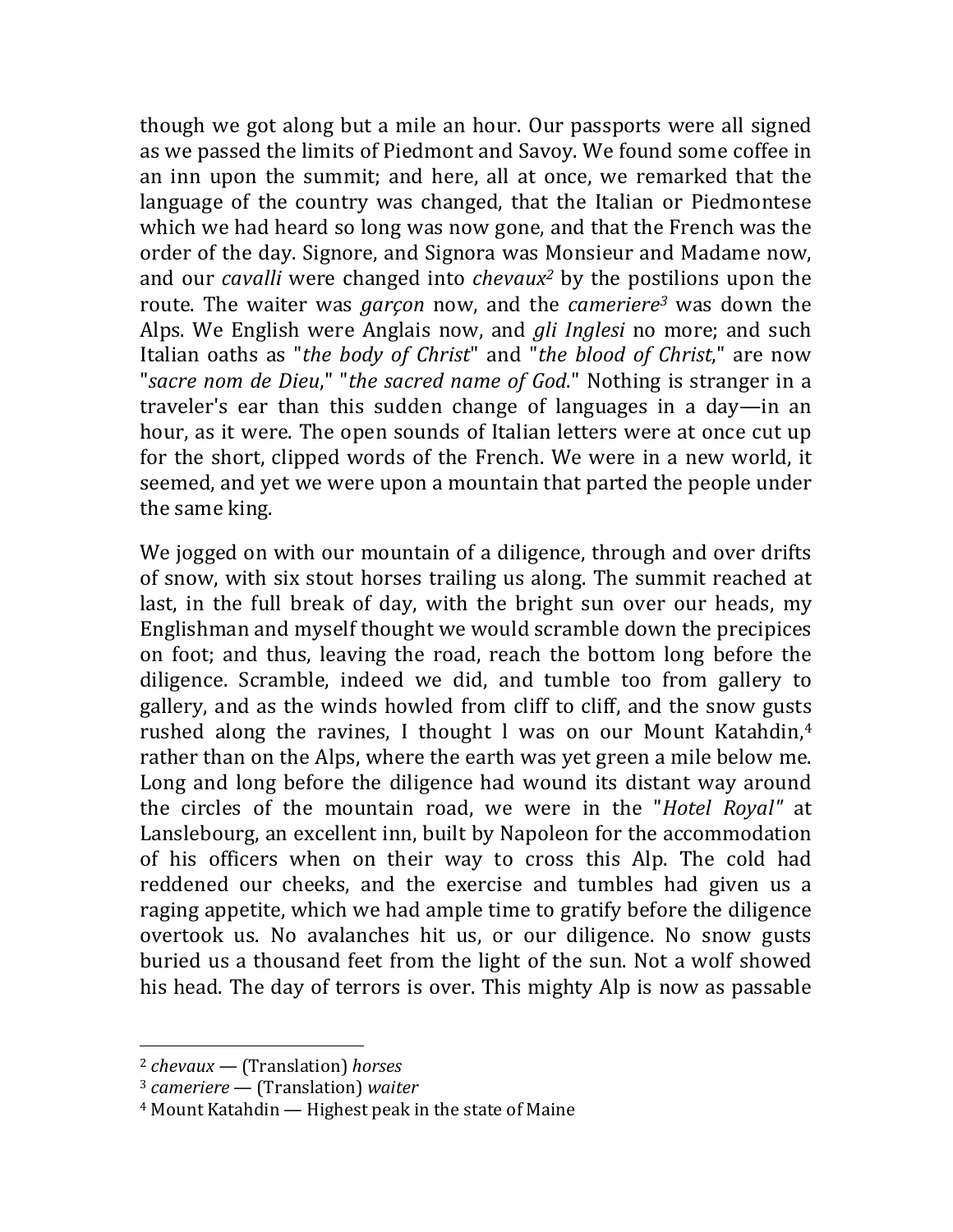as any great hill in Maine. Asylums<sup>5</sup> (*maisons de refuge*) are scattered all along the difficult passages and if the *tormenta*,<sup>6</sup> or the avalanche, block up the road, the *cantonieri<sup>7</sup>* sally from their asylums, and with pick-axes and shovels soon clear the way. Glory be to Bonaparte for such works as these. Thus, has he annihilated the Alps, if not on the field of Marengo.

Lanslebourg is a dirty Savoyard village, at the base of Cenis, most of whom are employed, one way or the other, in facilitating the passage of the mountain during eight or nine months of the year. French is the only language in use here, though we are yet far from France. On and on we jogged, by a wild variety of soil and scene, but the first great thing that attracted our attention, except stupendous Alps and their cascades, was a huge fortress that the king of Sardinia has been building: a terror to the French, which brings its batteries to bear upon the road in all directions, and would rake and perhaps destroy an army that attempted to pass it. A French officer, however, who is with us, makes light of this bugbear, as he calls it, of this limb of the league of despots, and says a French army would pass it in any twelve hours of the day. Be this as it may, I would not give much for my head if I had to run such a gauntlet in such a narrow pass. Night came upon us somewhere near St. Jean de Maurienne, a district of country where cretins were once seen at every door, and where the inhabitants were universally afflicted with that horrid disease of Alpine regions; but Napoleon drained the marshes, and confining the water in its proper channels, rendered the air salubrious, and thus prevented the increase of cretins, and nearly exterminated the goiter—thus changing a glen of misery into a line of prosperous towns. $8$  I saw no more. Night came, and, before day, we were within the walls of Chambery, a town which has been made somewhat famous in the *Confessions* of Jean-Jacques Rousseau.<sup>9</sup>

  $5$  Asylum  $-$  Place of shelter

<sup>6</sup> *tormenta* — (Translation) *blizzard, snowstorm*

<sup>7</sup> *cantonieri —* (Translation) *roadmenders*

 $8$  Goiter and cretinism are sometimes associated with a single cause  $-$  shortage of iodine in the diet. The description of events in St. Jean de Maurienne is found in Mariane Starke's "Information and Directions for Travellers on the Continent", Chapter 6, Paris: Galignani, 1826. (See also Brooks' reference to goiter in the Grand St. Bernard region  $-$  Letter 50.)

 $9$  Jean-Jacques Rousseau (1712-1778) — Genevan philosopher and writer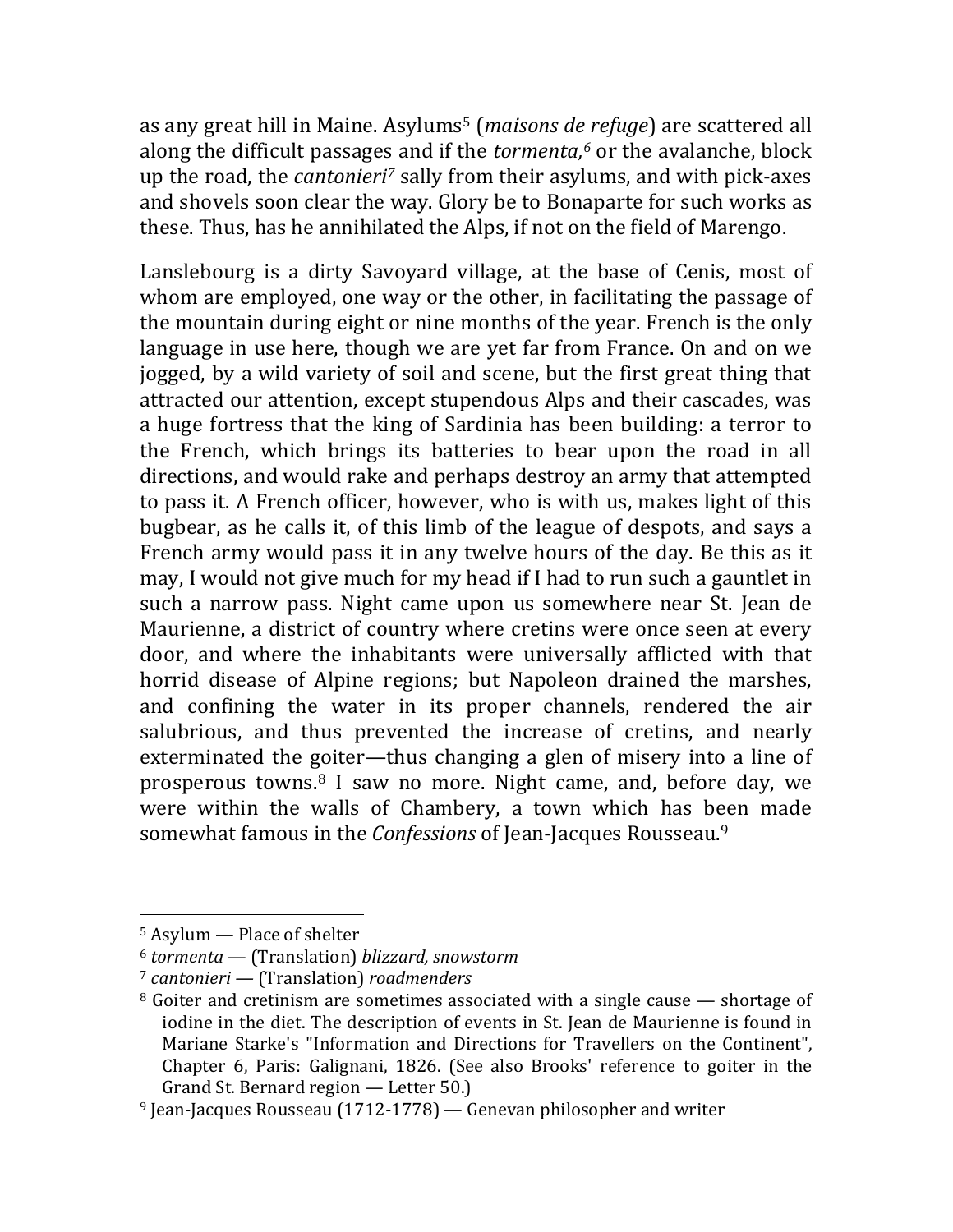Chambery was our second day's breakfasting place, at 5 o'clock in the morning, the usual time when a London or a Parisian man of fashion goes to bed. It is a pretty dirty town, and a dirty pretty town, as I could see in my morning's walk, for here our diligence lost its character, and stopped four hours or more. The suburbs merit what Rousseau has said of them, deducting always much for his fine poetic eye.<sup>10</sup> But the mud was thick, and when a man's boots are muddy, I must tell you, if you did not know the important fact before, everything is, in his eyes, out of order. The little narrow streets of these European towns are never, by the way, wide enough for an American to breathe in; for if old Boone<sup>11</sup> could not endure the sight of his neighbor's smoke, or the bark of his dog, what would he do in streets where he could jump across from window to window? And then the Savoyards are not neat. Their farmhouses are dirty. Their front doors are always out of order. Their horses and cows are on too intimate terms with their wives and children. I like dumb animals, but not quite so much as the Irish of New York, who, it is said, sometimes sleep in the arms of their pigs.

Imagine me now to take a leap of only about thirty miles, which Sam Patch<sup>12</sup> could never do in the best of his days, even with that noble motto of his, that "*some things can be done as well as others*," and you will find me at Pont-de-Beauvoisin, the frontier town of France. I might stop and talk of the tunnel that is cut through the mountain, and of the wild passes upon the way, but it is not worth the while, when a man is leaping thirty miles. This Pont-de-Beauvoisin is a little town upon a little stream, where are French troops, a French custom house and the French police. Upon crossing this little stream. which one paddle of the leg of a duck would send her over, we bade adieu to the last of the governments of Italy, and came into "*La Belle France*." Our passports were signed again. Our luggage was slightly examined, and then the Sardinian authorities let us go. I shed no tears upon thus parting with Italian

 $10$  Quotation — "Plus près de Chambéri ... le chemin passe au pied de la plus belle cascade que je vis de mes jours.". Jean-Jacques Rousseau, *Les Confesions*, Part I, Book IV, 1752

<sup>&</sup>lt;sup>11</sup> Daniel Boone (1734-1820) — American pioneer, woodsman and folk hero; legend has it that "*he could not live where he could smell the smoke of a neighbor's cabin*."

<sup>&</sup>lt;sup>12</sup> Sam Patch  $(1799-1829)$  — American folk hero, gained notoriety for his spectacular high dives. His leap into the Niagara River in 1829 drew thousands of onlookers, and secured his fame. He died the same year after leaping into the Genesee River (upstate New York).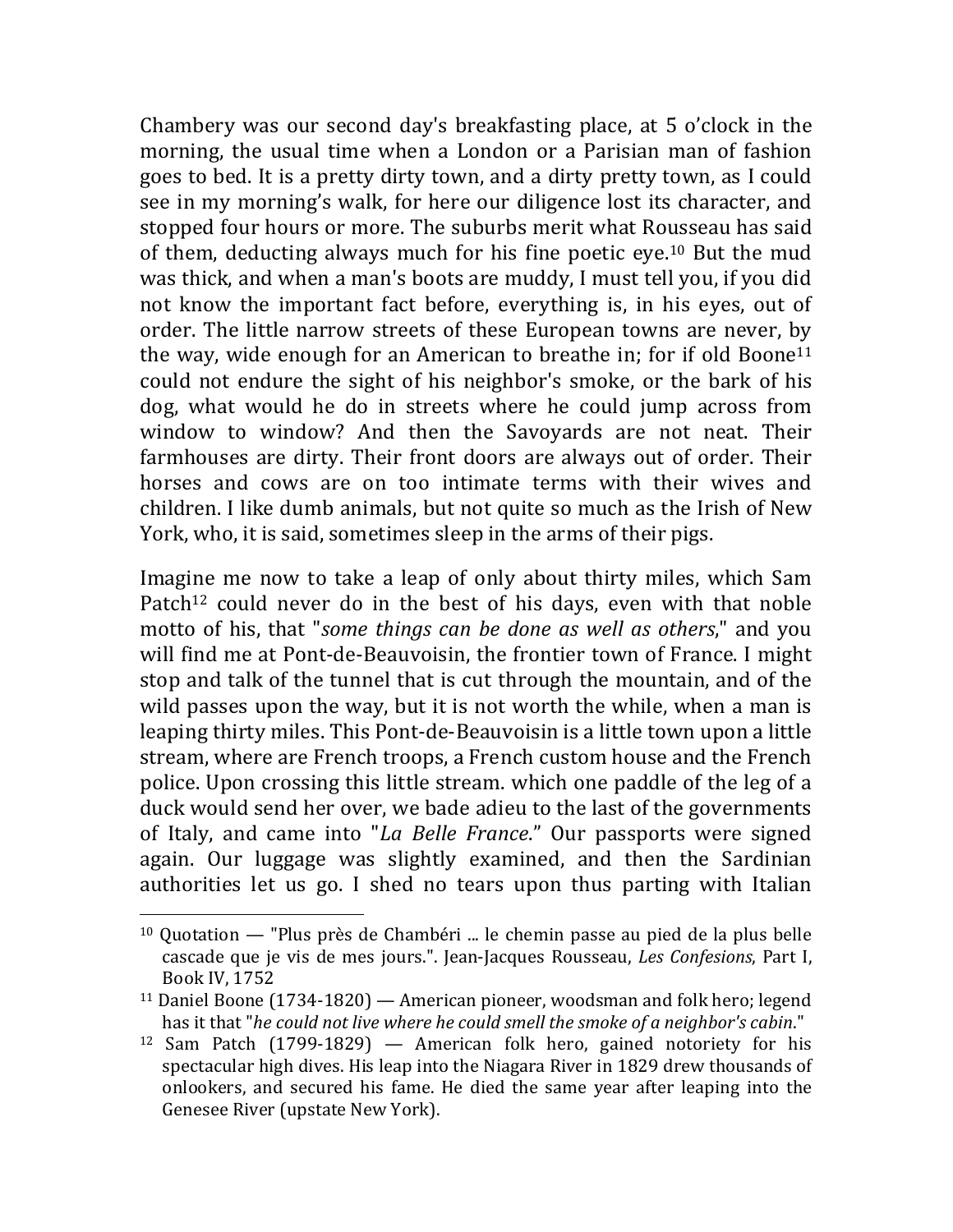governments. The officers that serve there, whenever a stranger comes in their way, generally speaking, are a tribe of beggars in epaulettes and cockades, and a piece of silver that tickles them would make a Frenchman blush. But I did not enter France without solicitude. The rumors of war with the United States have been sounding so strong, that I did not know how long an American could tarry in its boundaries; and this solicitude was not quieted when I was selected from all the other passengers, and ordered to the police, who compared all the descriptions of my person in my passport with the man whom he had ordered before him. Their questions too were a little closer than any that were ever put to me before, even in Italy; but when I had laughingly told the officer I was not "*a* man of war," he laughingly replied it was well to keep watch of us Americans now, as there was no knowing how soon I might be. I mention this little instance as an illustration of public feeling here at this time, for, such an examination as this, a traveler is seldom or never subjected to in France, unless it be in a crisis or alarm or suspicion, such as exists at the present time.<sup>13</sup>

My passport was taken from me, and a French passport was given me, which will take me to Paris, where my own is sent, and where I can reclaim it when I choose. This, however, is nothing extraordinary, for such is the custom with all strangers when they enter the borders of France, and on their way to its capital. Our luggage, of course, was examined here again, and strictly examined too, and no fee was taken; but such has been our custom, throughout all Italy, to pay them, that it seems strange thus to be released from the custom.

Lyons was reached at 2 o'clock the ensuing morning. The Rhone is once more in my eye. The red-breeched soldiers of France are thick, it seems to me, in every street. I am in the "*Hotel du Parc*." But, Oh, the misery of traveling; for, I must be *murdered* three more days and three more nights, in a diligence, before I can see that Paris, the like of which all Frenchmen declare there is not in this world.

#### ★

 $13$  Relations between United States and France had become heated because of the delay by France in making reparations for injuries suffered by the U.S. during the Napoleonic wars, as previously agreed in a treaty of indemnity.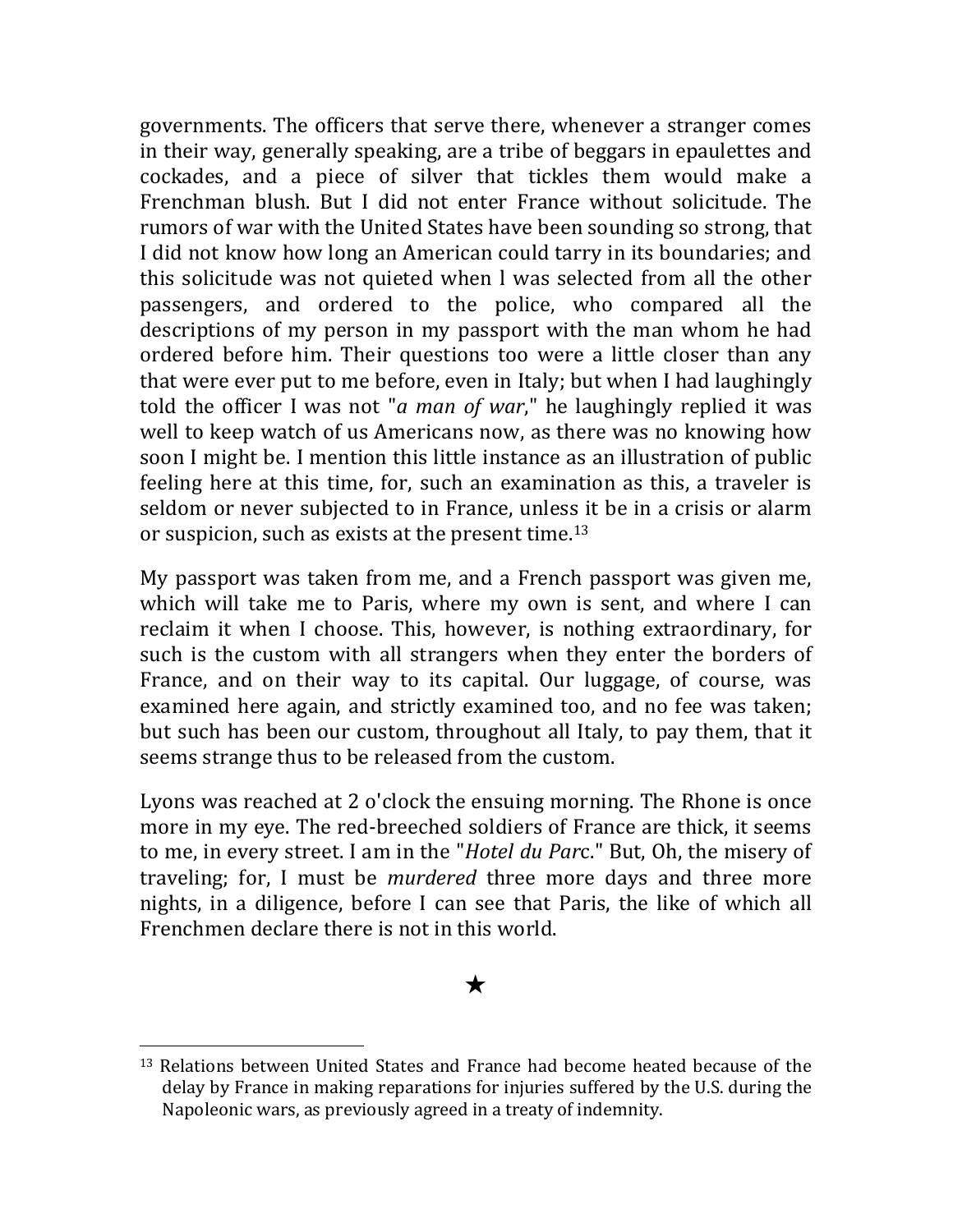## **98. Impressions of Paris**

Paris, April 1836.

One of the first things that strikes the eye of an American upon entering this great capital, is the multiplicity of soldiers who are stationed here, in every part of the city. The soldiers of the line and the National Guards, the Municipal Guards on horseback, and the Municipal Guards on foot, the cavalry, &c. &c., with the insignia of authority about them, are objects which attract his attention from the early drum of the morning to the drum of the evening, when all are permitted to rest. No matter where he goes—be it to the theater, the people of arms are there, regulating everything, and obtruding even upon the very stage—or be it to a *fete*, they are even there, forming one line of carriages this way, sending another that, stopping this man, turning about that, directing all things, and making all people submit to their sovereign will. "*Liberty and Public* Order" is the motto of the National Guards, and certain it is they are ever administering to public order, whether they are to liberty or not. But a noble militia<sup>14</sup> it is, and such as we ought to have in all of our states. No respect is paid to persons. No excuses are taken, no substitutes, no such ingenious inventions as our people have, of weak eyes, weak feet, weak smellers or the like; but, if life is in you, and death is not threatening at your very door, you must turn out and be ready to defend the law, no matter how rich you are, whether a banker like Rothschild or not; yet, you *must* turn out, and act as a sentry, and as a soldier, and take your time with others in guarding this law, night and day, in rain, storm, or sunshine. Impose fines upon our citizens just in proportion to their property, fixing a minimum of the fine so as not to let the poor escape, and in a very few years we should have such a militia, and then they would not *lynch* gamblers in Mississippi, nor beat police officers to death every other day in New York—facts which the advocates of monarchies and despotism ever here glory in blazoning as the beauties of democracy—but "liberty" and "public order" would go

<sup>&</sup>lt;sup>14</sup> Brooks admires the seriousness of the French militia. In his view, U.S. militias had failed to live up to the standards set by the nation's founders. Similar remarks, prompted by observing the local Frankfurt militia, are made in Letter 40.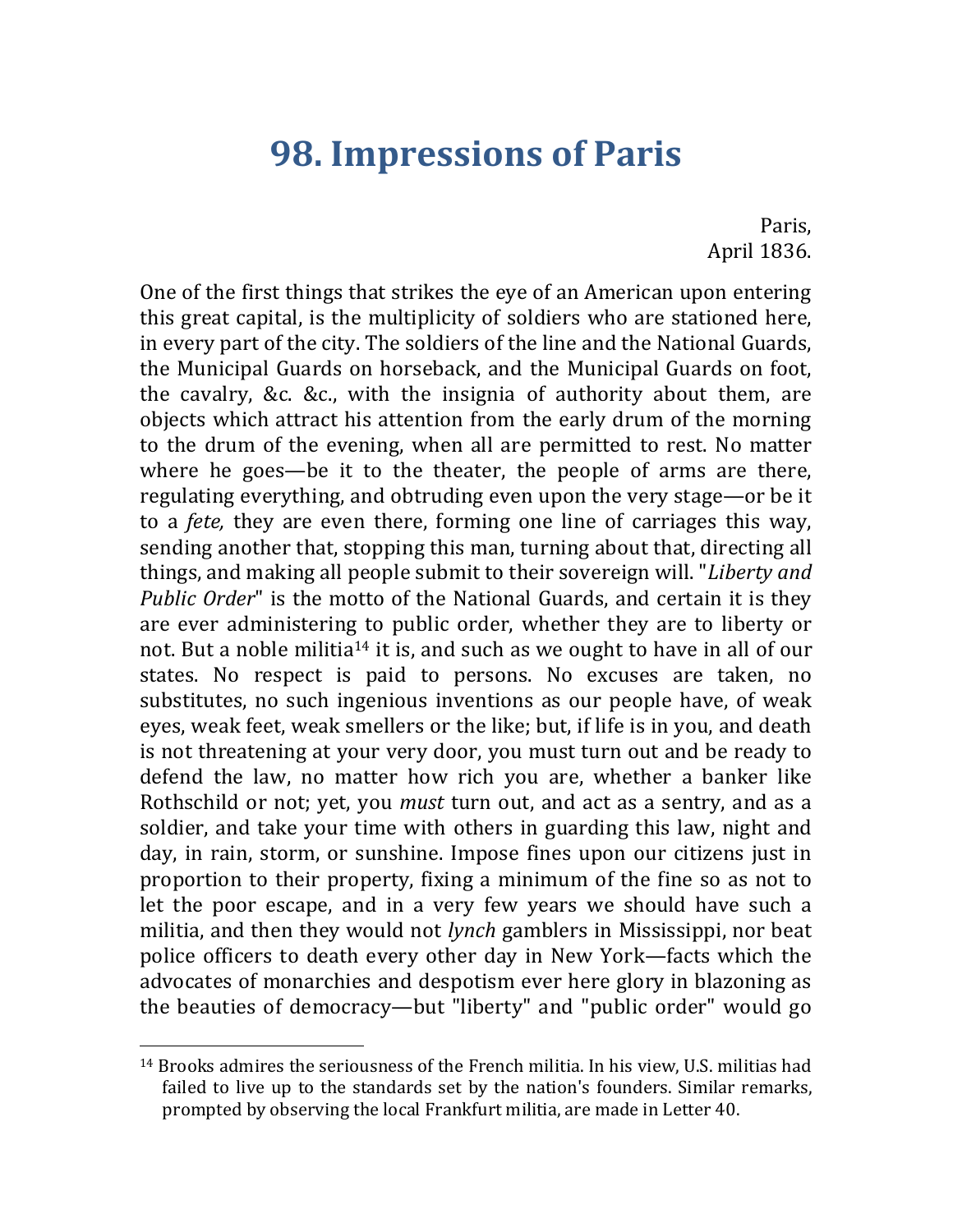together. The time is rapidly coming, in the United States, when men of property must be prepared to defend the law, if they wish to be preserved by it.

I do not know how many soldiers, of all the various kinds which European wars have invented, there are in and around this Paris, but I have heard the estimates vary from  $40,000$  to  $60,000$ —surely an army, one would think, large enough to take care of a Parisian mob in the very worst of times. But 40,000 men, in the narrow streets of Paris, would find hard fighting with an enraged multitude throwing down upon their heads brickbats and stones and household furniture of all kinds; for hundreds of the streets here are but barricades, in which soldiers on foot, or cavalry, could not pass but with the most imminent danger, even as great as the soldier runs when facing a battery. The sun, during winter, never enters some of these streets. Not for a day, for three months, have some of them been dry. The water is carried off by a drain in the middle, and two carriages with difficulty pass on the sides of this drain. A multitude is mighty in such fortresses as these. Every roof is a battery. Every window is a porthole. Shot falls from five, six, or seven, or eight stories with great force. These forts are the secret of the success of Parisian revolutions, where the multitude, when aroused, have a power above all discipline, all standing armies, and all law.

But Louis Philippe<sup>15</sup> is securely seated on his throne at present. Nothing but an assassination can unhorse him. With that great regulating class of modern times, which is the ruling power of the present day where it is permitted to exist, the middle interest I mean, he is popular and powerful. They regard him as a monarch who will do all he can for the good of France, and allow her as much of liberty, and of licentiousness even, as is consistent with the preservation of the government from the Parisian mob. The traders, the grocers, the merchants, the shopkeepers of all classes in Paris are republicans, but, at the same time, the advocates of Louis Philippe. The aristocracy are generally in favor of the old dynasty of the Bourbons, but, one by one, they are yielding to the new order of things. The *sans culottes* of other days—the "men without breeches," as they were called—are the same as they were then, always for a row, ready to hurrah for this man today, and to trample over him the next—now for a riot for the fun it allows of, and now for a *fete* for

  $15$  Louis Philippe I (1773-1850) — King of France, 1830-1848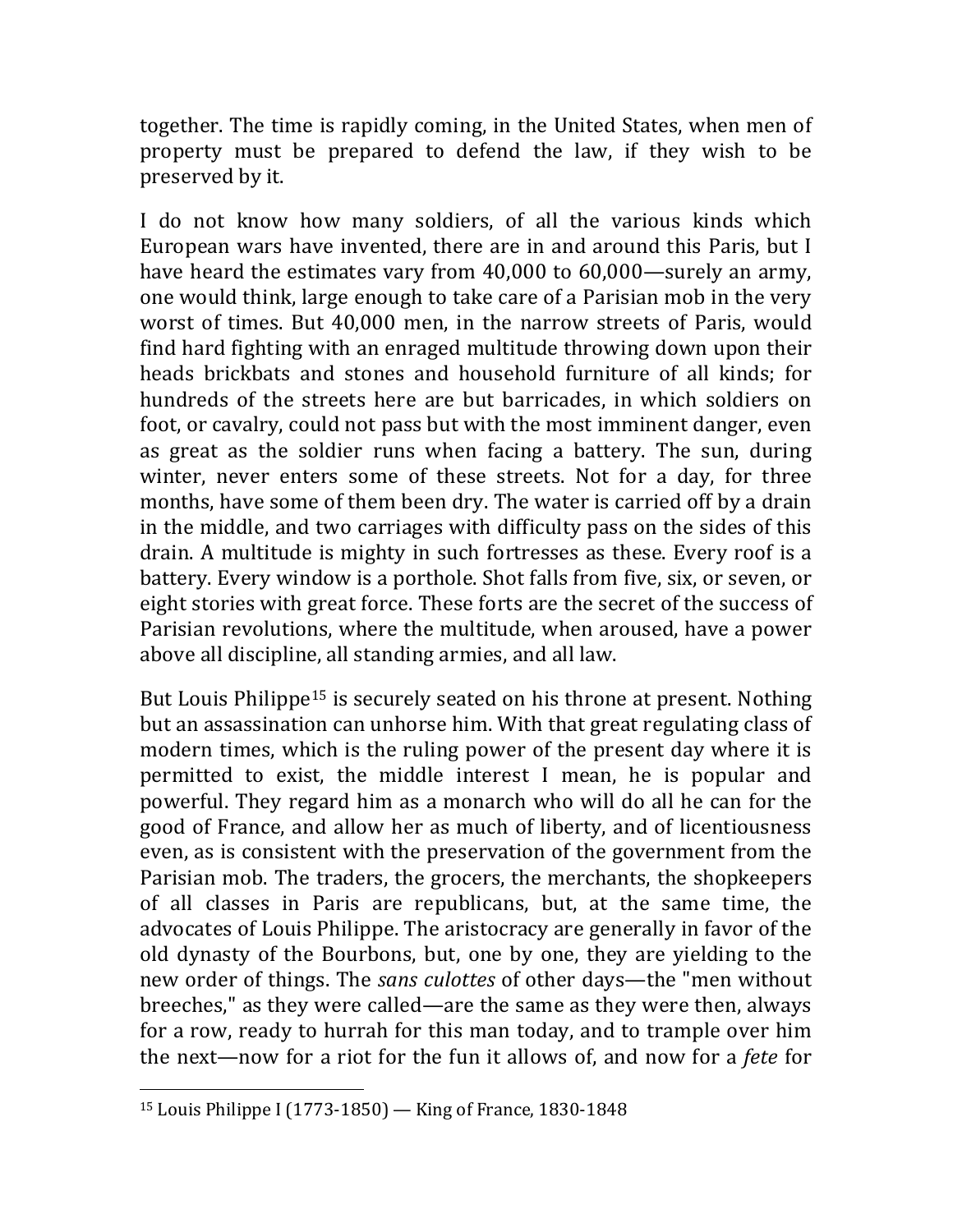the same reason. But with all this hold that Louis Philippe now has upon the ruling mass of the French people, there is felt for him none of that old enthusiasm which led Napoleon onward over every empire and into every great city of the continent. They think that he is a safe king, an experienced king, a king who can be trusted; and at last they begin to have some confidence in his abilities, which must be for him a great prop of his government. Everything, indeed, that a man can do, who has studied well the character of his people, Louis Philippe is doing, whether it be in humoring the multitude, or in rallying around him that of the intellect of France which guides its press, or presides over its arts. So far as the arts are concerned, the days of Napoleon seem to be coming back, and Louis Philippe is attempting to act that part in peace, which the Grand Monarch acted in his day.

In no city is public order better guarded than in Paris at the present time. During that high and feverish season of the carnival, when all Paris is intoxicated with pleasure night and day, from the daily revelry on the boulevards to the midnight carousals in the balls, all was done in order. The mob were allowed the morning after the Carnival<sup>16</sup> to throw meal and bran in the eyes of men better dressed than themselves; but, the police allowed no quarrelling, for such was the custom, and betterdressed men need not go where the mob was permitted this revelry, unless they were willing that their clothes should be whitened at times. Men and women, in their masks and their costumes, would scream, and drink and scream, but they were expected to drink and to scream *in* order; and hundreds of soldiers on foot, with the stoutly-mounted municipal guard, were ready to enforce that order, and to take him who violated it under their powerful custody. Revelry was allowed, and revelry was expected to their hearts' content, but all this revelry must be in order. The hired carriages of the revelers must march in line. The transformed women, and women-made men, and men-made women, though they might disgust an American idea of decency, interfered with nobody, and left the public at peace. I never saw a multitude kept in such perfect order, and with so much ease, as was the mighty multitude upon the boulevards during the closing days of the carnival. The carriages all moved in line. No deviation was permitted. A municipal

<sup>&</sup>lt;sup>16</sup> Carnival — A festive season in areas with a high presence of Roman Catholicism, celebrated in February or early March, preceding the Christian period of Lent; it is characterized by parades, parties and a public relaxation of social norms.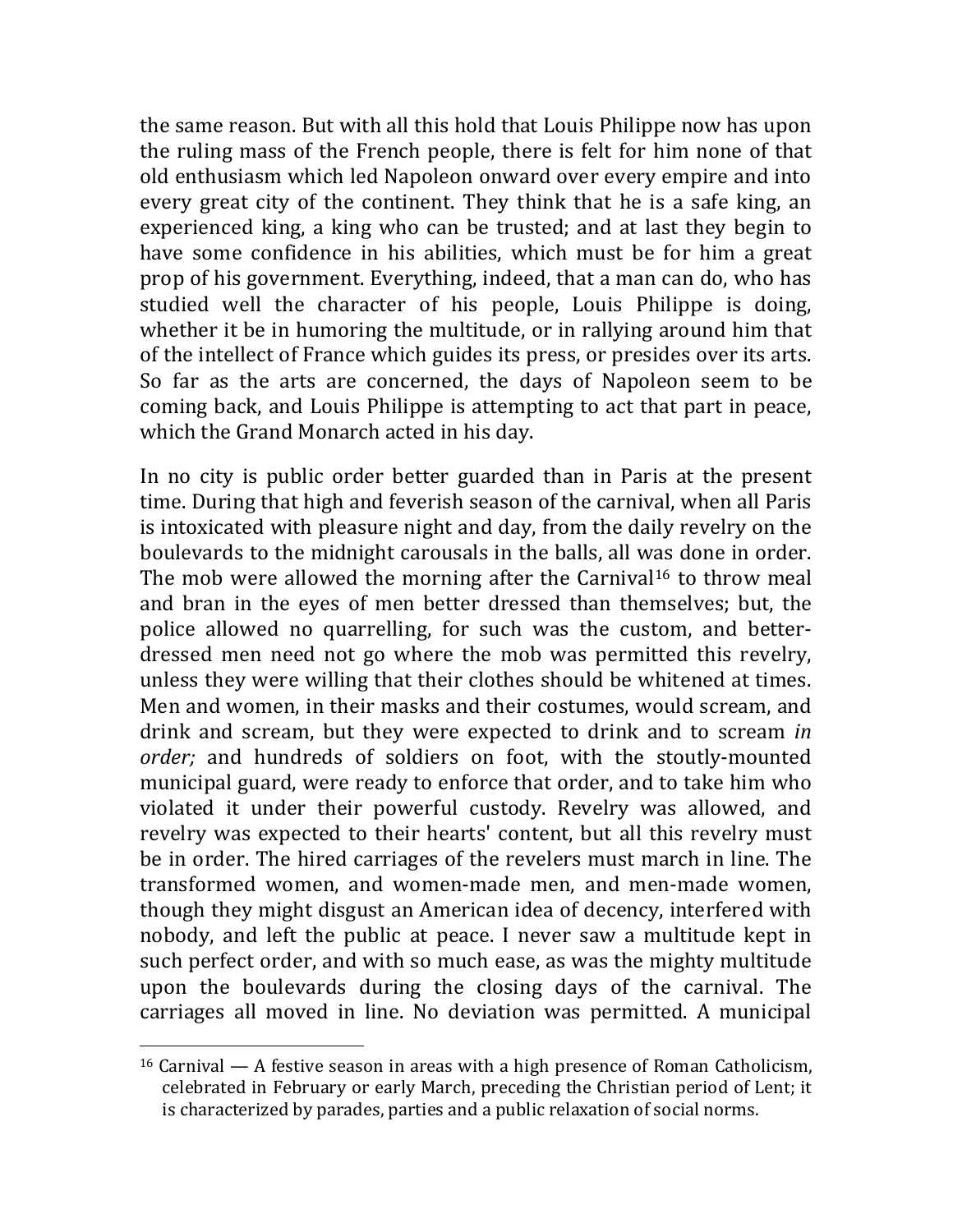guard, on his horse, was stationed by the streets where it was not permitted to enter, and there no one attempted to enter.

The like has been the order, all the days of the fetes. "The Wood of Boulogne," and "the Elysian Fields," during the days of the *Longchamp*,<sup>17</sup> though crowded for one of them with carriages, and with men and women on foot, exhibited the same order. Wherever the multitude goes, or is going, the municipal guards on foot and on horseback go with it, and keep it in order. No racing of horses is allowed. No rapid and dangerous movements. The line, or the *queue*, as the French call it, is the great order of the day. In the *queue*, the people enter the theater, and he who comes first, and gets the first place in the *queue*, gets the first place in that part of the theater for which he pays. Hence there is no crowding, nor fighting, nor boxing, nor kicking. The woman who puts herself there is as well protected as the man, and thus the rights of the weak are as well guarded as those of the strong.

I know no place where public order is so well kept as in the theaters of Paris, which are as numerous almost as churches are in Italy; for, long ago, I have ceased to think that we of New England are the greatest church builders in the world, as the Italians have ten or twenty to our one. In these theaters, nothing of impropriety is witnessed. No woman there will ever have occasion to blush for her sex, or remark those spectacles about the doors, which make theater-going, where the English language is spoken, dangerous even, to a woman of delicate construction. Search where you may, in whatever part, high or low, and delicacy can never be offended. The order is perfect. A woman may, if she choose, go there alone—unattended, and yet none will disturb or molest her, unless she chooses.

The theaters of Paris, it often seems to me, are the churches of Paris, and the churches often have much of the theatrical in them. The theaters are the only places, certainly, where preaching is carried on to any great extent; and, if Sunday is any sign, by their attendance, the theaters are doubly patronized upon that day. Almost always well filled—on Sundays they are crowded and over-crowded. The people go to them as we go to church. Sunday is the Parisian idle day. The father then takes his wife and children and makes his promenade upon the garden of the

 $17$  Longchamp  $-$  Hippodrome; reference to the dates of horse races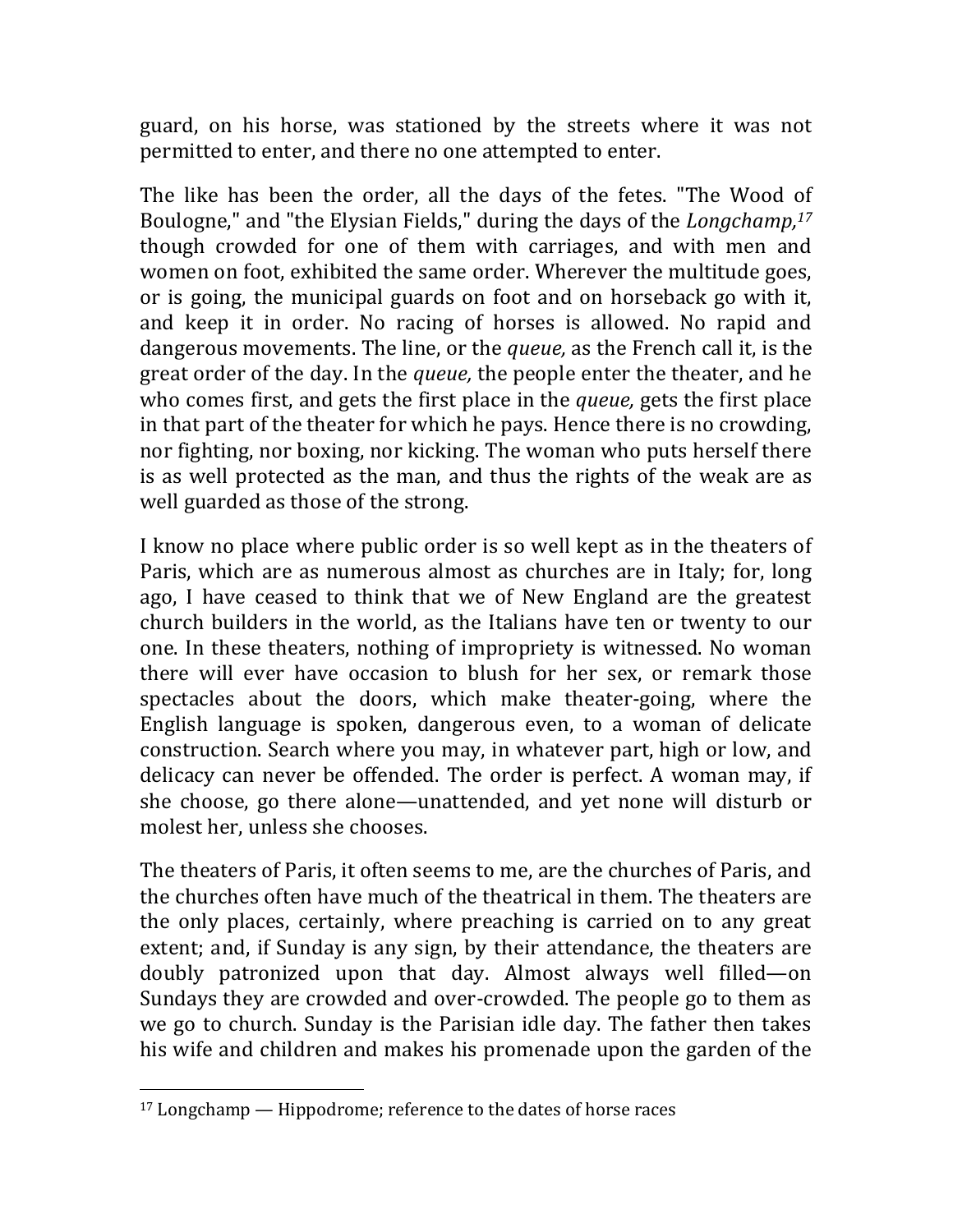Tuileries, until dinner time, when he resorts to a restaurant, and orders dinner for all, from which he adjourns to the theater to spend the day. Perhaps he looks into a church. The priest may be chanting—the candles burning—the altars lit up—the music sounding at times; but he marches with his family around the inner walls of the church, perhaps dropping a piece of copper into the box of the priest there, or kissing, for a *sou*, the image of Jesus here. As I have said before, there is much of the theatrical, even in the Parisian church. In one of them, for example, we have the cave where our savior was carried, and the sculptured images of the personages concerned in his burial—and this in what seems like a subterranean recess, all dark, but, as it is, lighted up by hundreds of candles, that send their doubtful rays from rock to rock!

If a man were to be asked which had the most influence in France, the church or the theater, perhaps he might be doubtful as to what answer he should make, but if the question were confined to Paris, I do not think that he could doubt long. I have been from one side of Paris to the other, in the visitings of its theaters, which is no small undertaking, I can assure you; from the Opera Italian and the Opera Francais, to the Theater of the Children, where little toddling babies act, and I never entered into one, which in the United States would not be called "*a good house*." High and low, rich and poor attend them. The laboring man, it seems to me, will spend his last bit of copper to have a view of the spectacle; and, even if his purse is low, it does not cost much to enter some part of the theater, for the theaters are divided into, I know not how many, parts. Plays have run for weeks, and weeks, and the spectacle is not changed till all Paris has seen it at least once, and multitudes often all the time. No such crowds as these attend the churches. No multitudes resort there, and when they are departed from thence, talk over the sermon as we do, and discuss this text and that, all the time debating upon the minister's merits. Nothing of the like is seen or known.

Long ago, I thought France was rescued from its infidelity, but the immortality of the soul is a very debatable question with the Parisians even to this day. "*What has become of Fieschi?"*<sup>18</sup> was often in the

<sup>&</sup>lt;sup>18</sup> Giuseppe Marco Fieschi (1790-1836) — Born in Corsica; led a failed attempt to assassinate King Louis Philippe I in 1835; his trial provoked great interest; he was executed on February 19, 1836.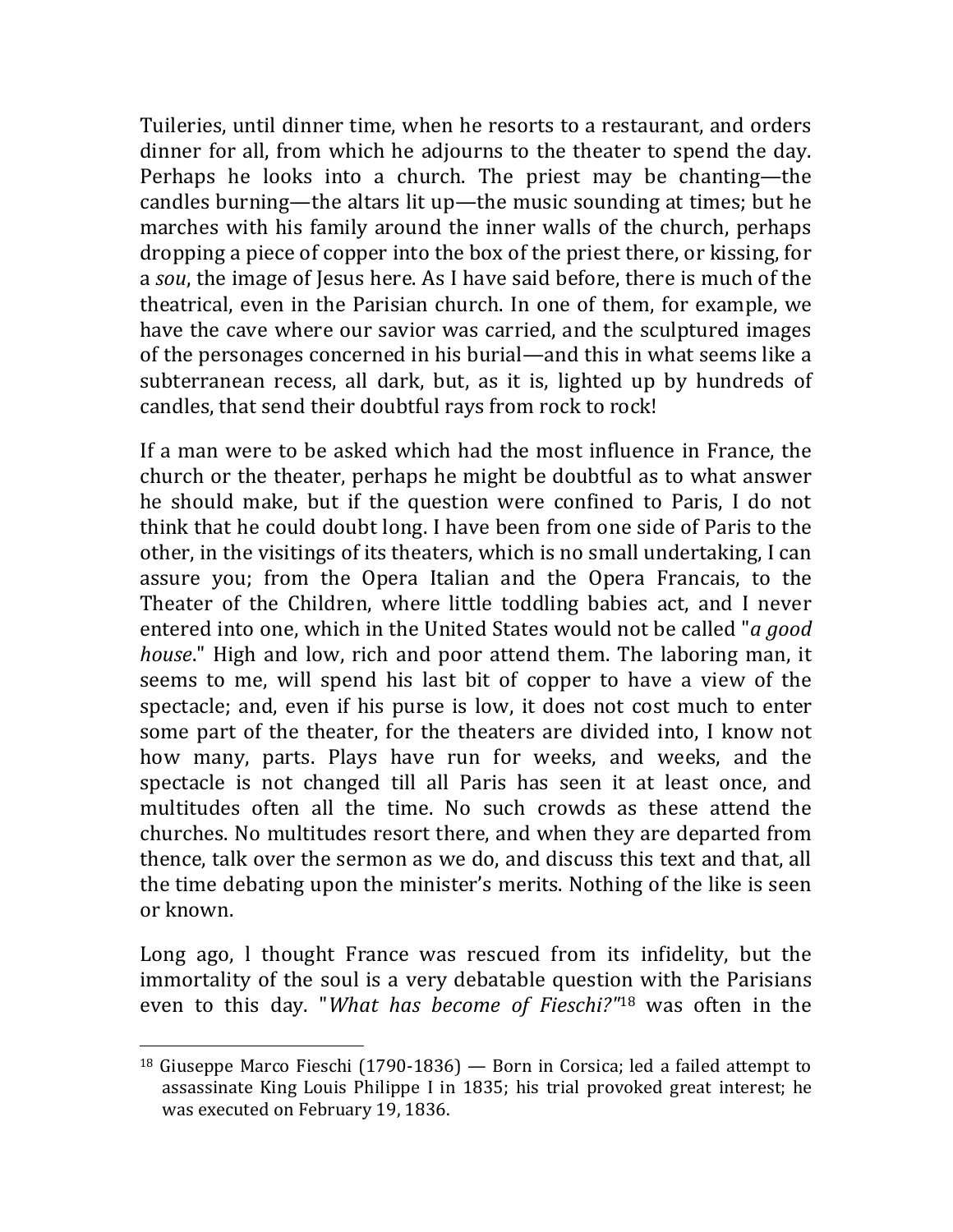mouths of many, who for two weeks was the great lion of all Paris, but forgotten now. Some believe that the soul is in the blood, and others believe in what they call magnetism, that is, the power of magnetizing the dead or magnetizing the living; as, for example, when I choose, I can magnetize a person over the ocean, and make him or her think of me when I please. But the Parisians—I speak of the great middle class have all sorts of creeds. The soul in the blood, and this of magnetism, are but two kinds of the many. Neither Catholics nor Protestants, they are more Catholic than Protestant, because their fathers were. They think little of the church because amusements attract their attention more. Sunday does not take them to the temple, but to Versailles, or Vincennes, or St. Cloud, or to Père Lachaise,<sup>19</sup> that beautiful little Paris of the dead; or to the gardens of the Luxembourg, or of the Tuileries—the great Sunday Exchange of Paris, where the commerce of visits is carried on—where the men flock to see the belles of Paris, and the women, if not to see the beaux, to study costumes, and fashions, and to criticize colors and cuttings, now dilating upon this one's teeth, and that one's gloves, and this one's shoes; for teeth, and gloves, and shoes, or boots, are what the Parisians think more of than all other things in the way of ornament. To be well-gloved and well-shod are great points of ambition in this land of glove and boot-making, where, by the way, they sell water by the pail-full, and wood by the pound!

But enough of Paris. Mrs. Trollope has given you her account of society,<sup>20</sup> fashionable, religious, irreligious, moral, and so on, and Mr. Bulwer has given you his account, statistical, literary, and so on;<sup>21</sup> so that I should have but little to add even from my four months' tarry, if I were to make a book of its sights and its wonders, which certainly l have no time to do at present; for this fact is remarkable, of Paris above all other places, that pleasure, if you engage in it, leaves no time for anything else. The left bank of the Seine is the home of the student, and the right is the home of the man of the world, and one cannot cross the other with any advantage to his separate pursuits.

#### ★

<sup>&</sup>lt;sup>19</sup> The Père Lachaise cemetery, laid out in 1804, is the largest in the city of Paris.

<sup>20</sup> Frances Trollope. *Paris and the Parisians* (1835)

<sup>&</sup>lt;sup>21</sup> Henry Bulwer. *The Parisians* (series, 1803 onward, unfinished)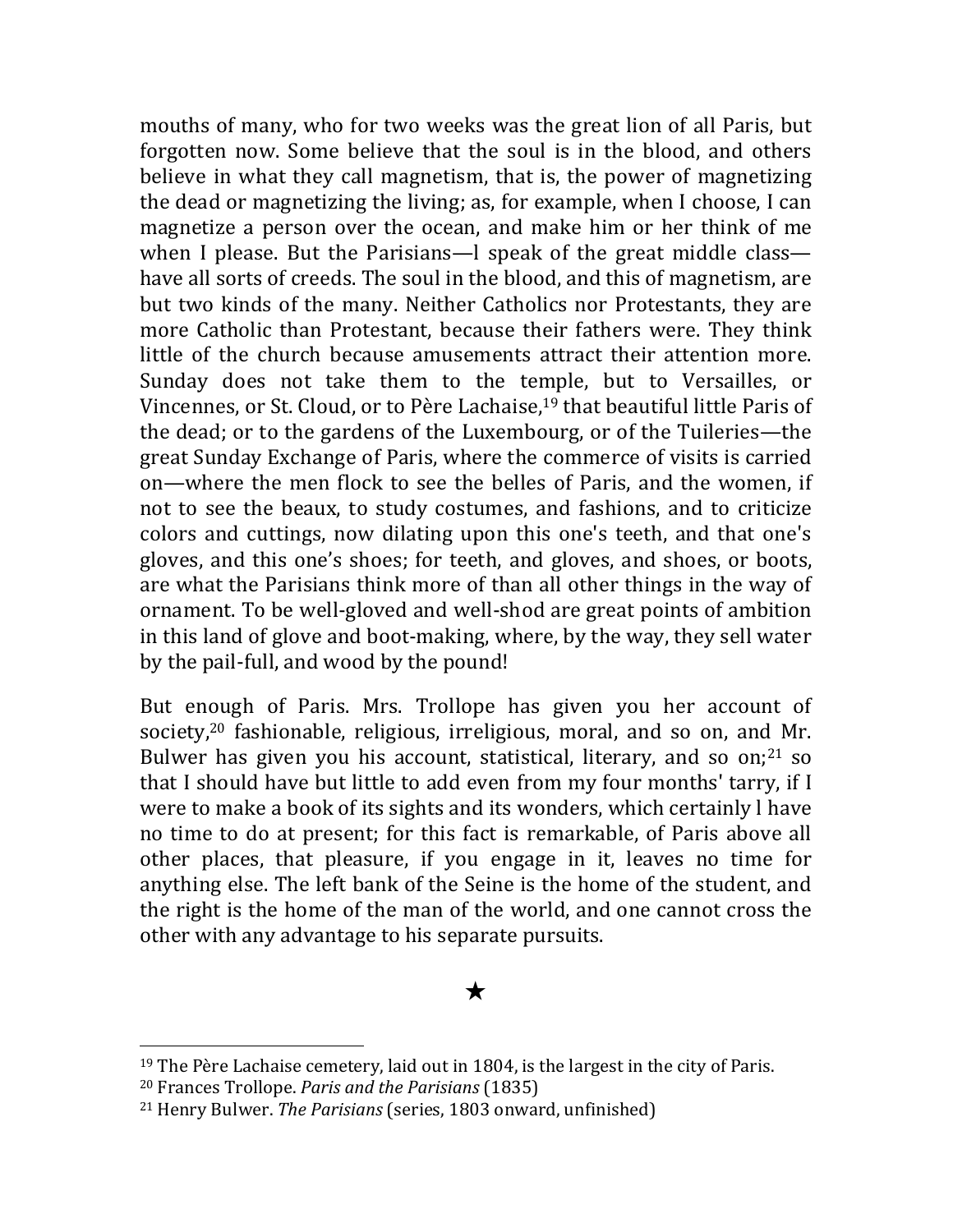### **99. Paris to Brussels**

Brussels, April 4, 1836.

Paris being seen, and studied in and out, as well as it could be conveniently in the time of four months—affairs being arranged for a moving campaign once more, friends being bid "*adieu*," passports regulated, the American consul for example, being paid his ten *francs* and *fourteen sous* (!) (by the way, I fancy that this office is worth about \$6,000 a year at this time—Van Buren men: put in your claims!)—all these and many other melancholy things in the goodbye line being done, I started from Paris on the noon of the 5th, and arrived in Brussels on the evening of the 6th, after a ride in a French diligence of thirty-two hours, over a distance for which (twenty-one *francs* being paid) they promise to carry you in thirty hours—though if thirty hours in French mean only thirty-two hours in English, one is always a happy man in the translation. Never, by the way, translate French words, French promises, or French compliments literally into English, for though the French are the happiest people in the world to live among, and though, as they say, there is but one Paris, yet they seldom mean what they say, whether in quarrelling or in complimenting; and, as  $30$  is to  $32$ , I set down as a most remarkable approximation to the truth, for I had translated it into 40 at least, and, therefore, was not only astonished by the time of arrival, but by the rapidity with which we moved.

Our diligence, which like all the French diligences, something resembled an American two-story house set on trucks, was populated, as is usual, from top to bottom, from the *Banquette* on high to the *Rotonde* in the rear, the exclusive good society occupying the *Coupe*, which may be called the parlor in front—the gentlemen and the gentlewomen at large the *Intérieur*, the sitting room of the concern, while Tom, Dick, and Harry, and Jenny and Suzy, got up into the *Rotonde*, and that class which is below Tom and Company, mounted on high, on what is called the *Banquette*, the roof of our rolling house, among the trunks, and old boxes, cats, and dogs, and fleas. I do not know why it is, in the management of this world's affairs, that the lower we are, the higher they put us, but, nevertheless, thus populated as I have described, from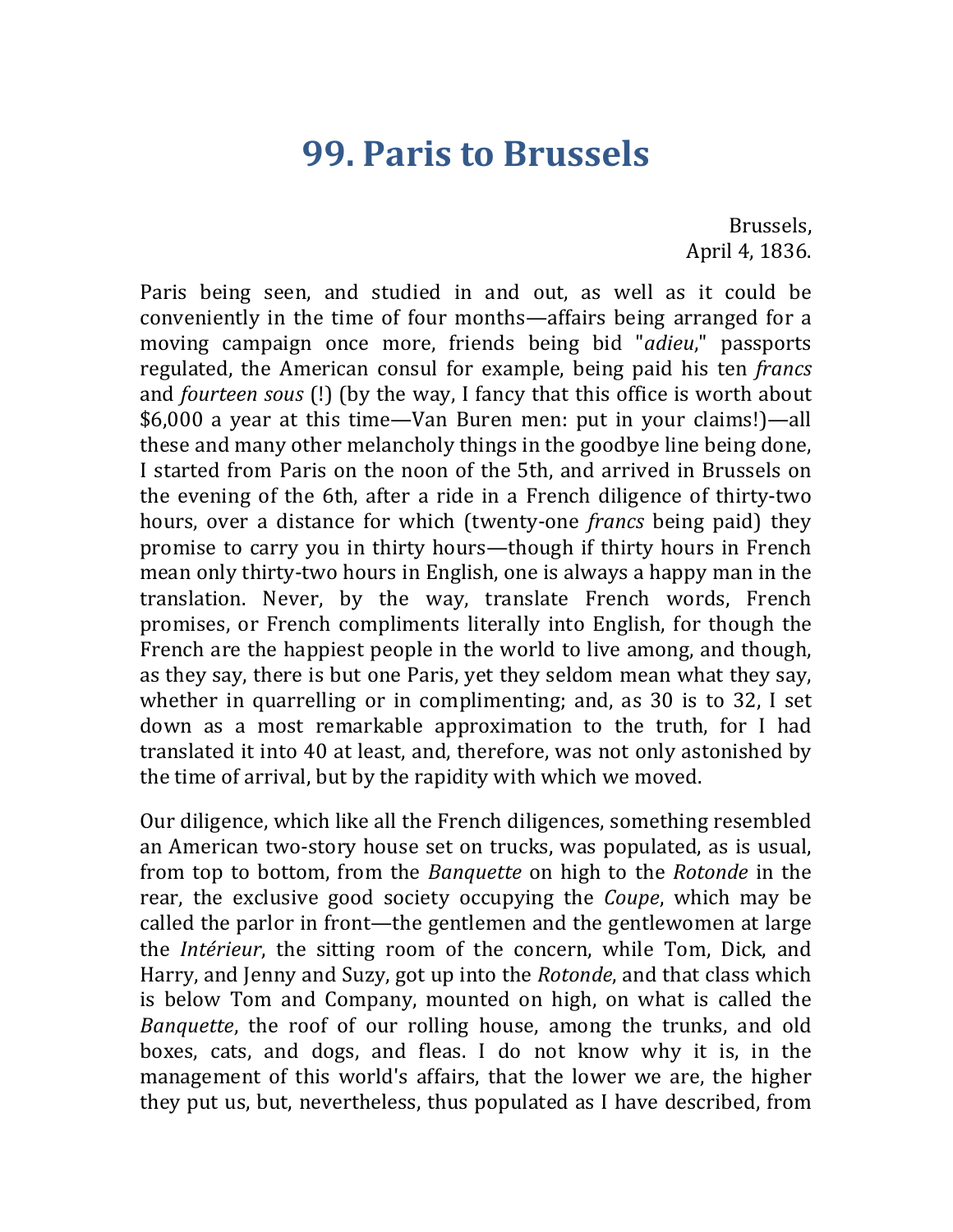stem to stern, we began to roll out of the streets of Paris. Exclusive good society will never do for a gentleman at large, and, therefore, I mounted the *Intérieur* with an American friend, where there were only six of us. Three persons alone can occupy the *Coupe*, but in the *Rotonde*, they put eight or ten at times, while in the *Banquette*, the multitude are strewn out in layers, as in an Irishman's house in New York City—so that it is often difficult to decide to whom belong legs, heads, and arms. For seats in all these places, the prices vary: that in the *Banquette*, for about half of that in the *Coupe*.

I do not know that we passed or saw anything remarkable in or upon the road, and therefore I will not drag over the many long leagues, all paved with stones, as are the streets in our cities, all the way from Paris to Brussels. The country is generally flat, and, while my eyes were open, we never mounted a hill of importance upon the whole route; but, for what was done at night, I cannot be accountable. I could not but think, however, that if two such cities were in our country, situated in such a level territory as this is between them, we should have built a railroad over it long ago, and have gone over it now at the rate of twenty miles an hour. The French, however, are not Yankees, nor are the Yankees French. They live to frolic and die, and we live to labor and to end the same way. While we build a railroad, they have a carnival or a fete, and as there is but one Paris, and Paris is the heaven of the French, they never see any occasion for building railroads to run away from it.<sup>22</sup> The old paved roads are, therefore, likely to stand for years to come running in a straight line, almost always (American fashion,) and mathematically proving, regardless of the English line of beauty, that a straight line is the shortest way between two points. Over these pavements, we rolled and rolled, over country and through city, town, and village, the music of the lumbering diligence ever grinding in our ears; except now and then, when it was disturbed by the cry of the beggars, who crowded every town we came to, each in each, that he or she was the most miserable creature on earth.

<sup>&</sup>lt;sup>22</sup> "While railroads are talked of at Paris, they are made here [London]." This first line of Michael Chevalier's influential book coincides with the spirit of Brooks' remarks. See "*Society, Manner and Politics in the United States*", Chevalier, Boston: Weeks, Jordan and Co., 1839.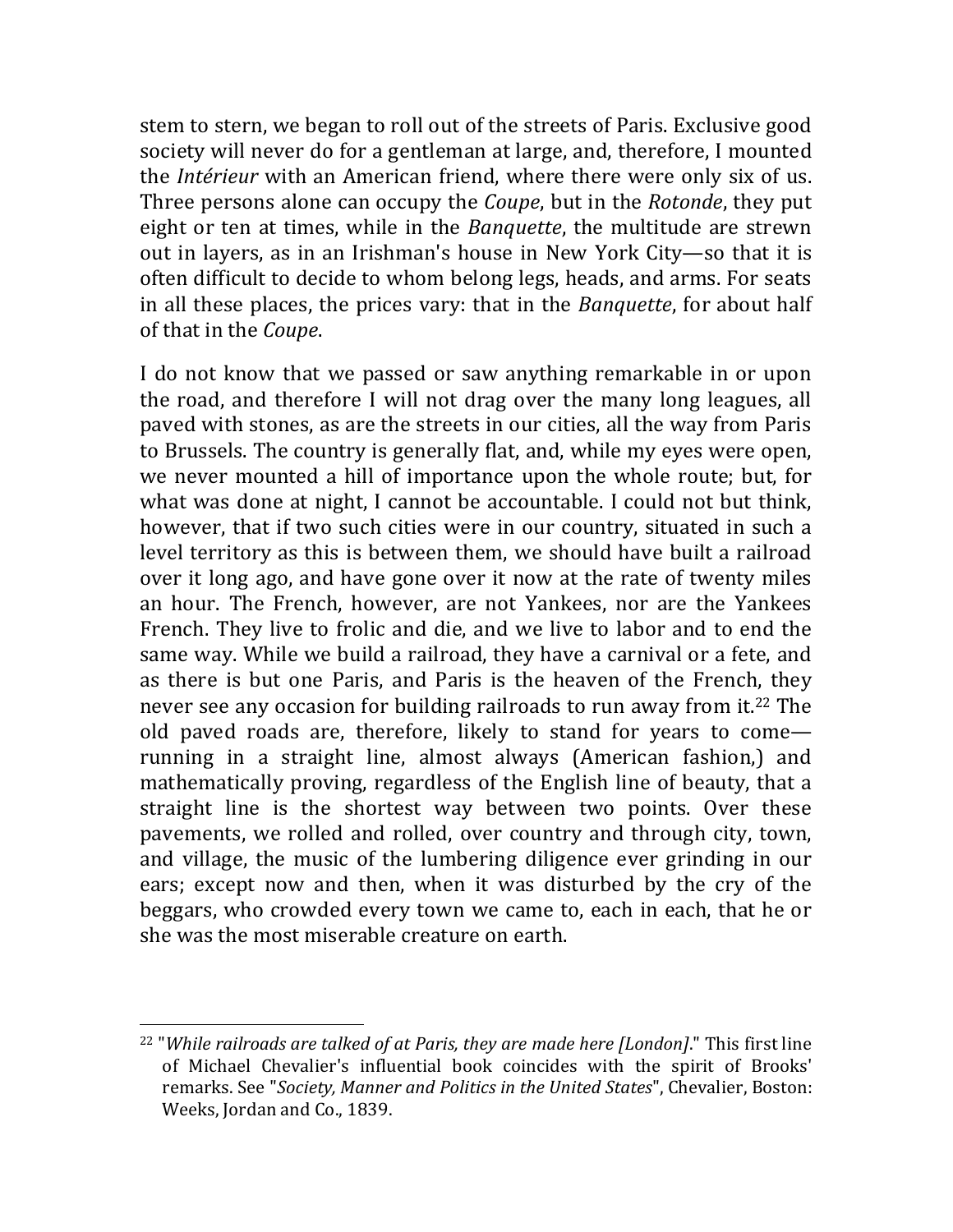The suburbs of Paris are nothing remarkable. The Parisians are not like the Londoners, lovers of the country, rather than of the town. A Parisian *Café* is more of an Eden in a Parisian eye than an English garden. Versailles, it is true, is a miracle in its way, but this miracle is far from reversing what I have said. Hence, in going out of Paris, no matter in what quarter, you see no suburbs around it decked with beautiful country houses, gardens, and little parks, such as surround London on all sides. The truth is, as I have insinuated, the Parisians find country enough in the walks of the Tuileries, or of the Champs Élysées. In the opera, their taste is better displayed than in the management of gardens and fields. They will adorn a head with more grace than they can adorn the earth. They alone, of all the people whom I have ever seen, know how to amuse themselves with elegance and taste, and to enjoy that amusement without running into the debasement of vice; and having this great and peculiar power, they find a pleasure in crowds and multitudes which an Englishman may find in his horses, his cattle, or his herbs, or his flowers. The city satisfies without wearying them, and the suburbs are rather resorted to for the recovery of health than for comfort or pleasure. Hence, too, in France, the traveler must everywhere remark the manner in which even the farmers crowd into villages, and the distances they will march over every day, rather than give up that society which is to them their life, their all worth living for. A French *chateau* is not to be mentioned the same century as an English mansion house or castle, and a French farmhouse is as unlike an English farmhouse, as two such *like* things can possibly be.

Brussels is 185 miles from Paris. La Villette was the first village we passed, three leagues from Paris, where Bonaparte halted when he was flying from Waterloo, so as to go into Paris under the protection of darkness. Cambrai,  $43\frac{1}{2}$  leagues from Paris (and a French league is  $2\frac{1}{2}$ ) English (or American) miles,) was the archbishopric of Fénelon,<sup>23</sup> and there is there a monument to his memory. Valenciennes was the frontier town we passed, when our passports were looked at for the first time, and I was permitted to go on without a word, though I had not incurred the expense of the signature of the Minister of Foreign Affairs. The French officers of the police are not so ignorant as the Italians, nor such

<sup>&</sup>lt;sup>23</sup> François Fénelon (1651-1715) — French, Roman Catholic archbishop; writer and moralist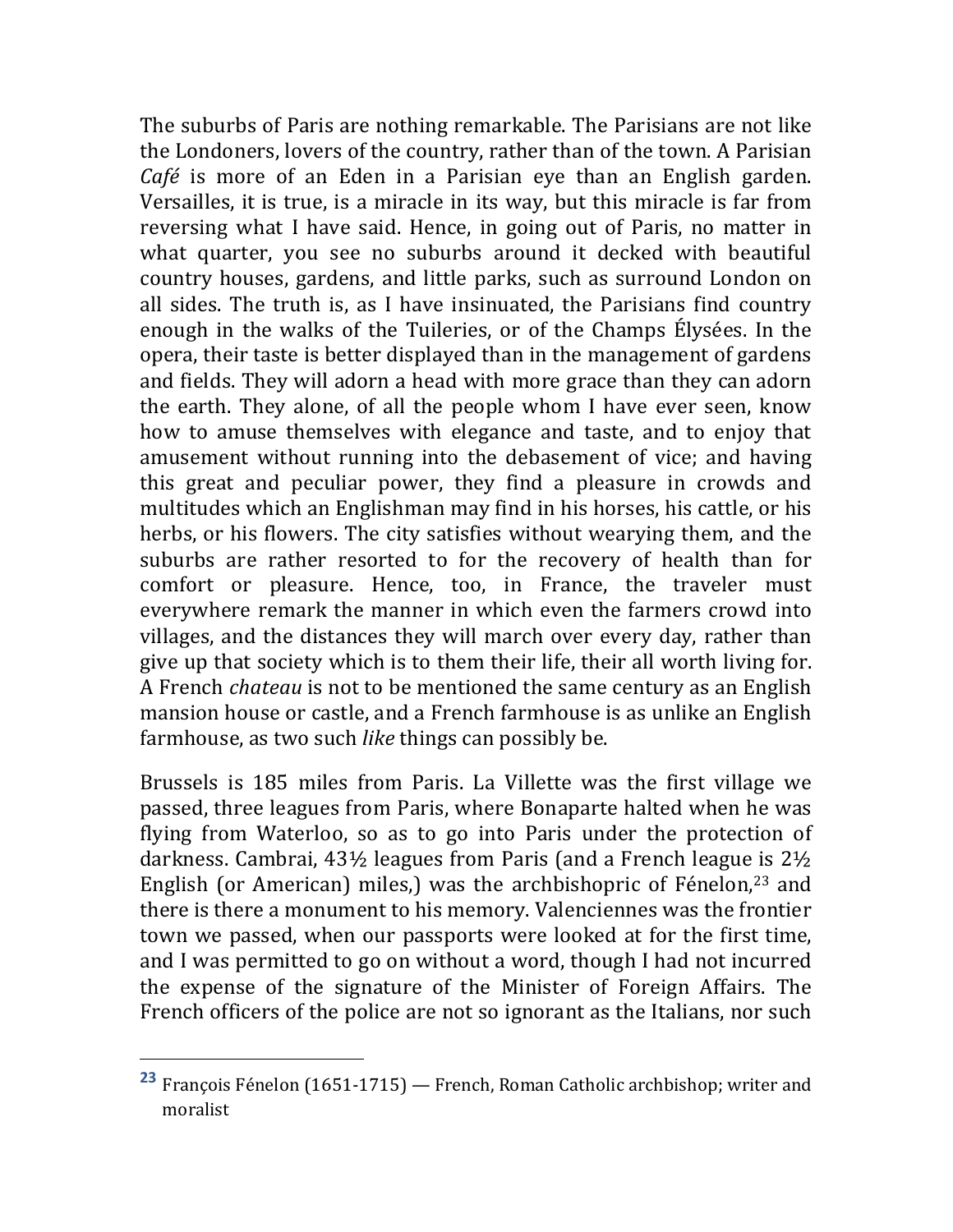despots as the Austrians, and therefore one can trust much to them. On the frontier line, before we entered Belgium, of course, our luggage was examined, and our diligence was detained nearly two hours. The frontier line, however, is all imaginary. The custom houses, on the French and the Belgian sides of the road, are the only marks of division. No bribery is expected here, as in Italy and in many other places. The officers are civil, polite, and well-bred, and a bribe would probably offend them. Your baggage must be examined into, and no money can save the examination, whereas in Italy a few bits of silver, not over large, will often pass you along without even touching a lock. Mons was one of the next towns we came to—a strongly fortified city, which an eye, unskilled in the art of war, readily considers impregnable. Indeed, I never can see how they make soldiers leap over ditches filled with water like rivers, and mount battlements as tall as churches. But bombs make a city too uncomfortable for the inhabitants to live in, and when houses are tumbled down upon men's heads, and fire is rained night and day, it is not surprising that they surrender.

★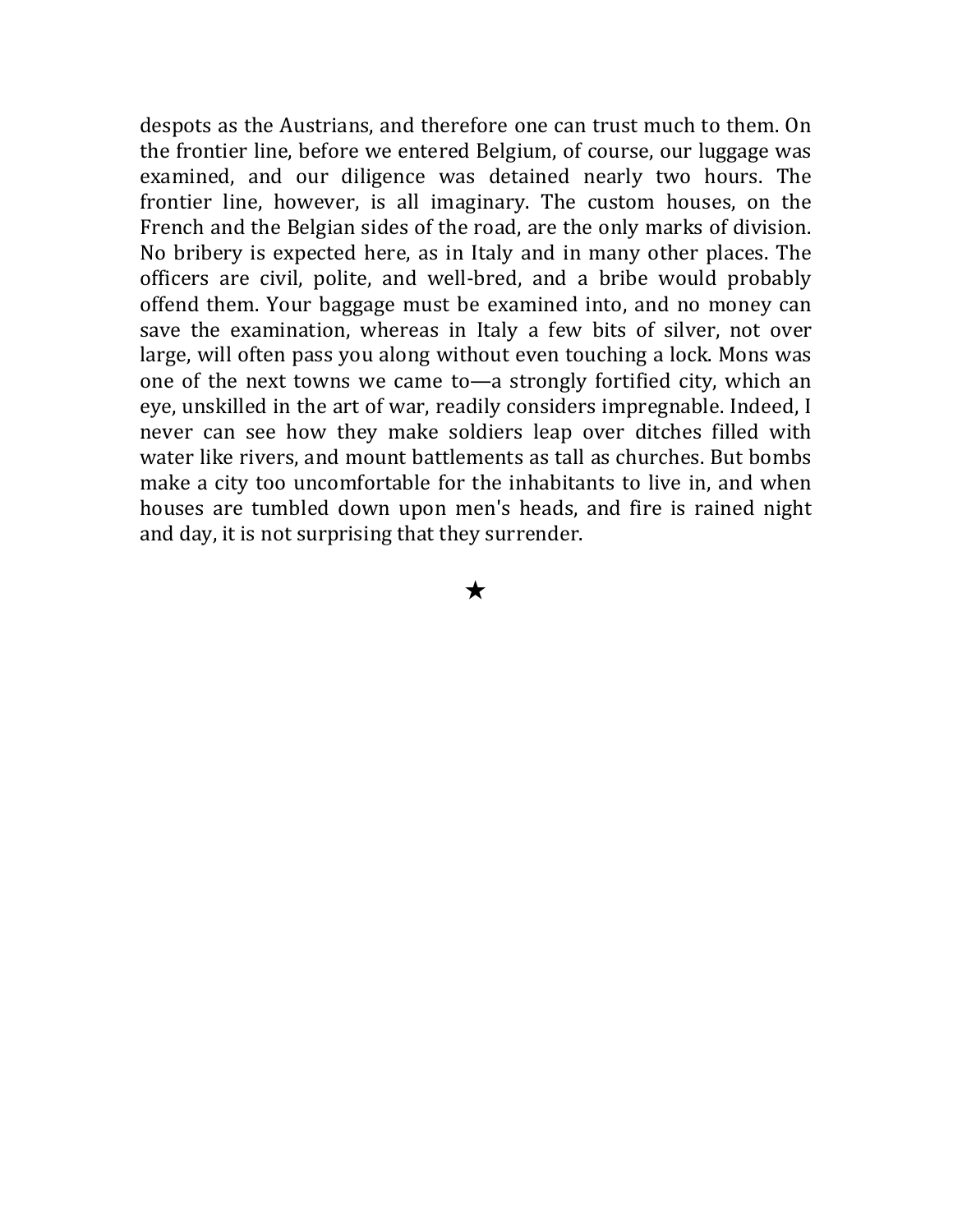# **100. Brussels**

Brussels, April 4, 1836.

Brussels has all the usual accompaniments of the European towns, which I have described so often, and a repetition of which would be tedious. The people here, as elsewhere, have their walks and their parks, ornamented with trees, and flowers, and statuary, and not, as in republican America, are they content to be shut up all the day in narrow and unhealthy streets. The boulevards, the old ramparts of the city, now adorned with trees, whether for the pedestrian, or the carriage, are among the most beautiful walks and rides in Europe. The picture galleries, the botanic gardens, the museums, and the like, that elsewhere do honor to the European cities, are honored here.

Art is taking hand with Utility, and as I said in writing of Geneva,  $24$  and as I might have said of Paris, Art is made to educate, and to bring money into the pockets of the people. Why, for example, is it, that Brussels laces, or Brussels carpetings, are so famous, but that Art is studied, and its ornaments are turned to profit? The English make no such laces, and yet in England there are the best workmen in the world. Why is Paris so famous in all works of ornament—in tapestry, in porcelain, in clocks, in everything even, that appertains to beauty, while England, with all her enterprise, is but the humble imitator even of her patterns? For example, even the patterns of calicoes, which are often so much sought for in America, are invented in France, and sent by express to England, where her manufacturers, uniting their utility and enterprise with French ingenuity, crowd even the original inventors out of foreign markets? There is a reason for all this, and it is well worth knowing.

It cannot be that the French really have more innate invention, for English and American inventions in machinery show our superiority in all that appertains to the **useful**. But they have more taste. That part of the human soul which may be called the poetic part, is better cultivated with them than with us. And the reason is, that they have models for its cultivation which the English and the Americans have not. Beautiful

  $24$  Geneva – See Letter  $46$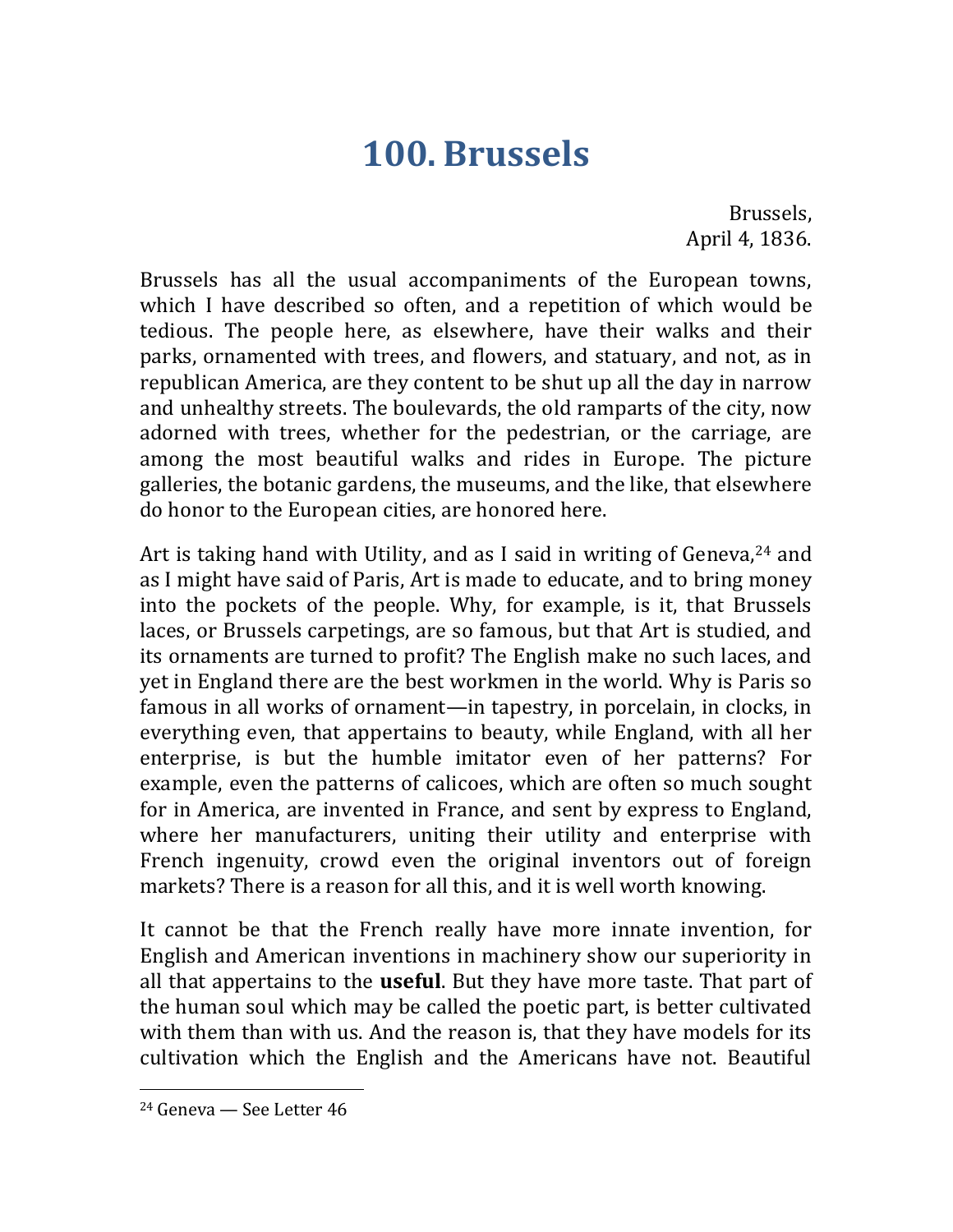pieces of sculpture, daily exposed to public observation, will give a mechanic an idea of beauty, with which he can ornament even a clock. A beautiful painting, also, is a model for even the common painter, that tells him how to adorn a house; or for a weaver, how to direct his threads; or for a paper-maker, how to contrive his figures. Rubens<sup>25</sup> and Van Dyck<sup>26</sup> were of Flemish origin, and Brussels and Ghent and Antwerp are the cities of laces and beautiful tapestry. England and America, to a certain extent, are their tributaries for these pieces of workmanship. The Louvre thus, in Paris, and the museums of paintings in the Flemish cities, are not mere luxuries, but are the means of cultivating the talent of the people, which talent brings money into the country.

Art, thus, is the companion of Utility.<sup>27</sup> The city that gives  $25,000$  dollars for a picture of Rubens, is doing an act which may bring millions of dollars within its walls. Paris, for example, lives upon its arts. Brussels, also lives upon the same nutriment. Why is Paris the city of modes or fashions? I will venture to say it was because of its attention to the arts. Napoleon concentrated there the great works of art that adorned all the galleries of Europe, and thus gave the best models to all who studied the adorning of the female form. Paris, as a city, has hardly the appearance of commerce, and yet Paris is one of the greatest and wealthiest capitals in Europe. How is this? I will tell you. Parisian gloves are sent the world over—and why? Because they are more beautiful than all others. And why is this? Because classic models have taught the Parisians what beauty is. Fifty out of a hundred Americans, who visit Paris, probably order all their boots and shoes from Paris, their lives afterwards, and the reason is, because they are more beautiful than the American mechanic makes.

I mention these two of the very smallest things in the equipment of the person, to show how necessary an idea of beauty, and a model of beauty, are to the mechanic, as well as to the amateur. The Parisian shopkeeper is an artist, and so are many in Brussels. The beautiful arrangement of the goods in their shops tempts you, and almost forces you to buy. Thus, art is seen in everything that exists, from the shops of the Palais Royal, and from the Pantheon, down to the bedroom even, where mirrors and

<sup>&</sup>lt;sup>25</sup> Peter Paul Rubens  $(1577-1640)$  — Prominent Flemish/Dutch painter

 $26$  Anton Van Dyck (1599-1641) — Prominent Flemish portrait painter

 $27$  See also Letters 58, 59 and 65.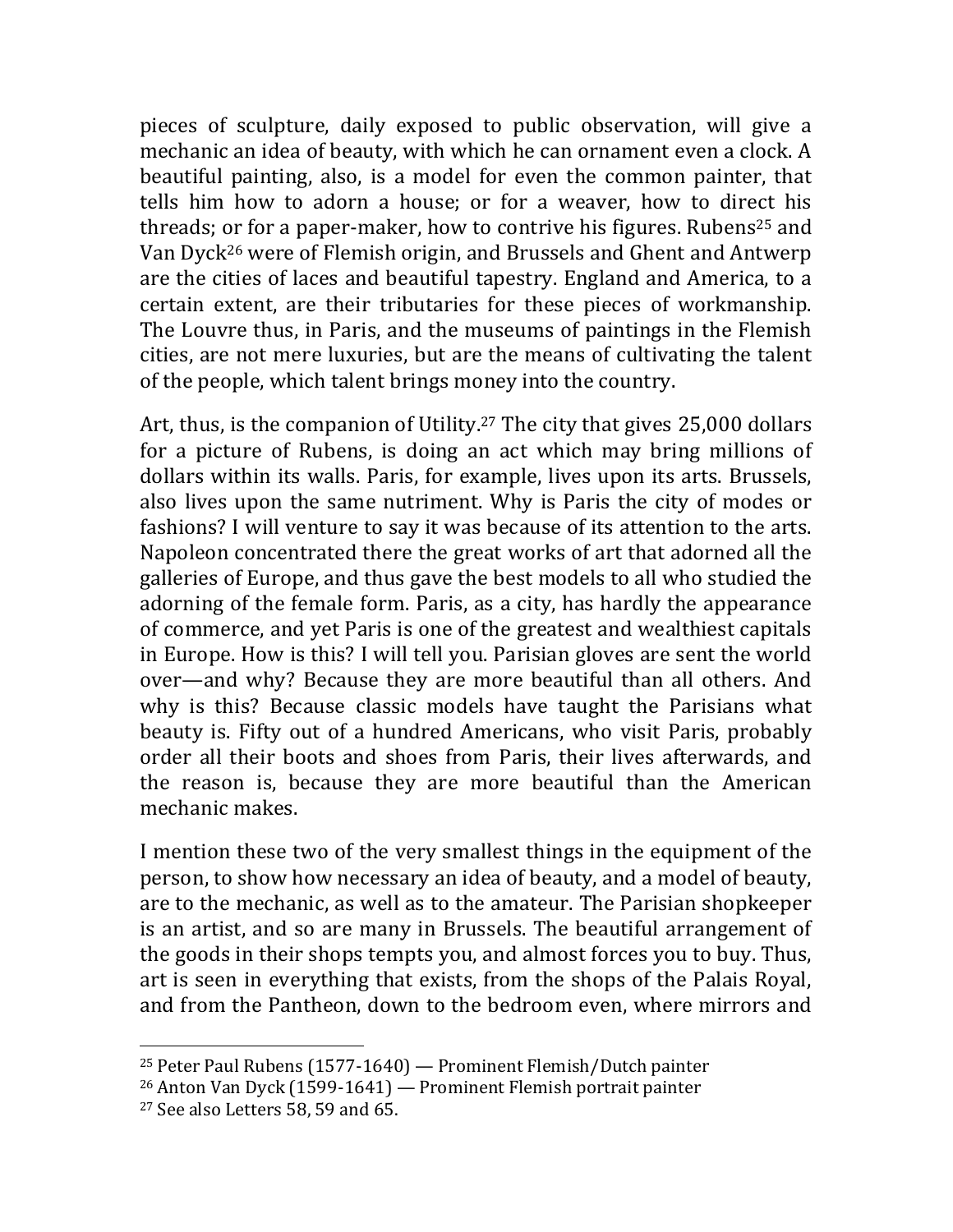curtains, and even bedsteads, are arranged, or made after some classic model. Thus, we see, whenever we go into a city where art is attended to, how even the humblest citizen profits from it. The lace and carpet trade of Brussels—a city in which not a ship, nor a steamboat, appears, without a river, without even the sign of what we call commerce—is one of the great, and among the most beautiful, cities of Europe.

We have more railroads, it is true, England makes better shovels and ploughshares, the **useful** is better understood there than here; but, if we could add the lace and carpet trade to our Utility, or England to hers, who would grumble? Surely not the mechanic and female fingers that would be thus employed, or the farmer who fed them when thus employed. In all things that belong to **art**, except in the art of adorning grounds, the Continental nations excel the English—and the reason why the English excel others in gardening, the ornamenting of parks, and the like, is, that the English follow Nature in that—whereas others attempt to improve upon a model already perfect.

The American character or taste ought neither to be French nor English; but, as far as we approach the medium of the two, in almost all matters of opinion, or of conduct, we approach the best model of the European world, in the many things in which improvement would not injure us. I think I have said in a former letter—if not, I will say it now, that the English are democrats or republicans in the most effective machinery of their government, when compared with others upon the Continent, but the most aristocratic in the structure of their society. The French have less political freedom, but ten thousand times more social freedom. The English are the only people in Europe with a free press, and yet the only people among whom there is no kind of freedom in society. A learned man, or a scholar in England, is, so far as society is considered, but the tenth part of the man of the same acquirements in Paris. M. Thiers<sup>28</sup> is now the head of the French Ministry, but M. Thiers might have lived a thousand years in England, and he could never have been where he is in France. His son might have been, if his father's fame was bright enough to clarify his blood. Hence, I say, not only in what there is of Utility, but of Art, and of social intercourse, the medium of the French and the English is the medium which an American ought to seek after. France

<sup>&</sup>lt;sup>28</sup> Adolphe Thiers  $(1797-1877)$  — French; son of a provincial attorney; historian and statesman: 3 times Prime Minister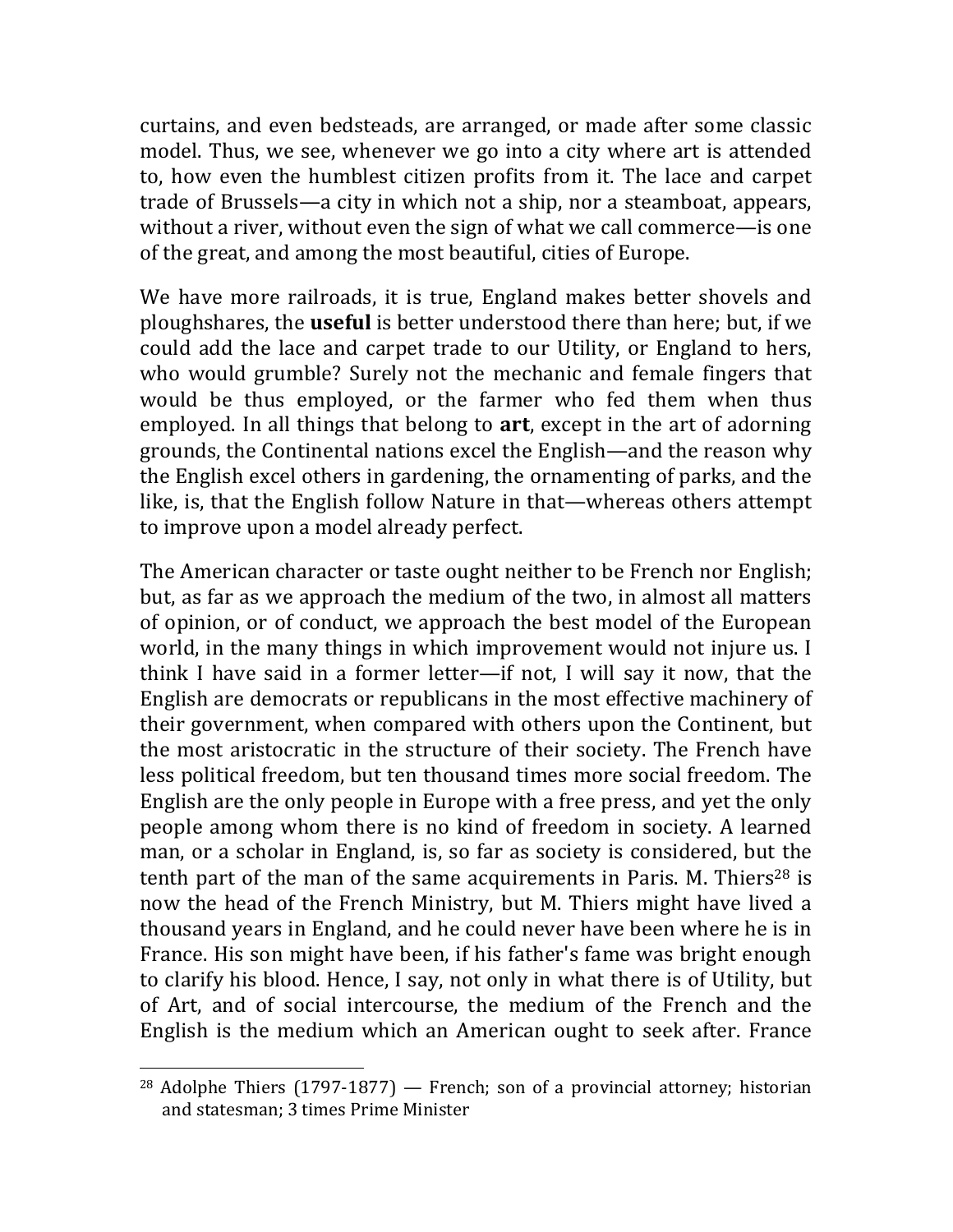and England (France with its appendages I mean, for Belgium is but a prolongation of France, and Holland is but England over the Channel,) are countries in which an American can learn more practical lessons than in all the others in which l have been. Thus, you see, I jump from topic to topic, but this is allowable in journeying, when one new idea is ever chasing on another.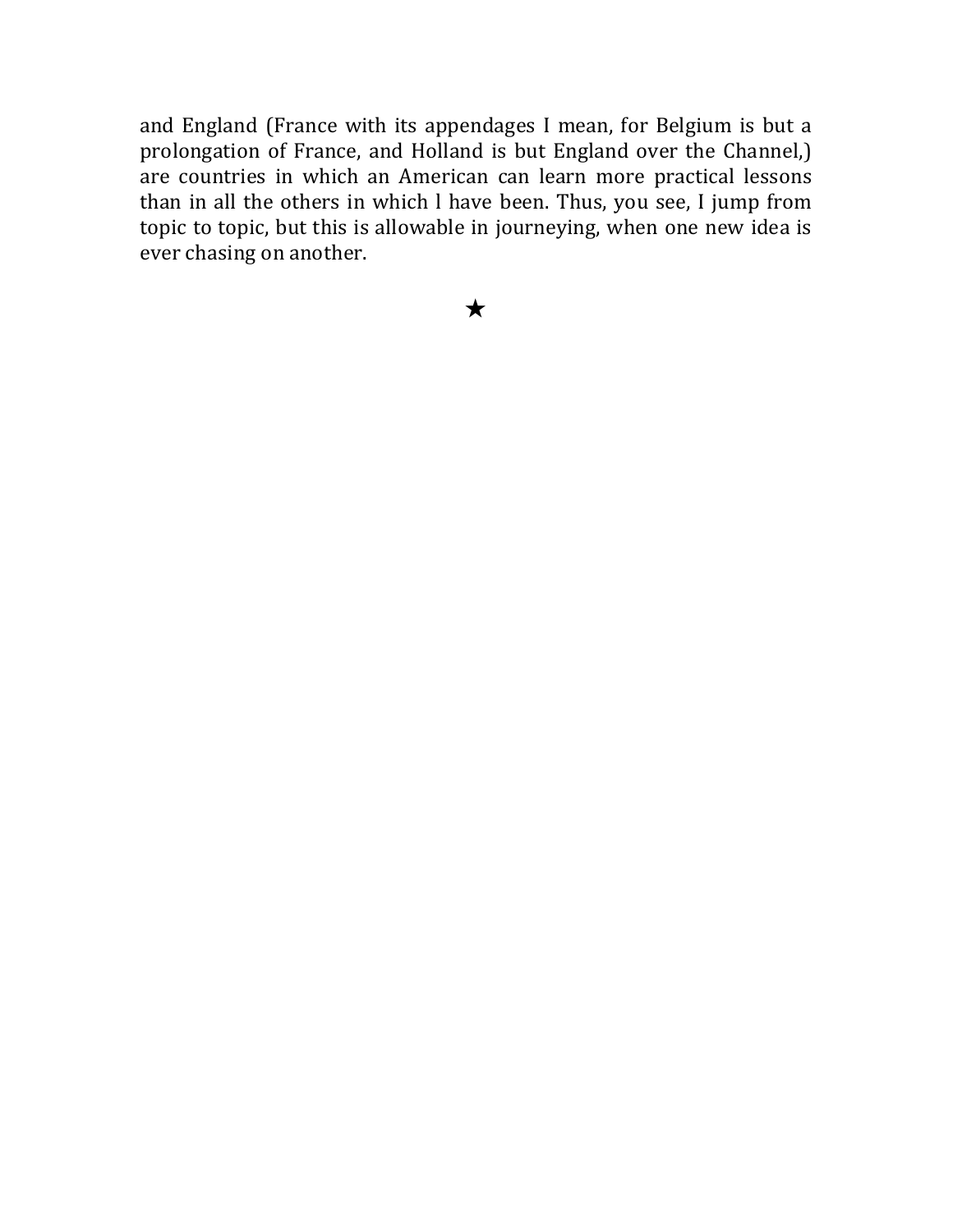## **101. Waterloo**

Brussels, April 6, 1836.

I have been to Waterloo, which is but 12 miles from Brussels, where the two ablest nations of Europe came into conflict, where neither of them can be justly said to have conquered the other, but where a third party, opportunely interfering, settled the day, and beat off and drove into exile one of the most astonishing men that the world has ever produced. I have now followed out the progress of that mighty man, from his first triumph on the Apennine summits, to the bridge of Lodi, and the bloody field of Marengo; and with delight I have gone over the noble roads that he has built, and seen the bridges, and harbors, and cathedrals, and galleries of art, and schools that came up under his command; so that my mind is suspended in doubt whether his good will acquit him of his evil; and thus, it was not without interest, apart from that created by the horrible slaughter on this memorable field, that I came here and witnessed the going down of his sun. The battlefields of Hannibal in Italy, and of the Roman generals, I have been over, but Carthage and Rome were not in my day, and I had no living guide to point out where the contending generals stood, and opposing battalions met, and to tell me what *he* saw with his own eyes, and heard with his own ears.

The story of Waterloo is so fresh, that, apart from its being the field where Napoleon lost his empire, you can see and study out all the incidents of the battlefield itself, and learn these little details of the slaughter that touch the heart. Every tree that now stands there, in its branches, and in its body, bears witness of the strife. Bullets are buried in them here, or their torn sides tell that the cannon balls passed there. Ruined houses, and shattered walls attest the progress of destruction. "*We buried four thousand here, and six thousand there*," says the guide, and you walk over the green grass under which they are. "*The dead were three feet deep in this place, and you could not pass on over the piles of men and horses slain*," he continues, and again you walk over the green grass where all this was. Waterloo, in short, is almost as it was then,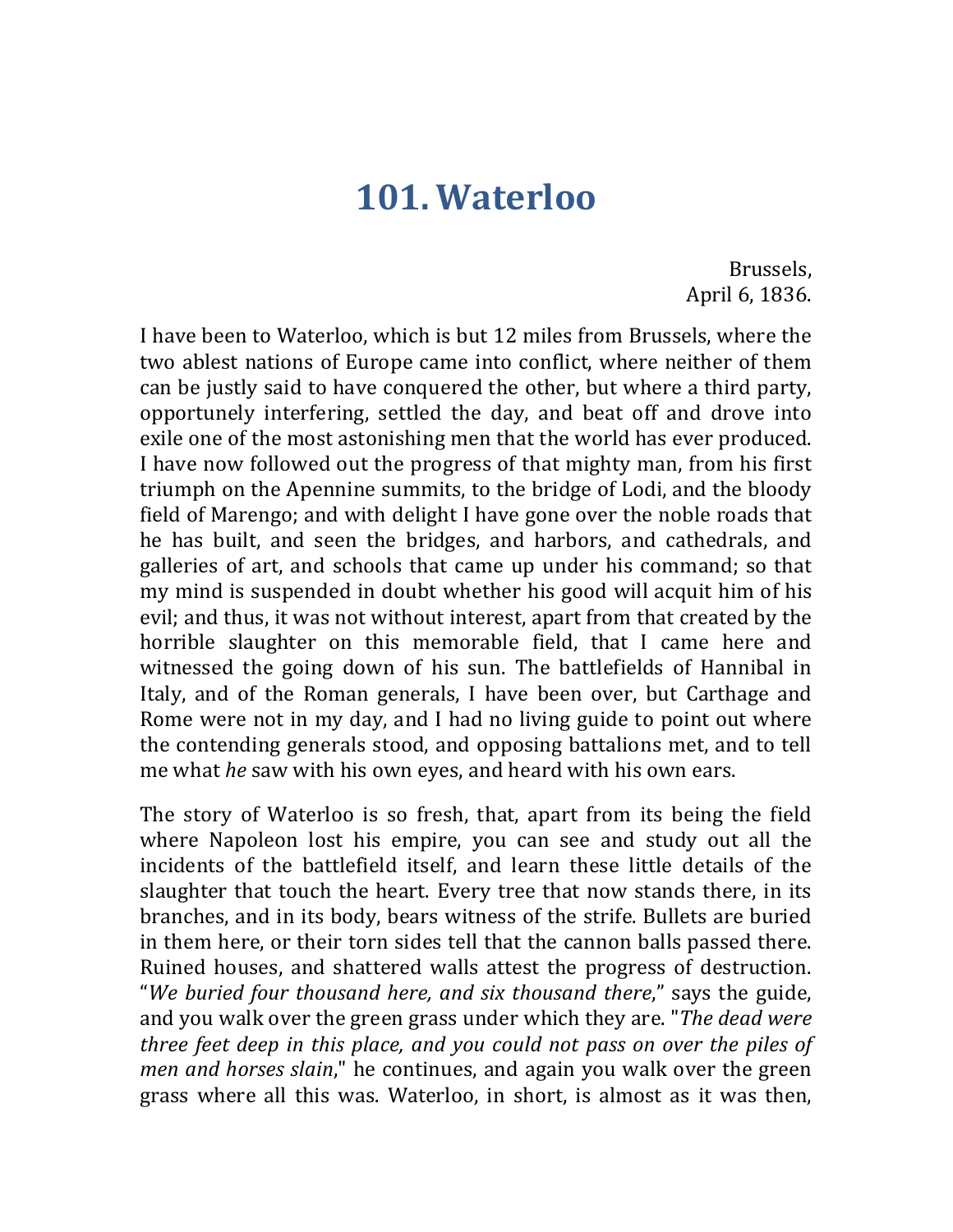ruins except, created by the cannon and the musketry of the day, when, upon the morning of the 18th of June, 1815, Napoleon and Wellington, $29$ the two greatest generals of the age, arrayed the best troops of the age, one against another.

We took a carriage in the morning at Brussels, and rode to Waterloo, where we were in a couple of hours, our way passing through the forest of Soignes, into which the men, women and children, of the villages of Waterloo and of Mont St. Jean, fled for preservation on the morning of the battle. This forest was in Wellington's rear, in which he probably intended to find protection in case Napoleon drove him from the field. At Waterloo, a guide volunteered his services, and as he was the one recommended to us, we took him to Mont St. Jean, some distance from Waterloo, where the battle was in reality fought; though Waterloo has given it the name, as, from Waterloo, Wellington, the night after the battle, dated his dispatches to the English Government. Our guide, who was a peasant, about eighteen years old the day of the battle, and who was then taken as the guide of one of the French Generals of Division, took us over the ground, and upon the several positions of the English and the French soldiers, and explained to us their various struggles for particular points; but, as military men and tourists have often related all those things, so much in detail, and so much better than I can, I will not recapitulate the oft-told story. I will remark, however, upon the battle, that the great fault of Napoleon seemed to be the too great confidence he reposed in the valor of his hitherto successful legions. He had been defeating the Prussians but a day or two before, and, forgetful that the English were not Prussians, he had not a doubt that he should beat the English in the same manner. Thus, over-confident, he yielded to the English the superiority of position; and neglected to provide for his own retreat. 

The right of the English army was posted in a position impregnable to musketry, or infantry—and yet he seemed to be ignorant of the strength of the position, and ordered his men there to a certain slaughter, when but a few pieces of cannon would have knocked down the castle upon their heads, and beat the wall that defended them into millions of pieces. Again, he had the disadvantage of being the attacking party—and

<sup>&</sup>lt;sup>29</sup> 1st Duke of Wellington  $(1769-1852)$  — Arthur Wellesley, Commander of British forces at Battle of Waterloo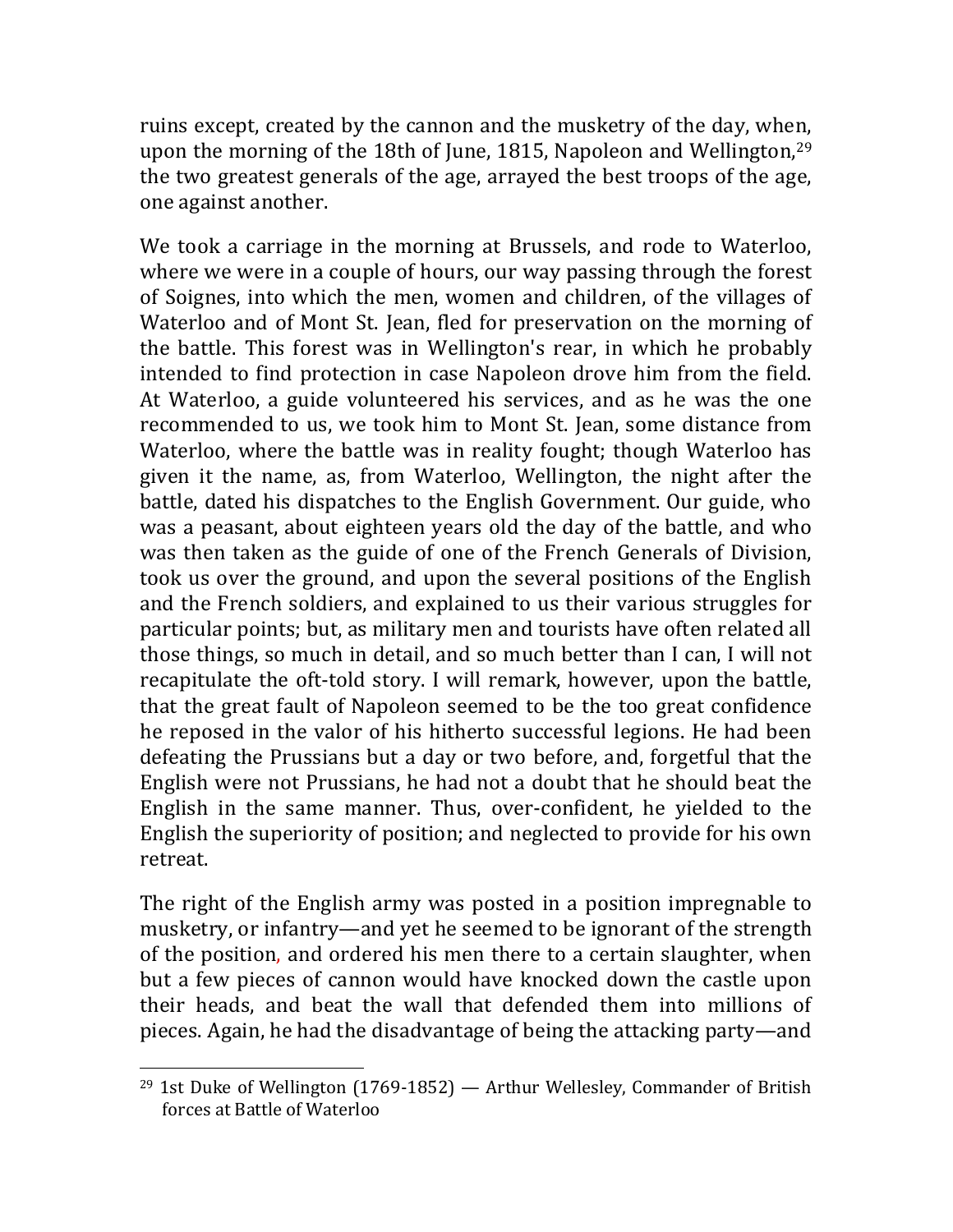again he mistook the English character, in supposing that his little Frenchmen, valorous as they were, could, with the bayonet, or with his cavalry, drive off from the field the English soldier, who was equally as valorous, and twice as stout, with a cavalry in all probability far better horsed than the French. The French soldier is probably quicker than the English, and this rapidity of movement, it was, that gave Napoleon many of his victories over Austrians, Prussians, and Russians, but the English that stood now upon the field were as impenetrable as a wall to the French cavalry; and, without even this defense, the English are a quicker-footed race than the Austrians, or any of the German nations whom I have seen. Nevertheless, the unprejudiced man who carefully goes over this great field of battle, must see that if Blücher<sup>30</sup> had not arrived with his Prussians, the English must have been driven from the field—perhaps not with slaughter, but certainly with defeat; but if, instead of Blücher, Grouchy<sup>31</sup> had come, as Napoleon intended and planned, the defeat would have been slaughter, and the forest alone could have saved an English soldier.

Napoleon had directed all things with his usual skill, but treason, or misfortune, disappointed him. The Russians, he knew, were approaching, and the English, he also knew, must be cut up before they could unite, if he would preserve himself. Hence, he resolved upon attack, in spite of disadvantages. The Prussians, he thought, were provided with an enemy, but the Prussians galloped in upon him, and a force that he had beaten but a few days before, now proved his ruin. The three positions that Napoleon took during this day are clearly pointed out. The last was not far from the English line, and directly in front of Wellington. The more doubtful the battle became, the more he exposed his own life. But the friendly ball which should there have finished his career, would not come to take his life.

I will venture to say that no American ever stood upon this battleground without debating in his own mind whether the world would have gained or lost by the triumph over Napoleon on that day. As the sons of

 $30$  Gebhard Leberecht von Blücher (1742-1819) — Prussian military leader; fought against Napoleon at Leipzig and Waterloo

 $31$  Emmanuel de Grouchy (1766-1847) — French general. On the day of the battle of Waterloo, Grouchy was occupied elsewhere and unable to contribute his strength to the French attack.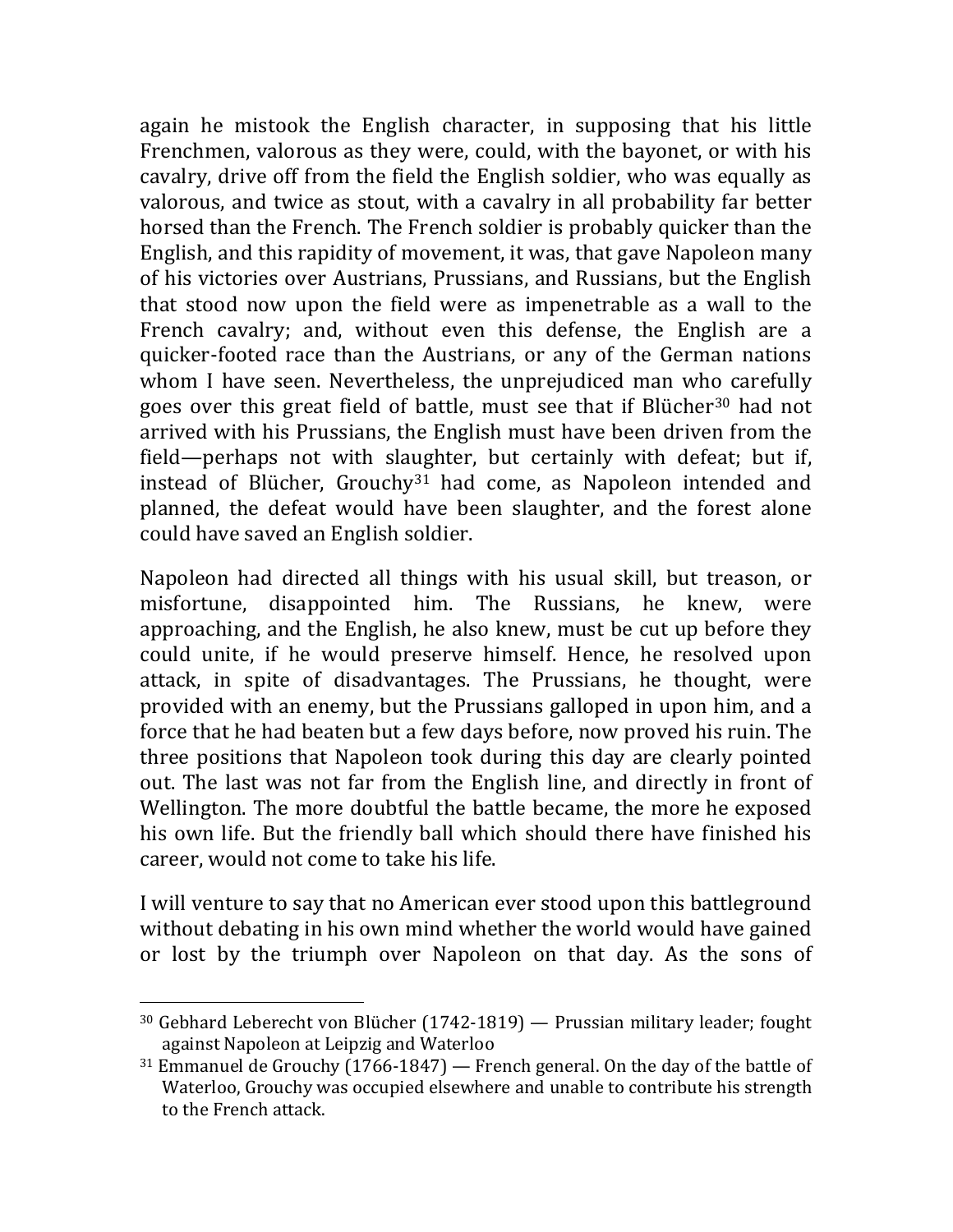Englishmen, as men of the same tongue, and the same sinew, we feel proud of the valor of our *countrymen*, but yet the Englishman has so often been our enemy, and his taunts have often fallen so thickly upon us, that we deeply sympathize with the defeated French. Again, that mighty bad man, Napoleon, steals upon our hearts, and here, upon the spot of his downfall, following out as we do in our minds the ignoble exile where the English incarcerated him and almost murdered him, we almost wish the triumph had been the other way. He who has seen with his own eyes what Napoleon has done for the people, from Naples to Hamburg, upon the Alps and the Apennines, along the rivers and by the sea—what a breath of life he breathed into torpid man; and has forgotten his conscriptions, the bloody slaughter of his battlefields, and the havoc he wrought in thousands of families, will painfully mourn over his fate, and regret that it had not been all otherwise. An American who thinks considerately, can alone properly balance these contending emotions upon the plains of Waterloo.

A Frenchman goes over the ground with tears in his eyes, cursing the traitors who, he believes, sold his beloved France, never crediting the fact that English valor is a match for French on any field, or dreaming even that it was possible for his demigod Napoleon to be beaten. An Englishman goes there as upon the field of his country's greatest triumph, and exultation naturally swells his heart, as he traces out the spots where his countrymen stood like rocks against the fiery legions of France. Jerome Bonaparte, $32$  our guide told us, had shed bitter tears amid the ruins of the castle of Hougoumont, where he led on his soldiers in a vain attack against the English right. The Marquis of Anglesey had come there to show the spot where he had lost his leg;<sup>33</sup> and a tombstone was shown, upon which a band of Englishmen annually dined, the 18th of every June. The French, indeed, seldom visit Waterloo, though Waterloo is not far from their borders. But the English come there in myriads, and buy balls and buttons, of which it is probable enough has been already bought to fill a common-sized city.

 $32$  Jerome Bonaparte (1784-1860) — Younger brother of Napoleon I; appointed King of Westphalia, later, Prince of Montfort

 $33$  1st Marquis of Anglesey (1768-1854) — Henry Paget, 2nd Earl of Uxbridge; see also Letter 26.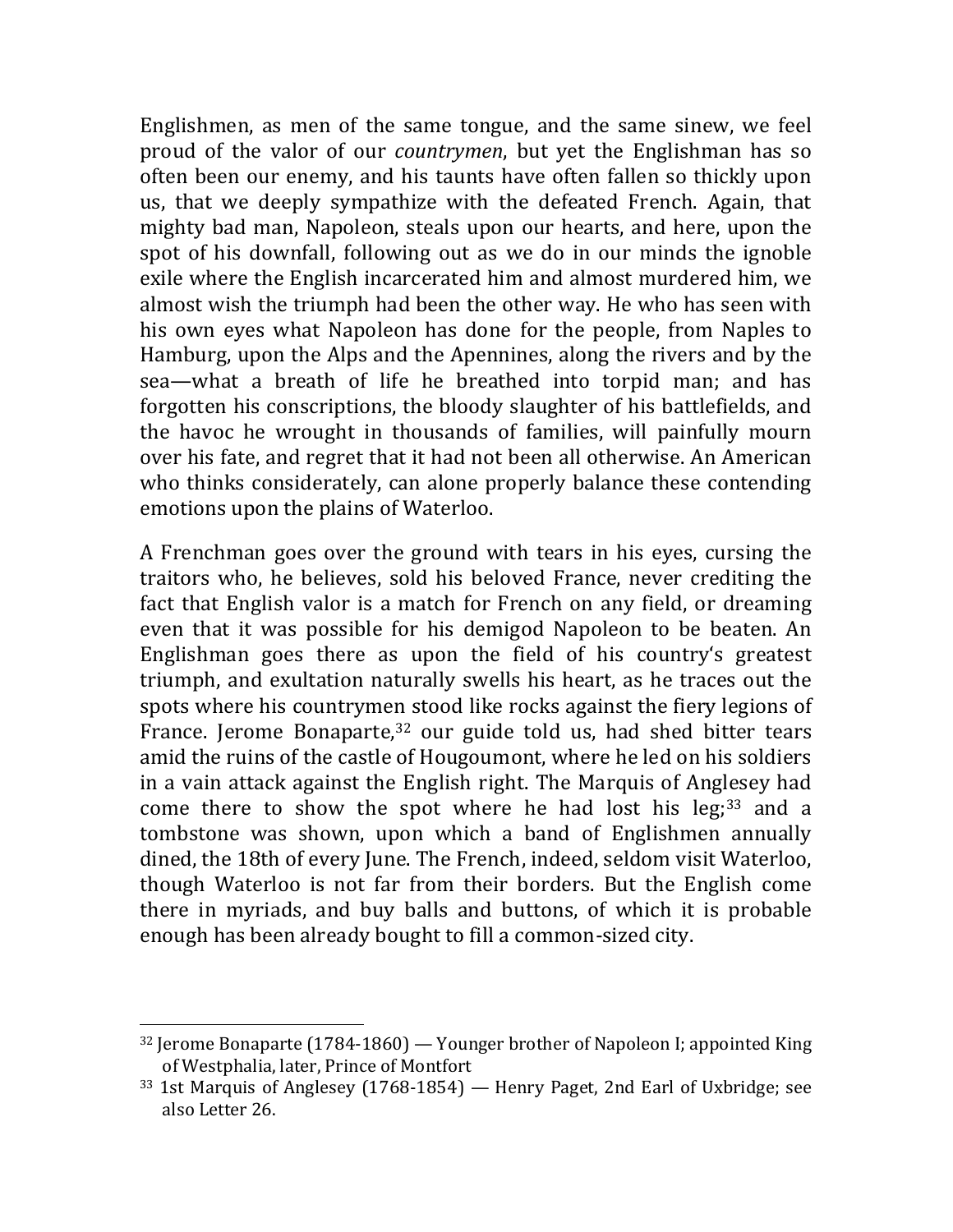We Americans go there as uninterested spectators, and judge of the events of that great day and of the succeeding, with greater calmness. The company the English were in when they drove Napoleon from the field—the band of Holy despots—we justly execrate; and even Englishmen at this day execrate them too, for Russia has not only devoured the wretched remnants of miserable Poland, but is threatening England in the East, while Prussia and Austria, and the Germanic States, are the natural enemies of English principles. England revived, re-created all these powers whom Napoleon was sweeping from the earth; but the spirit England conjured up is now fearfully haunting her, and she must make France, her old enemy, her present ally, provided she wishes for a force upon land to match her former friends. England gained nothing by the battle of Waterloo, though Austria grasped Italy and Venice in her clutches, the King of Piedmont the Genoese, and Poland was re-partitioned among the Northern Powers. 

Whether the world has gained or not by the downfall of Napoleon on that day, is a question an American may justly raise. True, Napoleon was a tyrant, and a murderer even, and a man faithless to the principles which created him, but he was one of the noblest of that class of Caesars whom mankind know not whether to love or to hate, and he was the representation of that great principle which is at this day struggling all over the Continent, (France except,) against hereditary despotism. If any man was ever born to command his fellow man, it was such a man as he. If England had let him alone, he would, in his own arbitrary way, it is true, have put the Continent a century ahead of where it now is, and have made all nations over whom he ruled the practical people that the English and the Americans are. Indeed, I do not know whether to regret that he was not the victor, or to be content that he was vanquished.

I do not know that I can give you any particulars of the present appearance of the field of Waterloo, which would be of interest. The monuments that have been erected there, the mausoleums rather, were somewhat disfigured by the French, when, after the revolution in Belgium, they returned from the successful siege of Antwerp. The French soldiers, at that time, we were told, ran over the ground crying and screaming like raging madmen, and were for up-heaving every memorial of their defeat; but their generals, to their credit, restrained them, and even put a garrison upon the huge pyramid that the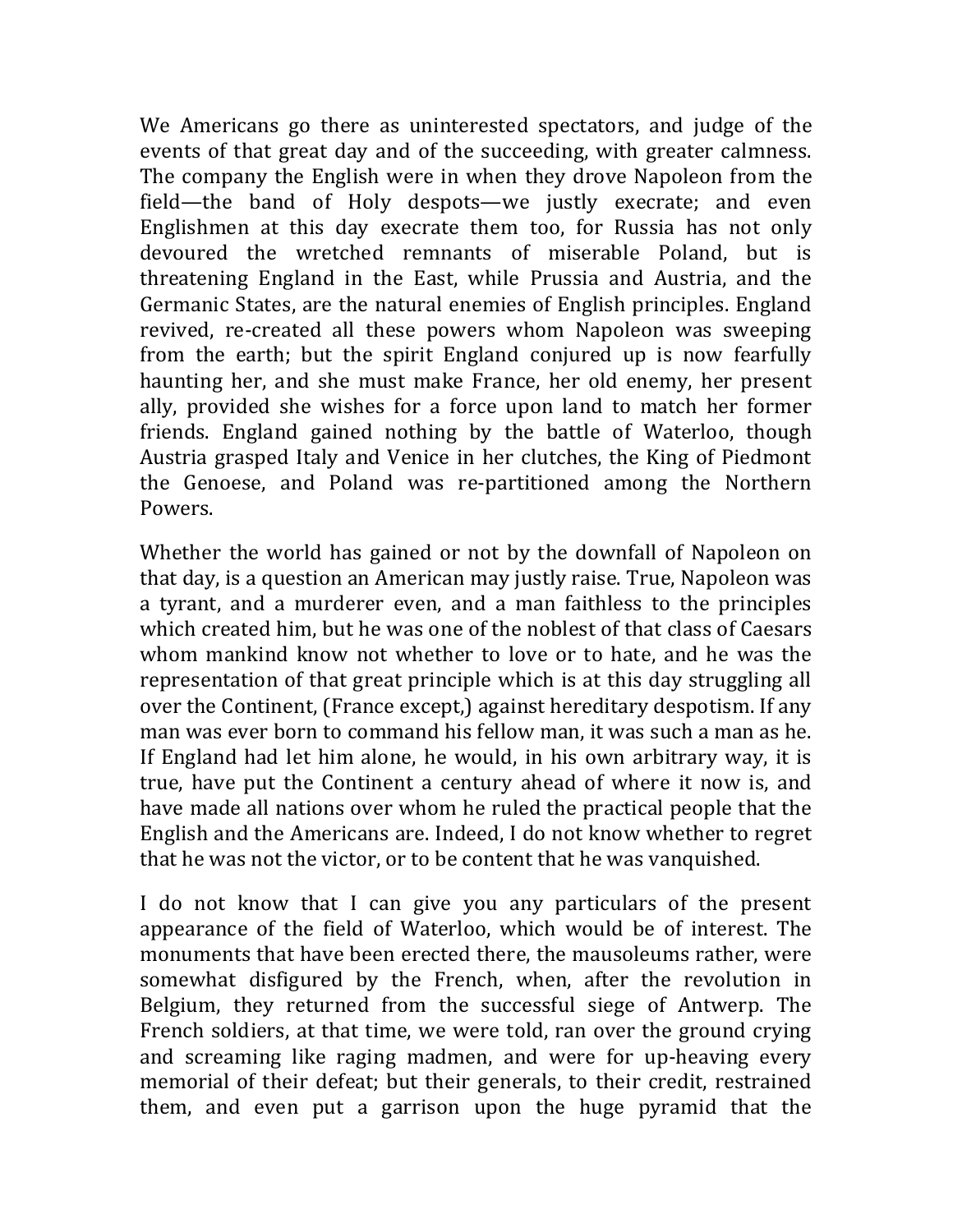Hollanders erected in honor of the victory. This huge mound of earth, two hundred feet high, with a lion upon the top, holding the globe under his claw, we ascended, as it gave us a fine view of all the surrounding country.<sup>34</sup> The Prince of Orange,  $35$  it is said, was wounded upon this spot; but, this spot, and all Belgium which was given to the King of the Netherlands<sup>36</sup> as his portion of the Waterloo spoil, has been wrested from him since that day by revolution, and thus from the Prince of Orange, his legal successor.

The use to which this great field is now put is the same as it was in June 1815, when so many thousands of soldiers trampled the then high grain under their feet. All open, unfenced, as is the whole of France and Belgium in general—the combatants had no other obstructions than the yielding grain, which readily fell before them. I do not see that blood thus profusely shed has fertilized the soil, but if the bodies had been suffered to rest and to rot upon the ground, increased fertility would probably have been the result. The slain were buried in pits without regard to form, or manner, tumbled in, one upon another—stripped naked as they had been by the peasantry—and now and then a hole can be seen in some of these pits where some curious hand has been examining for a skull. Occasionally a human bone is seen upon the ground, but this is not often, for, many years of cultivation and curiosity have nearly returned the ground to what it was when the opposing armies pitched battle upon it.

Limping beggars follow you, and tell you they were wounded there. Women and girls are at your heels with balls and buttons to sell. The marks of the cannon balls are very visible upon trees and walls. The road to Brussels is, as it was, when Napoleon led on his guards, crying out, "*Courage, my children—see the road to Brussels*." But the road to Brussels was then made impassable by the heaps of dead, man piled upon horse, and horse upon man. The tree under which Wellington stood, stands there no longer. The earth taken away for the mound in

 $34$  The Lion's Mound, commemorating the battle of Waterloo, is 141 feet high; it was completed in 1826.

 $35$  William, Prince of Orange (1792-1849) — Born at The Hague; served in British army; promoted to general; wounded at Waterloo; sidelined after 1830 Belgian Revolution; later, King William II of the Netherlands

 $36$  William I, King of the Netherlands  $(1772-1843)$  – Father of William, Prince of Orange (later William II)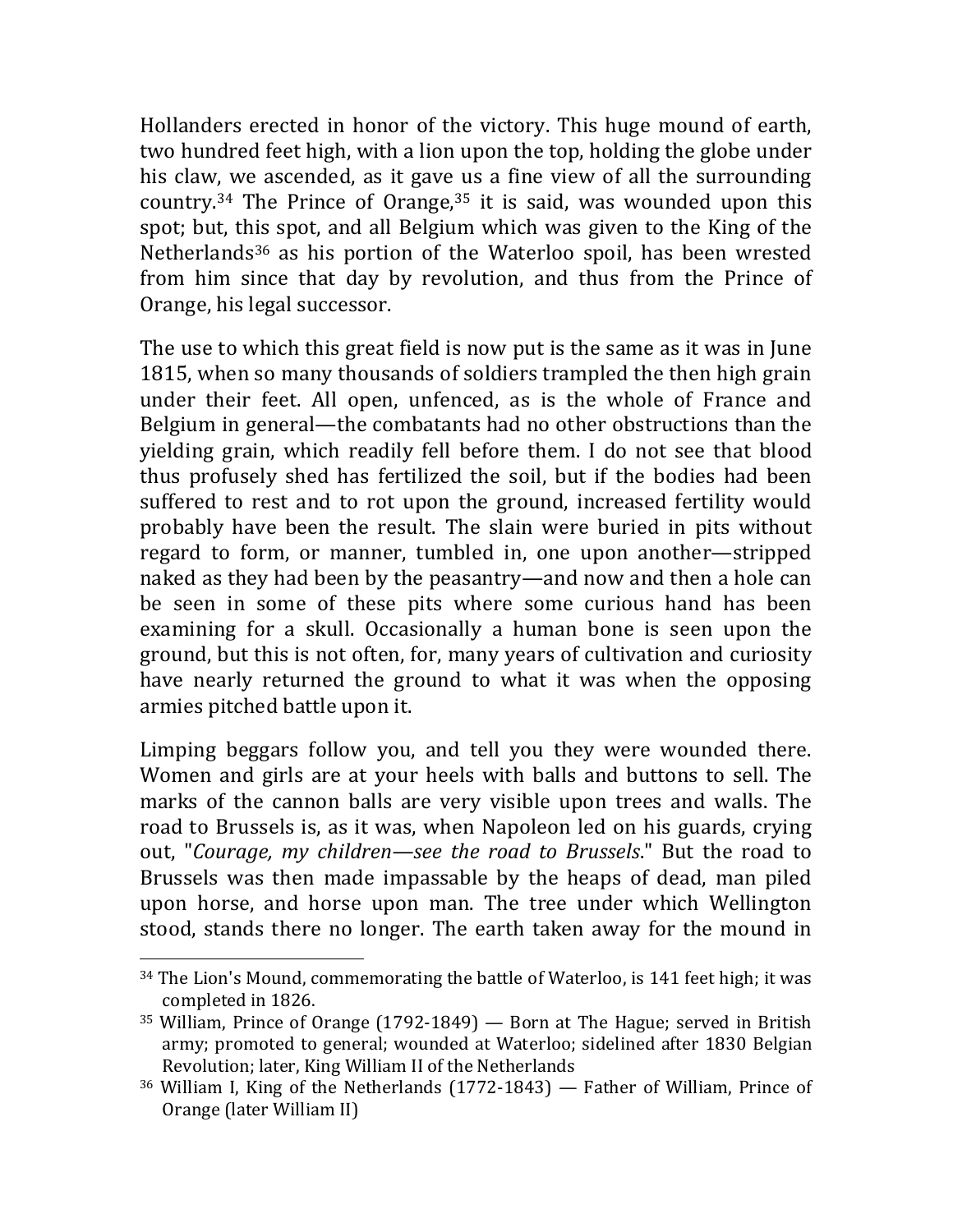honor of the Prince of Orange has somewhat lessened the elevation. The inn where Blücher and Wellington met, is yet there, and is now called the "*Belle Alliance*."

Upon leaving the field, we rode to the village of Waterloo. This village is a very ill-looking affair, in an American's definition of a village, but a very good one, in a Frenchman's or a Swiss' estimation. There is but one street in it, and that is the road; and the houses on this street are not many, and are small. The church of Waterloo is small, and is full of monuments in honor of English officers slain—with epitaphs commemorating their valor. Cicerones innumerable almost thronged around, to show us all that was to be seen—or *commissionaires*, as they call themselves, in this part of the country. This church, the whole village of Waterloo even, and all Brussels, were filled with wounded victims after the battle. Not a house but took in its soldier.

As English was our native tongue, and as we were, of course, taken for English, as all Americans are upon the Continent, (this indeed occurring so constantly, that we fancy at last that we really are Englishmen,) our cicerones **would** take us to see where the leg of the Marquis of Anglesey was buried, and the slab erected in honor of it! The leg of the Marquis of Anglesey! buried! with a marble slab and an epitaph upon  $it!^{37}$  How eminently English this is! How perfectly characteristic of John Bull, and yet how ridiculous—how very silly! Thousands of poor fellows were slaughtered, whole hecatombs of dead were huddled promiscuously together; and yet the *leg* of the *Marquis* of Anglesey has a monument, and the person who owns the garden where it is buried, and the *boot* in which his leg was wounded, derives quite a revenue from the English visitors, in showing to them the place where the *leg* was buried, and the room where the *leg* was cut off, and the *boot* in which the *leg* was. A *Marquis's* boot would make the fortune of any man in England. It is like the tooth of a saint in Italy.

Oh, Mr. Marquis of Anglesey, if you are a man of sense, as I am told you are, go to Waterloo—buy your leg—buy your boot—tear down your monument, cost what it may—for not a traveler upon this broad earth, unless he comes from your own land, but gives you a last and a sneer

<sup>&</sup>lt;sup>37</sup> Brooks' distaste for this notorious exhibition (which continued until 1878) was shared by other commentators of the time.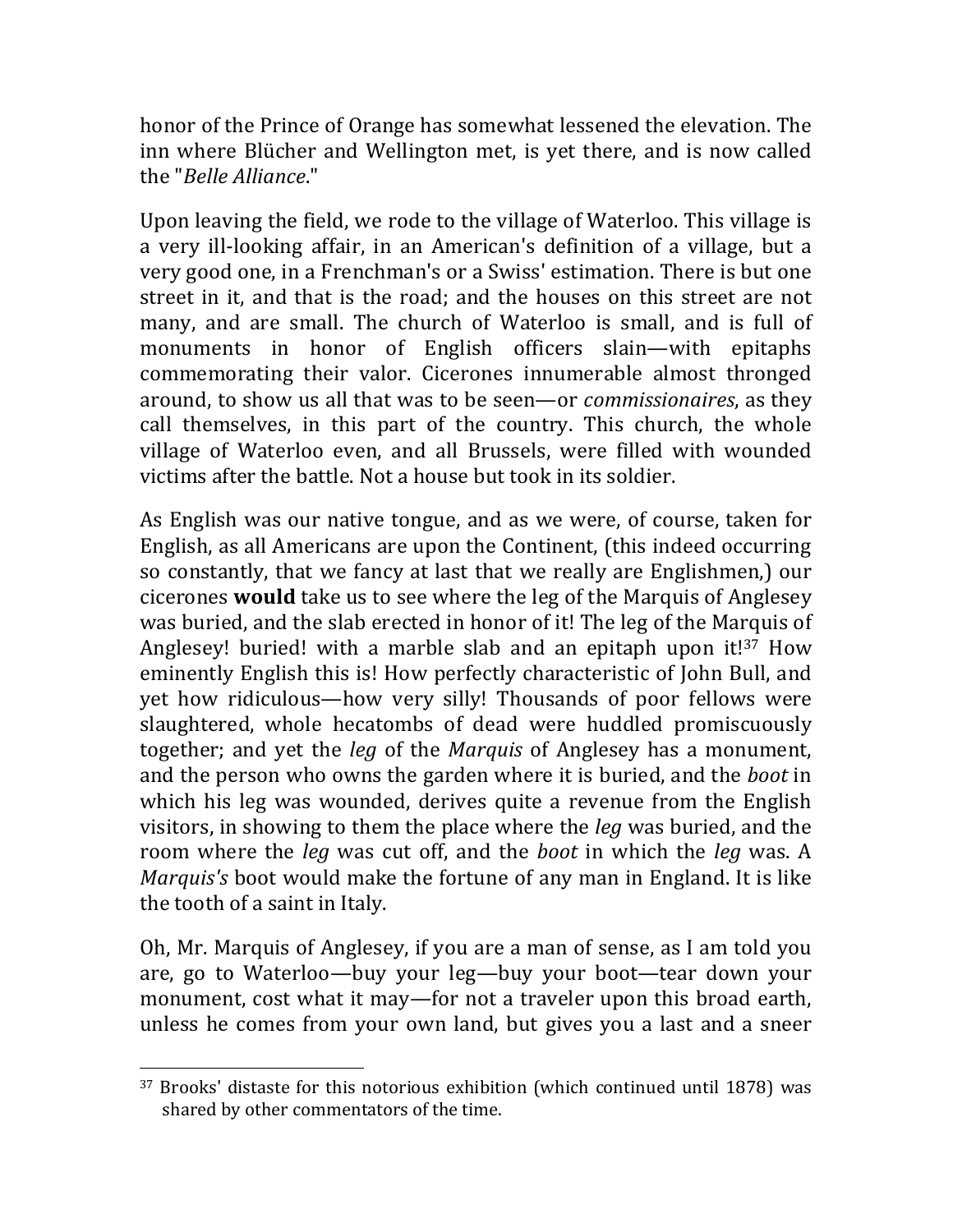when he sees the *grave* of your leg, and thinks of the thousands and thousands of that mighty multitude of dead who not only lost their legs, but their heads, their all, in the same great struggle which cost you this thus high-honored leg.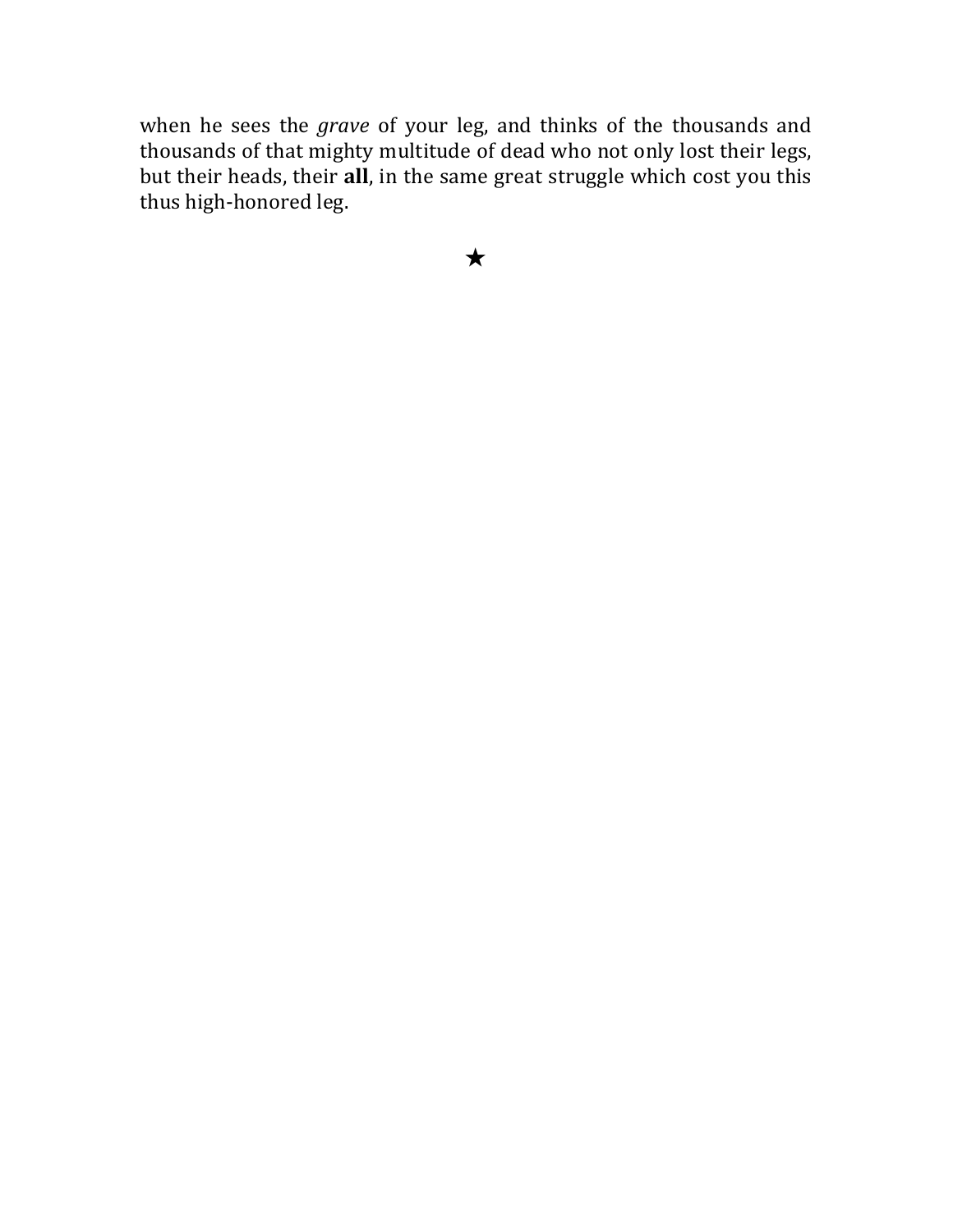### **102. Antwerp**

Antwerp, April 9, 1836.

The French are the greatest murderers of words in the world, as, for example, they call this place Anvers; and, by the way, they chop up all things in this manner, metamorphosing everything of name or place, so that a man is often puzzled even to know himself when one is addressing him, or if, perchance, he sees his name in a way-bill. Antwerpen, the Flemish here call this town, Amberes the Spanish named it, when it belonged to them under the Charleses and the Philips, and Antverpia it was in the days of the Romans. I am beyond the dominion of the French language now. Flemish is altogether the language spoken by the poorer and the middle classes here, though almost everybody knows a little of French, and a little of English too. For when a people have a language that no other people will take the trouble of learning, they are obliged to take the trouble of learning other languages for themselves. The peasantry about Brussels speak what is called the Walloon. French is almost universally spoken in Brussels. At Mechelen, or Malines, as the French call it, twelve miles from Brussels, the traveler gets into the region of the Flemish or Dutch dialect, and but little else is there heard. The Thunderbludgeons, the Knaphuysens and the Straddlebuggers are the gentlemen who there figure upon the signs, and *Monsieur* is changed into *Mynheer* at once. If a Frenchman cannot master a mouthful of English consonants, what on earth can he do with the Schmiederbergers and the Schambackers here? But an Englishspeaking man must not laugh. Our English fathers have brought over the Channel hundreds of these words, particularly in the trades; and one must make progress in reading Flemish, merely by English analogies.

We left Brussels at two o'clock, and in half an hour we were at Mechelen, twelve miles off, not in a diligence, though, but on a railroad, over which runs a locomotive or a train of cars. A *franc* is all that is paid for passing over this distance. The railroad, in about a month, will be open to Antwerp, which is twenty-five miles from Brussels. A magnificent project is now under way for connecting, by a railroad, the city of Ostend with the river Rhine at Cologne, making it run by the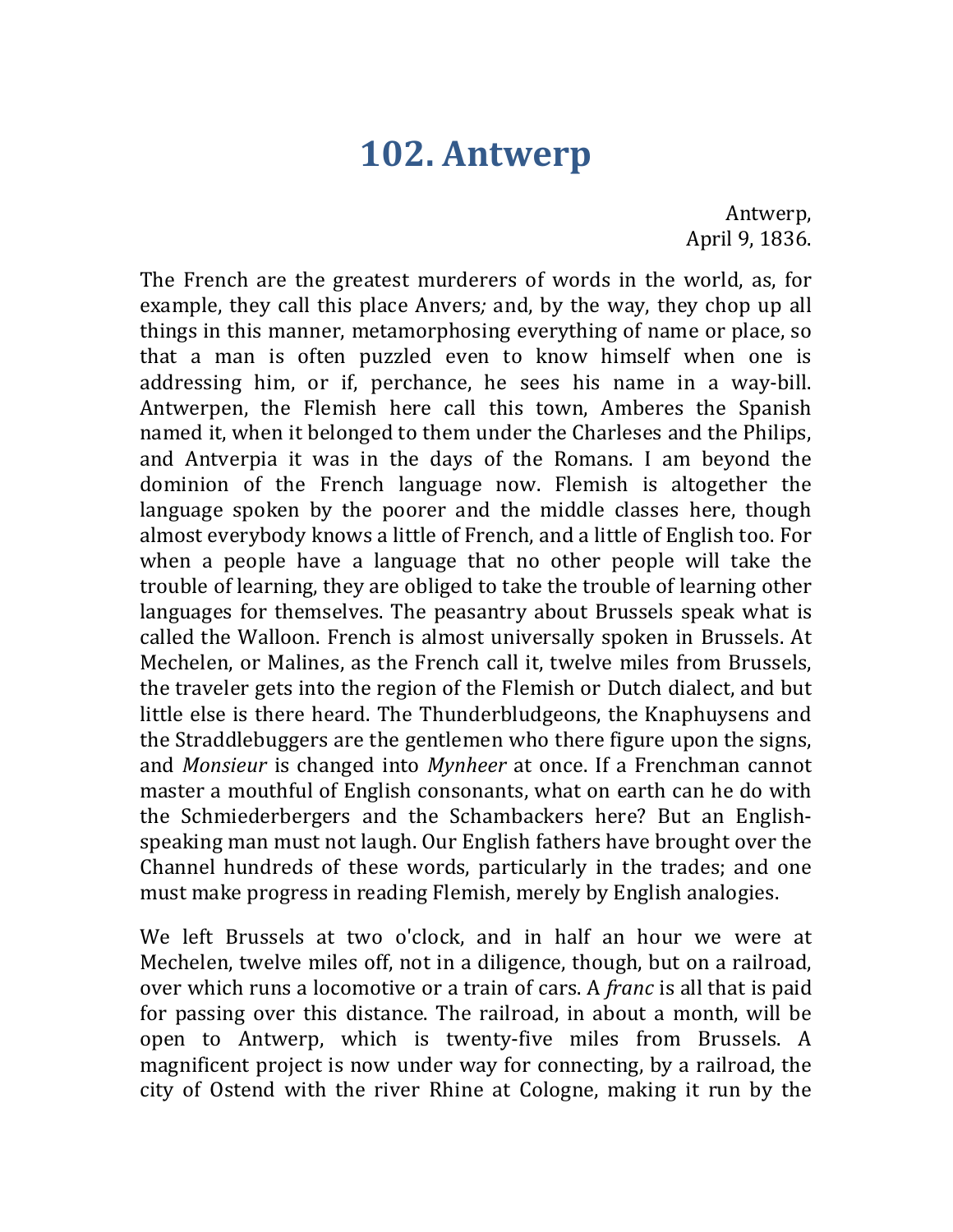principal cities in Flanders; and never was there a better country for railroading, unless it be the southern part of our southern States, as it is almost as flat as the floor of a house. Thus, some parts of the Continent are awakening to the great example we have set them—an example set us by England, in the carrying out of which, however, we have far outshot our instructors, and to such an extent as to excite both her admiration and surprise.

From the moment we began to approach, on our second day's ride from Paris, Flanders or French Flanders, there was a visible improvement in the appearance of the country houses all along upon the road. If the farms are not better—and of this we had not an opportunity of judging—certain it is that the farmhouses are more attractive in their appearance. The people put up for themselves neater and more comfortable habitations. Many of the beautiful country houses, in the vicinity of Antwerp, with their walks and artificial hills, reminded me of England and of the suburbs of London. The probable cause of this progressive difference is that, just in proportion to the coldness or bad state of the climate, people feel the necessity of making their homes more agreeable, as an inhospitable sky shuts them out from those enjoyments of the sun's blessings, which others can have in a better clime. Thus, for example, we of New England, and of the North, consider the open area of an Alabama house as an order of architecture not to our liking, and a Virginian or a Carolinian home has few comforts in our eye. But as to the excellence or grandeur of the architecture, the reverse of the remark is generally true, as applied to Europe; for architecture seems to have come from, and to have made its home in, the South. England, for example, is superior to all other nations in the comfortableness of her private habitations, but is out-done in all that is public, or in all that has relation to **beauty**, by every little nation or principality south of her. The proudest public building in London is but little more than a mockery, when contrasted with what every town in Italy presents to the traveler's eye.

A diligence took us from Mechelen, the land of laces,<sup>38</sup> in company with a corps of Flemings, whose tongue was all Greek to us—to Antwerp, once the great commercial emporium of the world, with its population

 $38$  Mechlin lace was a traditional Flemish craft, so-called from the anglicized form of the town name.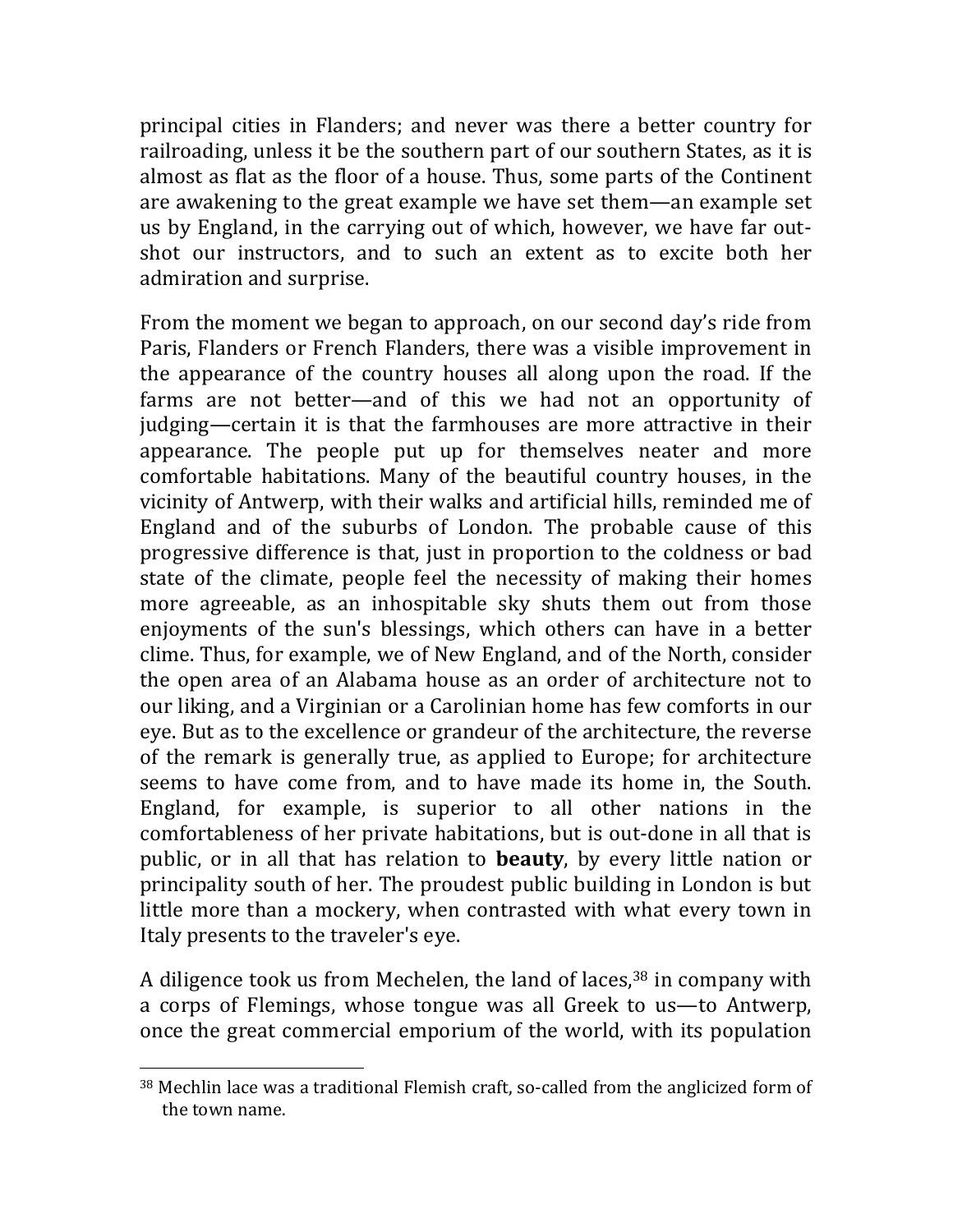of 200,000 and over, but now reduced to 75,000. Antwerp is one of those cities that chance was the architect of, and therefore, its streets are as crooked as—anything you please to say. Be sure to go the way in them that you think you don't want to go, and you will come out where you willed. As the land of Rubens, where that great painter ended his days, I felt an interest in its picture galleries, which I have not felt before since I re-crossed the Alps. His tomb is here in St. James' church, and an altarpiece of his contrivance, with an allegorical painting in which he himself appears with his wives, his mistress, his father and others, under the emblems of Saints or Saintesses, if such persons figure in the calendar. The interest of the painting, however, is in the portraits it gives, and in the powerful execution; and probably not one in a hundred ever thinks of, or cares about, the religious part of it. Bonaparte, when he was gathering all the gems of the picture galleries for his Louvre, removed this from the spot where it has such a peculiar charm, overlooking as it does the tomb of Rubens, but he left behind, (as pay, say,) two noble docks for the shipping of Antwerp, which cost him 14,000,000 of francs. The Spaniards, nor the Austrians, who have ruled over Belgium, ever thought of such a gift for such a commercial port, though, it is true, they never plundered the picture galleries.

Van Dyck, Tenier<sup>39</sup> and Snyders<sup>40</sup> were Flemish, and flourished here, and many of their choice works are seen in the museum, together with the chair in which Rubens worked, preserved there as a sacred relic. The cathedral of Antwerp, the Notre Dame, with its lofty graceful spire of 470 feet, is one of the noblest Gothic cathedrals I have seen. It was ninety-six years in building! Think of that, ye people, who put up your houses in a quarter of a year. The *Descent from the Cross*, the masterpiece of Rubens' pencil is here. Napoleon stole this too, when he was stealing from Naples to Moscow.

### ★

 $39$  Tenier — Surname of several generations of Flemish painters (16th-17th century)  $40$  Frans Snyders (1579-1657) — Flemish painter of animals and still lifes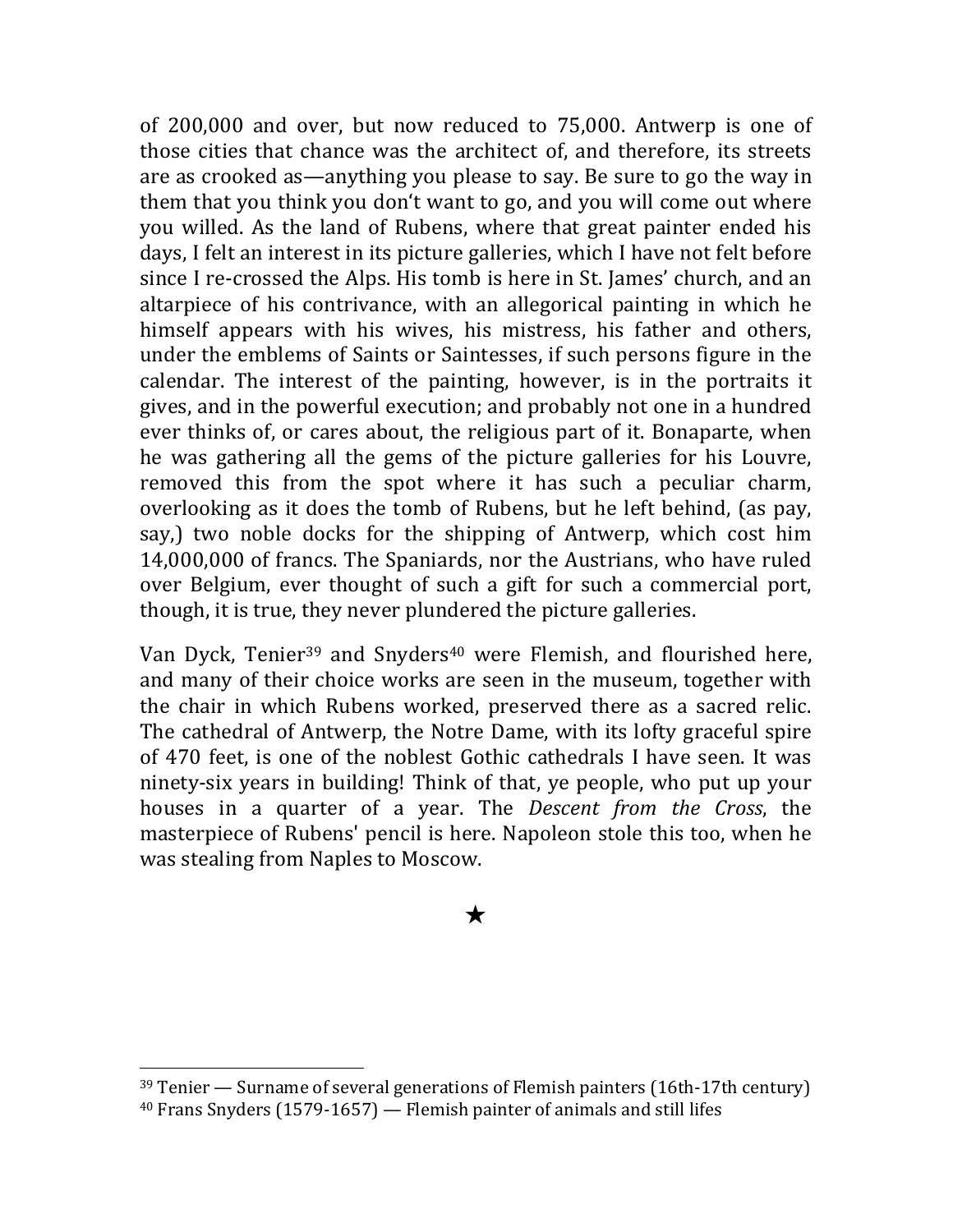### **103. Around Antwerp**

Antwerp, April 10, 1836.

The Botanical Garden of Antwerp is one of those things that distinguishes European cities from many of ours. The Flamands evidently have a taste for flowers and trees, and a country-like life, that the French have not; and, in many places, they have so managed their dead-flat land as to make it beautiful. The *Société de la Grande Harmonie* have gardens, and grottoes, and fancy temples, with entertainments and music on Sunday afternoon. As in all Catholic countries, the afternoon of the Sabbath is devoted to recreation, and to pleasure. The last Sunday here, for example, I attended the service at the cathedral, and perhaps there were three or four thousand people going out and coming in, all the morning, till nearly noon. The morning is devoted to worship, and the early morning too, for the Catholic is at his services with the early beam of the morning sun; but, in the afternoon, he amuses himself as best he can. The Sunday of which I speak, I visited the suburbs of Antwerp, and the whole population seemed to be poured out there, amusing themselves in all varieties of ways. Some were shooting with arrows, as our Indians shoot; and, as this is a favorite sport here, the marksmen were every way equal to our sons of the forest. Others were dancing quadrilles, and kicking up their heels to the liveliest tunes, as at our general musters aforetimes, in the interior of Maine. Others were drinking beer—and beer is the great drink here, instead of wine; for, in these low countries where the vine does not grow, wine is a little too dear for Tom and Harry. Whole *miles* of people—I cannot measure them otherwise—seemed to be drinking beer. Jack and Bill were here, having a game of cards, and Peter and Dick were there, pitching quoits onto little trap doors. Wooden shoes and leather shoes were here, "*shaving it down*," as we say, on a board, and there, a-straddle of another, were a couple of fellows eating fish, munching bread, and drinking beer again. Every country has its own way of spending the Sabbath. In New England, the great people give their great dinners on Sundays, but the great people there would be horrified at such a Sunday as this, over the Channel. What would a Connecticut man say, the son of him who hung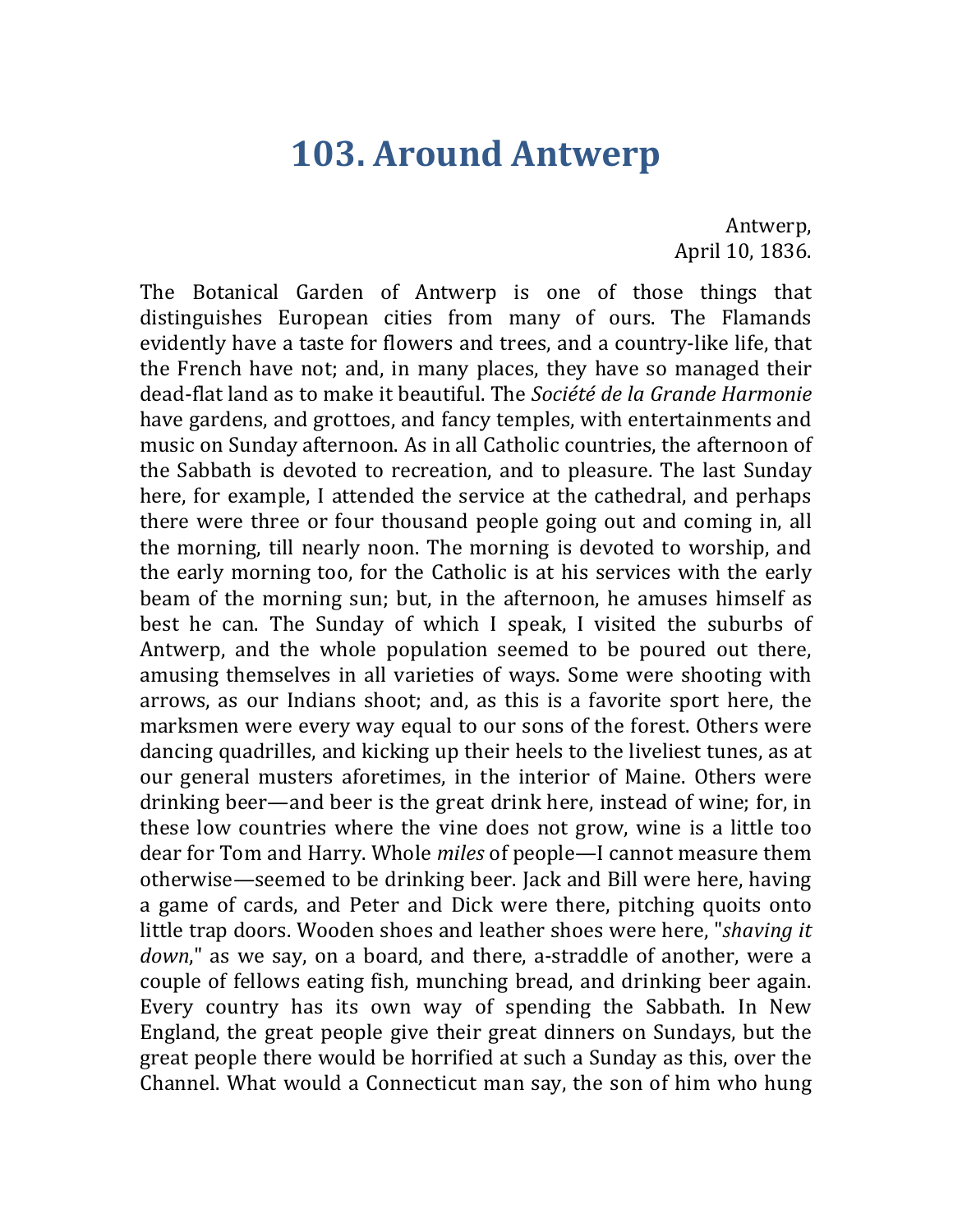his cat because she caught a rat "all on the Sabbath day?" Certainly, he would think this better missionary ground than that of the other heathen—in Hindustan or China, say. But the Antwerpers are considered a very religious people.

Among my other visits in Antwerp was one to the citadel, which the French bombarded so furiously when they came in concert with the English, to liberate Belgium from the Dutch king. The citadel is a pretty good distance from the town, and in a fair field on three sides, where there was a good chance for a fair fight. All along, I have been puzzled, not being a military man, whenever I have visited a strong fort like this, or a walled town, to see how an enemy could force his way into it. But our guide here explained the process, the mode of operating, and what was before so difficult, became in my eyes quite simple. The bombs make a fort too hot for the inmates, even though they immure themselves in caverns underground, where the bombs cannot come, and the cannon balls knock the walls to pieces, and fill up the ditches, while the assailants dig onwards underground like moles—tunneling the earth, as the Londoners the Thames. The French knocked this citadel all to pieces. Even the brick caverns were at last no security for the poor Dutchmen immured within them; and places were shown where the balls pierced the brick arches, and tumbled down into the caves, killing officers and soldiers. But, the king of the Belgians is building it up again, and, as the science of fortification has advanced much since the days of the Duke of Alva,<sup>41</sup> the Spanish general who built this, he thinks that it can now be really made impregnable. He had better be making his railroads, and take the diggers from the citadel to the towns; for with the money that it will cost to rebuild this, he could *railroad* nearly all of his little kingdom. Lucky men, we Yankees are, that have no need of citadels such as this, and can, therefore, use all our resources to bring the far-off ends of our country nearer together. Break up the Union though, and the Potomac will bristle with citadels like this, and passports and all such nuisances will follow in their train. I am a peace man, you see. Like all of my countrymen, I hold to no killing—except the killing of the Indians, who, poor devils, as Mr. Forsyth<sup>42</sup> used to call

<sup>&</sup>lt;sup>41</sup> 3rd Duke of Alva (1507-1582) — Fernando Álvarez de Toledo; Spanish nobleman and general; unsuccessful in controlling the Dutch revolt

 $42$  John Forsyth (1780-1841) — American politician, governor of Georgia 1827-1829, U. S. Secretary of State 1834-1841; supported 1830 Indian Removal Act.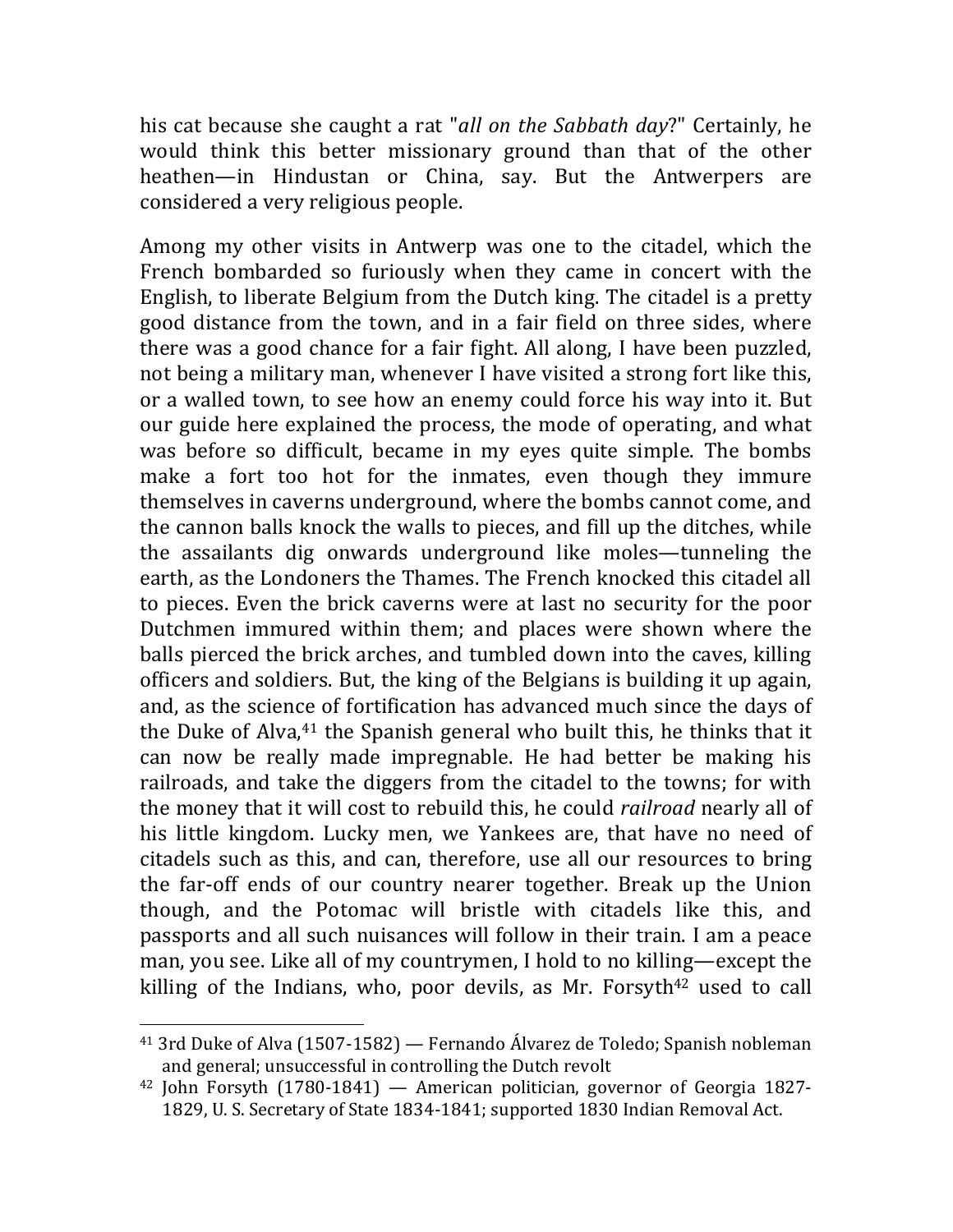them, have no souls, else they would not have been copper-colored, as seems to say the American logic of the present day.

Antwerp is thirty-five miles from Ghent, where our treaty was made or Gand, as the French call it: seventy from The Hague, the capital of Holland: two hundred and ten from Paris, and about one hundred and seventy miles from London by way of the Thames. Canals connect the country in all directions. A steamboat goes up the Scheldt to Ghent. Diligences are as thick as grasshoppers in a dry time, and thus Antwerp is a good radiating point to go from thence where you please, whether it be to Paris by Brussels, or to the Rhine by the way of Aix-la-Chapelle. It is the better way to go up the Rhine, unless one wants to see Holland; for the Lower Rhine, like the Delta of the Mississippi, is flat, marshy, and uninteresting. So much for the information of the traveler.

★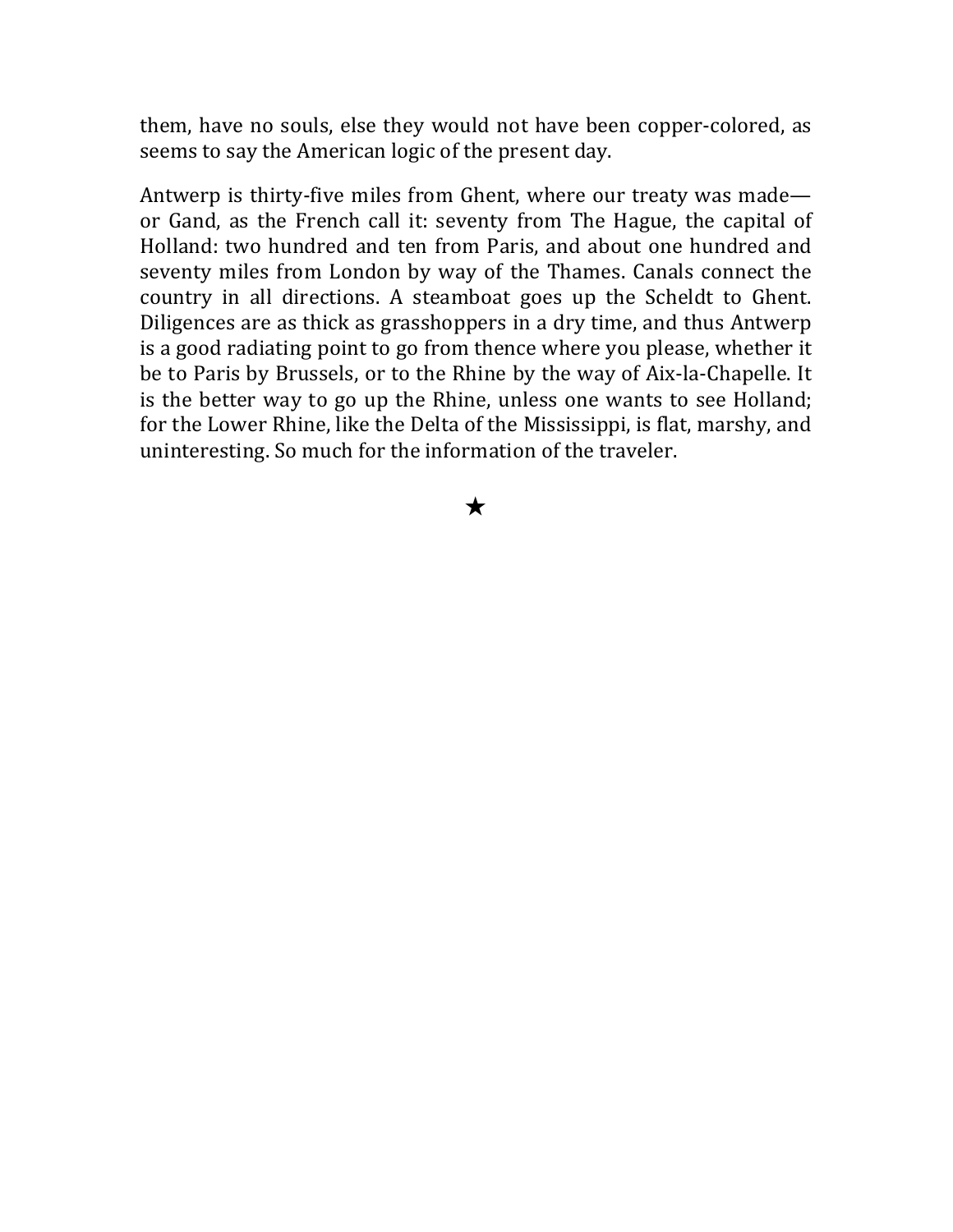# **104. Familiar Ground**

London, April 12, 1836.

An English steamboat, a rascally, villainous, dirty and stupid thing— John Bull is a century behind us in this respect—took us over from Antwerp to London, for which we paid, in all, (fare, dinner, breakfast, and servants,) about twelve dollars—distance less than two hundred miles. For that sum, one could sail down the Ohio and the Mississippi, some twelve or fifteen hundred miles. Our way, of course, was down the Scheldt, or Escaut, as it is called in French, by Dutch forts, and Belgic forts, for the country seems to be parceled out, with a bit of land here for his Majesty of The Hague, and a bit of land there for his Majesty of Brussels: so that the traveler, in the windings of the river, can hardly say under which dominion he is. The Dutch, however, have the mouth, and keep a frigate there as well as a fort: and as he who holds the mouth of anything, holds the most important part, it would be about as wise to give the whole, Antwerp and all, to the King of Holland, particularly as the Dutch is the language of the people here and all about. Brussels and that region, if I were a carver of kingdoms, I should hand over to the French. These nations with two tongues, are but a bother. Antwerp has lost much of her valuable trade with the Dutch colonies on account of her revolution, though she has not lost it all, indirectly at least, as Dutchmen under another flag are yet numerous in her port. I counted no less than a dozen American vessels in the river and the docks of Antwerp. In every commercial port I go to, my eye is delighted with the sight of our flag, borne there by our industrious merchantmen, whose enterprise is as great upon the ocean as that of their countrymen upon the land. One of our ships was loading with *grain*, which, it seemed to me, was like carrying coals to Newcastle, or onions to Weathersfield,<sup>43</sup> if that is better understood.

The Scheldt is not what it was in "days of yore," when it was almost as thickly crowded with ships as the Thames is now. Holland plucked from it the jewel of its trade, and Amsterdam and Rotterdam came up upon

 $43$  Weathersfield  $-$  Small town in southern Vermont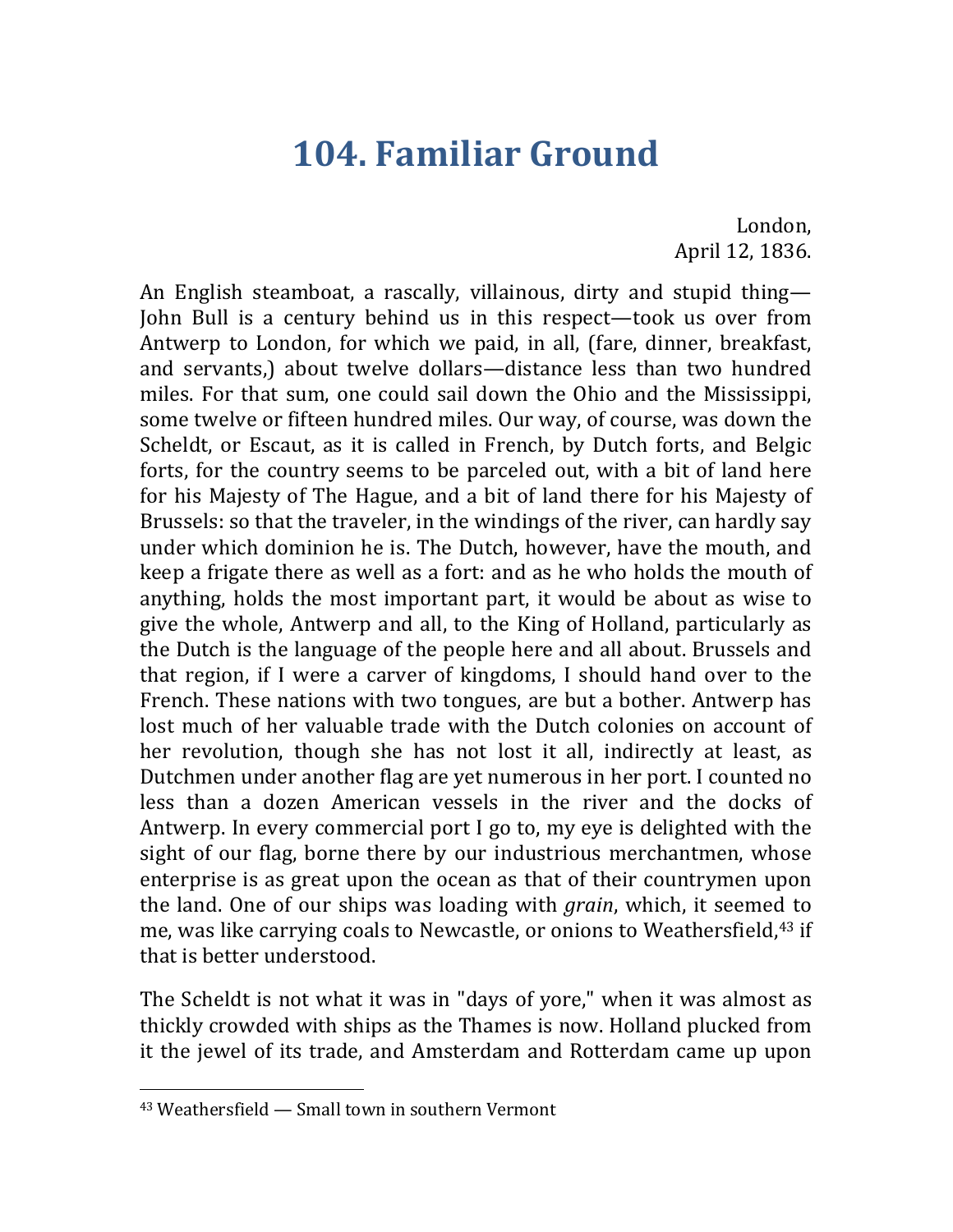its ruins. But the seat of commerce, like the seat of empire, is ever changing, and, some day or other, in the order of time, even the Thames will be as the Scheldt is at present, or the more deserted and melancholy Tiber. Empire, glory, power, wealth, the Continent has been pouring over to England, and England is pouring them over to us. England is the link and the bond of the Old World and the New, and in passing over the narrow Channel, the difference is as great as in passing three thousand miles over sea. I could not but remark and feel astonished by this surprising difference, the moment I put my foot upon this English steamer. Here was the same language once more, the long lost, but welcome, notes of my own tongue, which sounded so sweetly in my ear. Almost everything reminded me of home, and I really felt as if I were touching a link that was connected with my own land. The huge piece of roast beef appeared again on the dinner table. And then came the plum pudding, an old acquaintance that I had not seen for months. The English and Americans upon the continent often go by the name of Monsieur Roast Beef; and one of the first dishes a French or an Italian servant in a restaurant proposes to John Bull or his Brother Jonathan, doubling over a French or an Italian bill of fare, is a beef steak, or a *Bifteck*. Monsieur  $G_d$  d<sub>n</sub> is also another name for the Englishspeaking race—this being their common oath. This oath is so well known all over the Continent, that the mere uttering of it has a magical effect, very often, particularly in the Italian towns.

Thus, not only the same language met my ears, but the same habits, the same manners, the same customs, the very same table. Instead of laughing and talking happily as the Frenchmen do, we talk in those low whispers which, it is true, rather distinguish English society than ours, but which is becoming also, unfortunately, in our English imitation, the characteristic of ours. The same suppression of all feeling, pretended indifference as to others; and yet unexceptionable, though cold, politeness that begin to mark a company of gentlemen strangers in many parts of the United States, here marked our circle. For the world, we would hardly venture to speak to our right-hand man who, though the right-hand man might be very happy to have a civil word from us. "*It is cold to-day, sir*," says one—"*Yes, sir*," says another, and "*very*," he may add, as a mark of condescension, but his condescension is such as to show you that you have ventured to take a liberty in speaking to him. This is English, however, rather than American, but it is beginning to be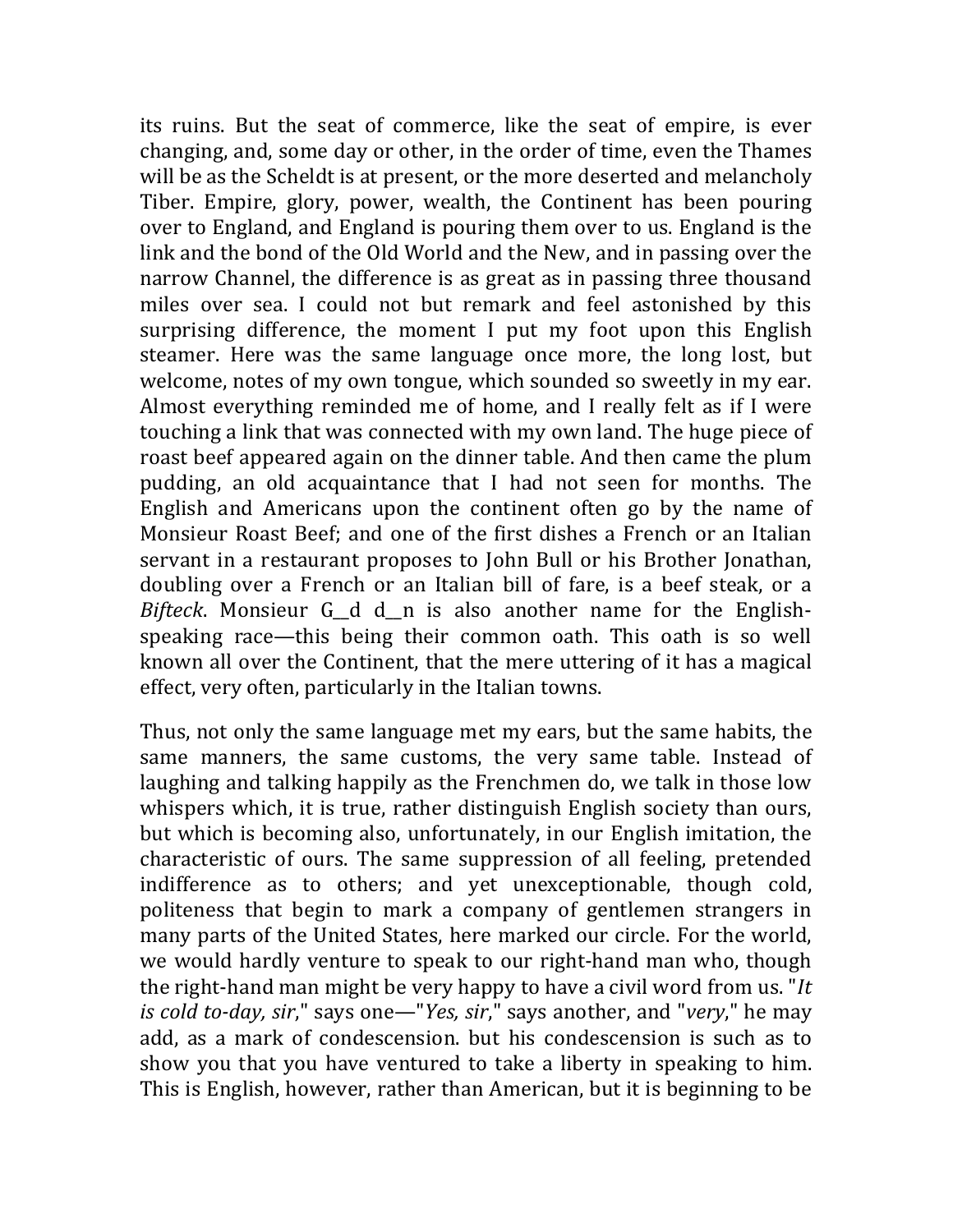American, though the quicker the *beginning* is nipped in the bud, the better. How, in such a case, the Frenchmen would laugh and chatter! What an uproar a dozen of them would make! He thus continues to live more in one hour than the Englishman lives in twenty-four.

Little things often indicate more of a change, an idea of which a writer is attempting to convey, than others more important—and, therefore, I must call your attention to these little changes again. Our good French cup of coffee was gone, and a cup of tea appeared in its stead. He only who has drunk the coffee as it is prepared in France, knows what a sad change this is. The little delicious rolls of French bread disappeared, and the massive loaf of John Bull took its place. A beefsteak, that unaccustomed visitor upon a French table, now came piping hot upon ours. John Bull has the advantage here. Wine at dinner, as an ordinary drink, gave way to porter, ale and beer. Ox-tail soup, or soups with more imposing names, banished the Potage a la Julienne, au lait d'amandes,<sup>44</sup> or the like. The prodigious pile of roast beef and grease towered loftily in the center of the table, instead of the myriads of little dishes which the Frenchman cooks up from everything, even down to the feet of pigs, with an economy as wonderful as it is ingenious, never losing any part of an eatable thing. The *hors d'oeuvres*,<sup>45</sup> and the *entremets*<sup>46</sup>—eggs puffed up sky-high, and mutton chops in paper curls (*côtelettes en*) *papillottes*,) fled at once. Out of the mass cumbering our table, the Frenchman would, with his sauces, have made a hundred, (and it may be two) excellent dishes, working the beef into at least twenty forms, and the mutton into as many more. Say what we may, the Frenchman has the advantage over us, from the beginning of the chapter to the end.

I went upon the Continent with as violent a prejudice as ever man had against such French things, but I come back with an opinion all changed. The reason that we Americans are ever dying of dyspepsia, and the English of gout, is that we eat three times as much as the French, and are ever overloading our stomachs—while their manner of cooking, and serving up what is cooked, renders this exceedingly difficult. There is a *philosophy* in the kitchen with them, and after one's prejudices are

<sup>&</sup>lt;sup>44</sup> Potage a la Julienne, au lait d'amandes — (Translation) Julienned vegetable soup, *with almond milk*

<sup>&</sup>lt;sup>45</sup> hors d'oeuvres — savory food served as an appetizer

<sup>&</sup>lt;sup>46</sup> entremets — (Translation) *small dish (such as a dessert) served "between courses"*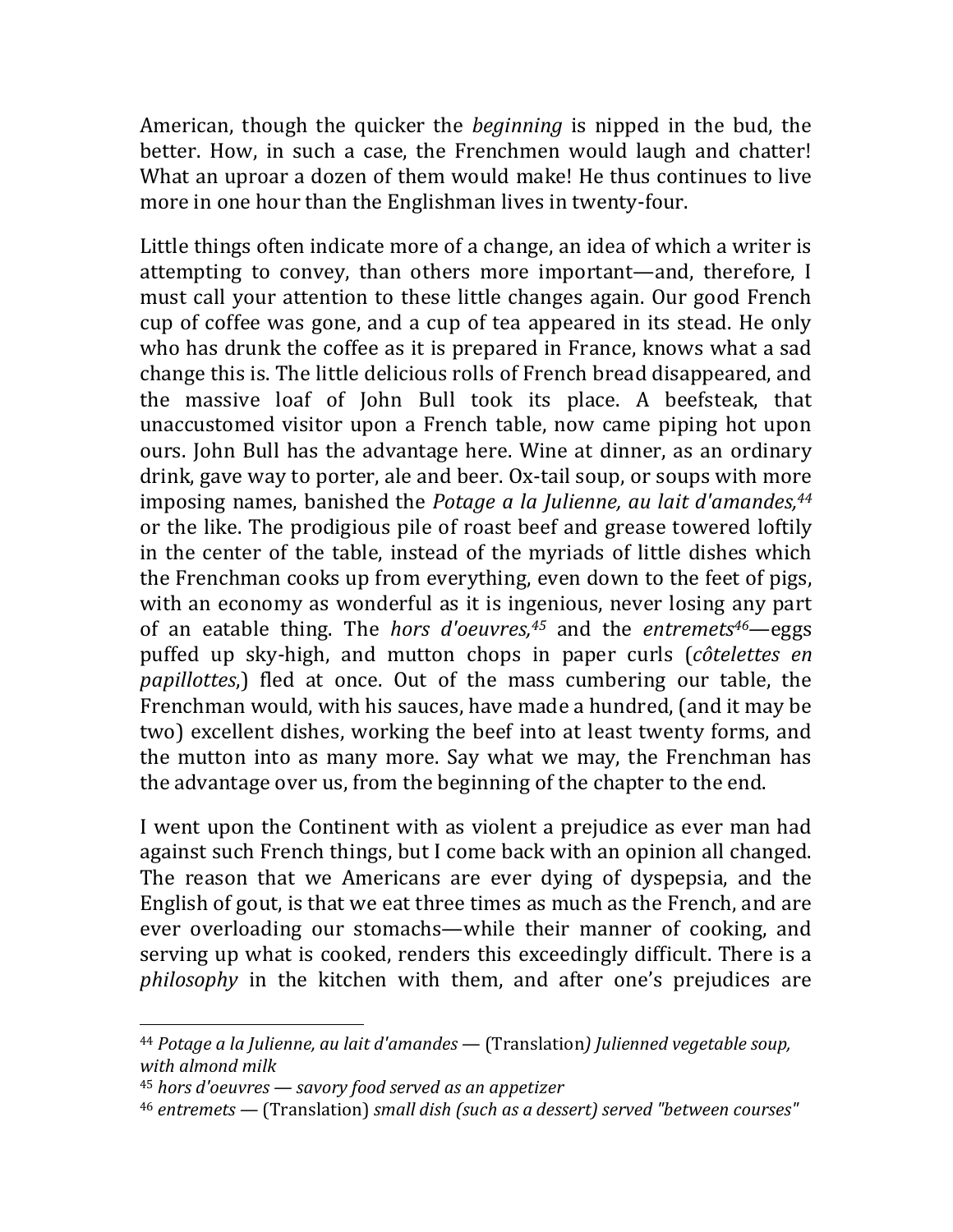disposed of, he sees and enjoys it too, and at last discovers that there is a way of living better than he has lived, and for half the money.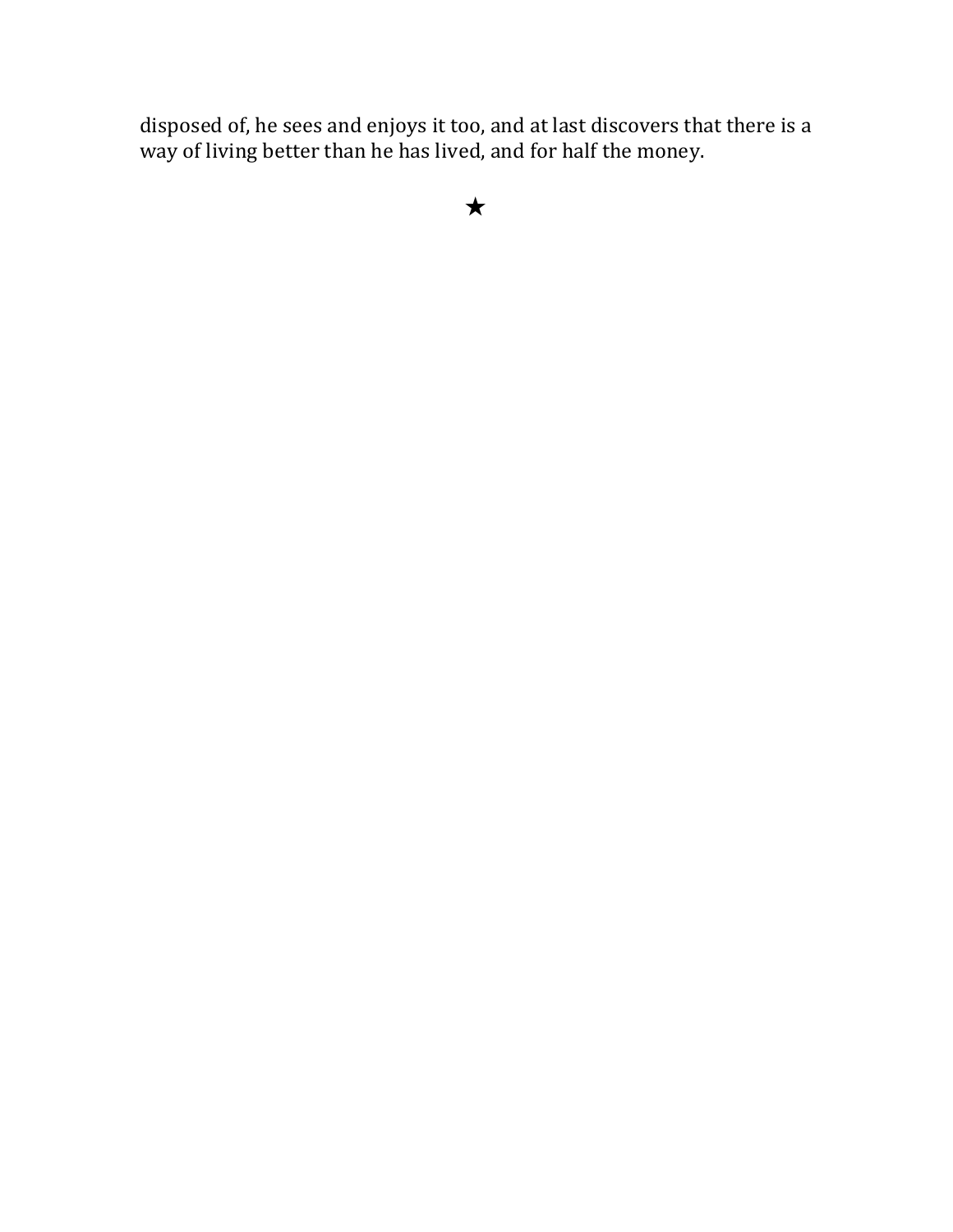## **105. Admiration for Britain**

London, April 13, 1836.

From anything contained in my last letter, you must not conclude that I am French mad, though I be French bitten, a little, as almost every stranger is likely to be in a city made so delightful to the stranger as Paris is; and where he can have whatever he asks for, whether it be of science on the left banks of the Seine, or of pleasure upon the right. But French bitten though the American or the Englishman be, he is readily cured as he passes over the Channel, and comes up the Thames. The spectacle exhibited upon this river is one of the greatest eve ever witnessed, or fancy ever dreamed of; and, if I were an Englishman, I should feel prouder of it than even a Roman could feel of his imperial Rome. Indeed, it is ever one of my proudest thoughts, that my own native tongue is the language spoken here, and that we are the children of this noble race. Talk of the Tiber—talk of Rome! why, the Thames has a hundred ships for every one that was upon the Tiber; and London is more and mightier than the imperial Rome. Paris is the capital of art, of science, of pleasure, and of opinion, it may be. The taste that rules in Paris, rules all this world. The universality of the language of the French is a weapon in the Frenchman's hands, by which he sways all Europe, more or less. But, nevertheless, London is the capital of the world. Paris is but a child by its side. Even our own New York is but an infant of two days old. At the magnitude and the might of this London I am more astonished, even now that I have had an opportunity to compare it with other places of the world. The ends and the suburbs of Paris an easy walk would bring to me, but the ends and suburbs of this London, in a walk I can never find. London indeed begins at the mouth of the Thames, and the *end* of London in more than one sense, reaches even among the Highlands of Scotland—for the whole of England and the whole of Scotland are but one great pasture to feed and clothe the mighty mass of human beings concentrated here.

I love England as the only land of liberty on this side of the sea. France, boast as she may, is not free—and, alas! I fear the prize of rational liberty is too great a boon for her to enjoy. Her society is free, her people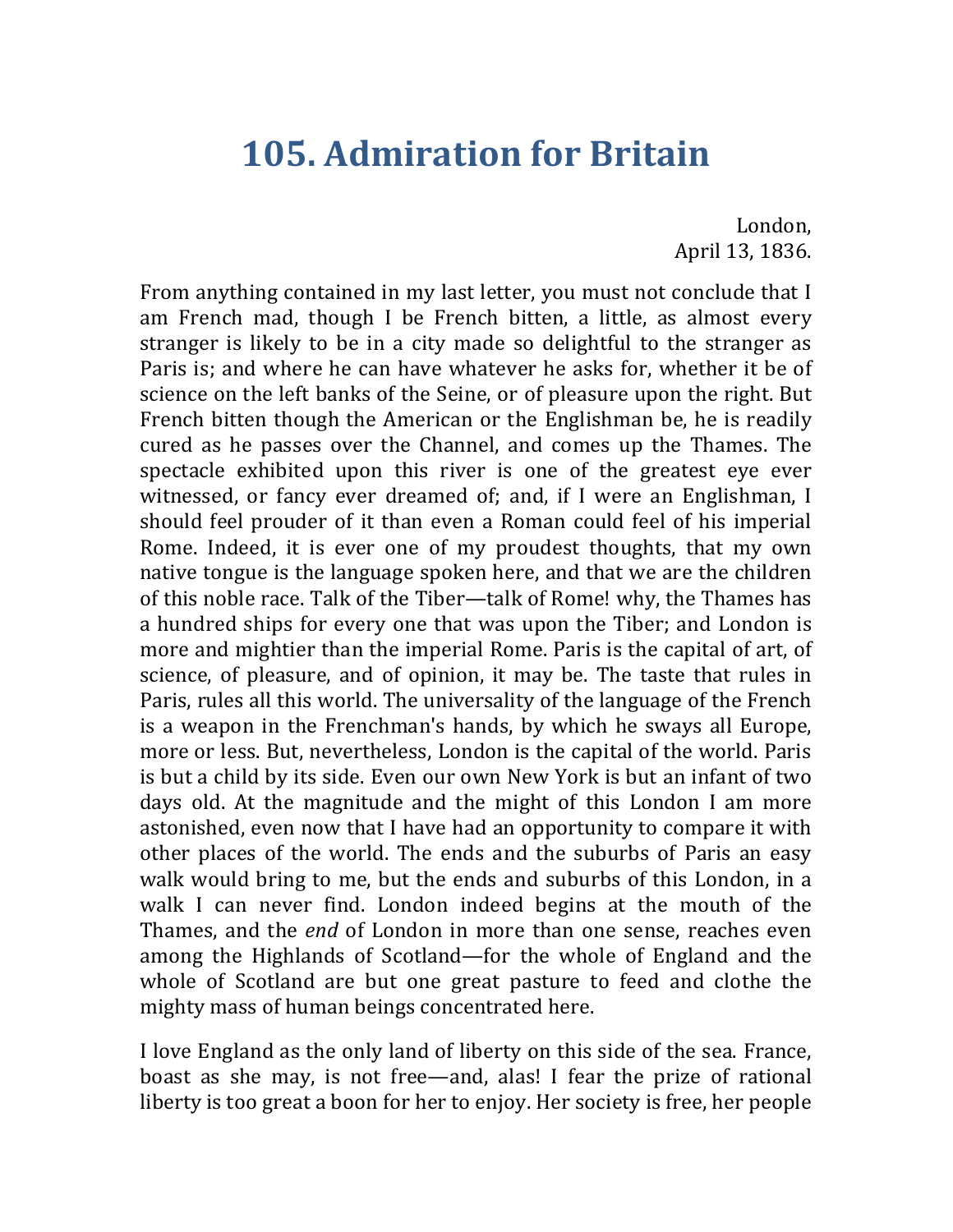substantially acknowledge no distinction of ranks in the social circle while on the contrary in England, the most slavish and factitious state of society exists that human ingenuity, it seems to me, can create; but nevertheless, France, politically speaking, is not free, and England is. The armed soldiery of London are but few and far between. In Paris, they guard and garrison everything—and the drum in the morning is the first thing in your ears, and the last at night. England, however, enjoys this exemption from her insular position, and that floating bulwark of her empire which she has upon the sea, while France must keep up myriads of soldiers to overcome the despots that grudge her even the freedom she has. The police of London, though numerous and strong, is without a weapon in its hands—while in Paris, the police on horseback and on foot are strong in arms. The police of London seem to be among its best-bred men, polite, courteous, and popular even—while the police of Paris can merit no applause like this, and it certainly is as odious as universal unpopularity can cause it to be. Again, the whole passport system, all *espionage*, are at once brushed away. One can go *where* and *when* he pleases, and no passport-keepers ask—why do you so? 

But the chief pleasure I have is in reading the English press. I love the liberty of grumbling, which the English people so much enjoy. Accustomed, as I have been for six or eight months past, to read in Germany or in Italy the little sickly chronicles of kings and courts, the partially suppressed and metamorphosed news of public events, and in France, to observe the caution (if not fear) with which public affairs are spoken of—there is a great pleasure, reminding me of my own land, in reading the full, free, and vigorous words with which an English editor speaks of public measures and public men. The king, even, who, in the form of law, it is said, "*can do no wrong*"—the sacred person of His Majesty himself, is no longer sacred here. The king is admonished as well as his subjects. He is told to "*beware*," as well as his ministry. No title, no rank is a refuge from the salutary criticism of the press. The titled scoundrel receives its castigation, as well as the scoundrel to whom no title adds no rank.

The English press is free. The courts of law are just, and free. The liberty of the subject is perfectly secure. Every Englishman feels himself as free and as great in any tribunal as the Prime Minister of the Empire. And then the people love the law, which they feel that they have made, and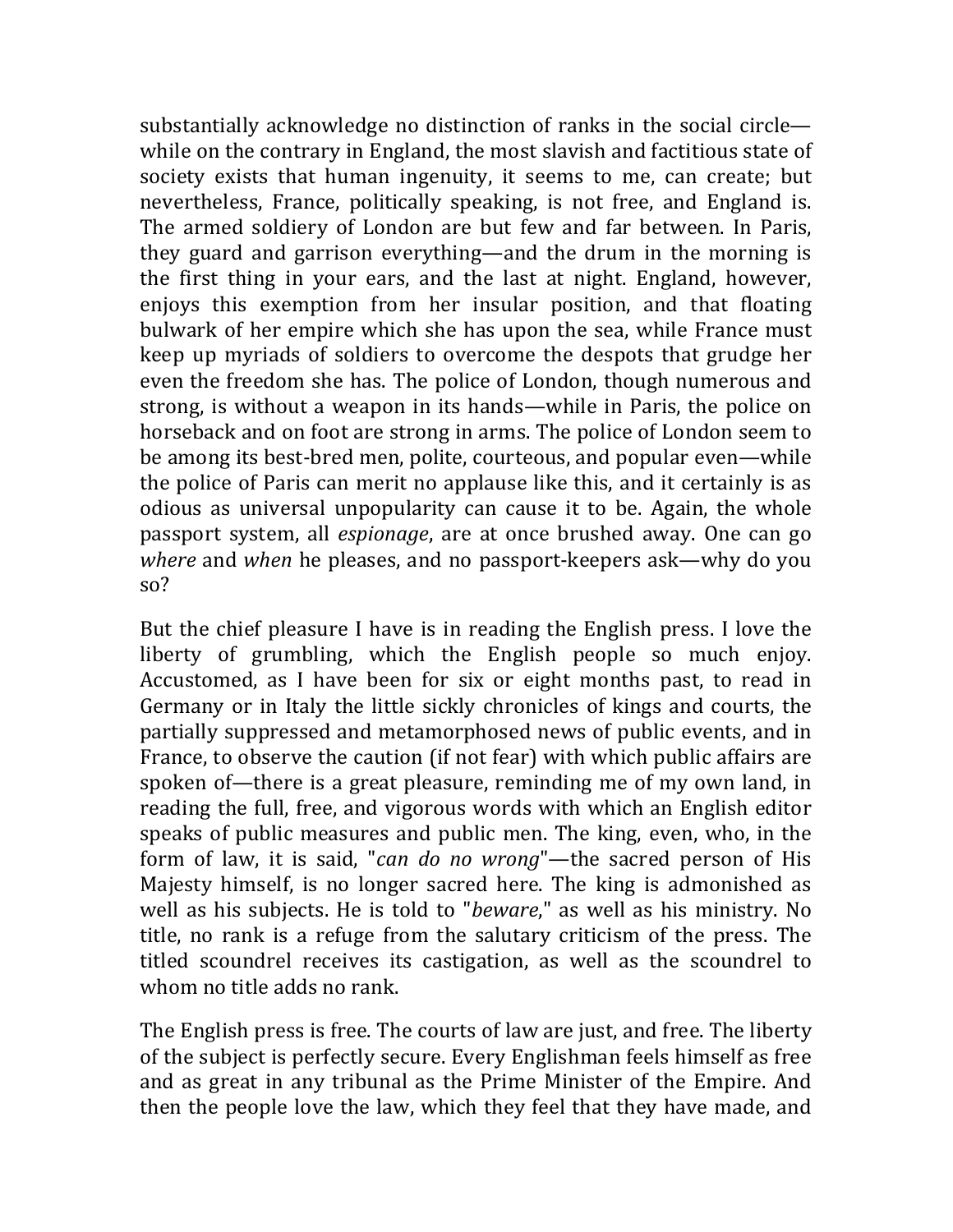they obey it with pleasure. So that London, vast as it is, seems to be governed with as much ease as the best-ordered village in the interior of New England. A soldier, I have never seen necessary to enforce public order. An unarmed policeman but stands in the crowded thoroughfare of Cheapside or the Strand, and a single motion of his finger is obeyed as readily as if a hundred bayonets stood ready to back its command. Nowhere on the Continent are such gratifying spectacles as these exhibited. Even that bewitching France, which, with all their faults, make a stranger love their people and their land, there, are no such rational liberty and law as this. Indeed, I cannot convey to you a better idea of my own impressions of the difference between England and the Continent than to ask you to remember the severity with which I first spoke of and looked upon England, her aristocracy, her manners, and the like, when, fresh from America, I contrasted them with the happier forms in my own land—and to contrast what was then said, with what justice and a wider observation in Europe compel me to say now. Italy is the Paradise of Europe, ruined long ago by misgovernment and man. France, as the world defines civilization, is the most civilized of all the nations of the earth. France is delightful, bewitching even—the home of a happy race of happy men. No man can live in her capital and not feel that there is a charm there which no other capital in Europe has. But England, if not to be loved, is to be admired. There is something the traveler sees in the English blood which makes old England the wonder of the world. Her wealth, her magnificence, her power, astonish and delight him. An island upon which Nature and climate seem to have frowned, man has made a garden of, and even the rocks teem with production. Rivers, that are but rills in our estimation, float the commerce of the world. In this smoky, clouded, gloomy London, where even, at times (witness Sunday last,) a candle is needed at noon-day, and the clergyman cannot see to read his discourse, here in this mantle of smoke is the mistress of the Hindustan, the empress of the East, of the Canadas, of the many isles of the ocean, and then the great regulator of the politics and the commerce of the world!

A wonderful people, a wonderful land! I glory in the joyous reflection, for I see in it but the shadowings forth of what the same race in a more prosperous climate, aided by a more bountiful nature—and favored, I believe, by a yet happier and yet freer government—are yet to do. Liberty and law have made England what it is. The like, but yet stronger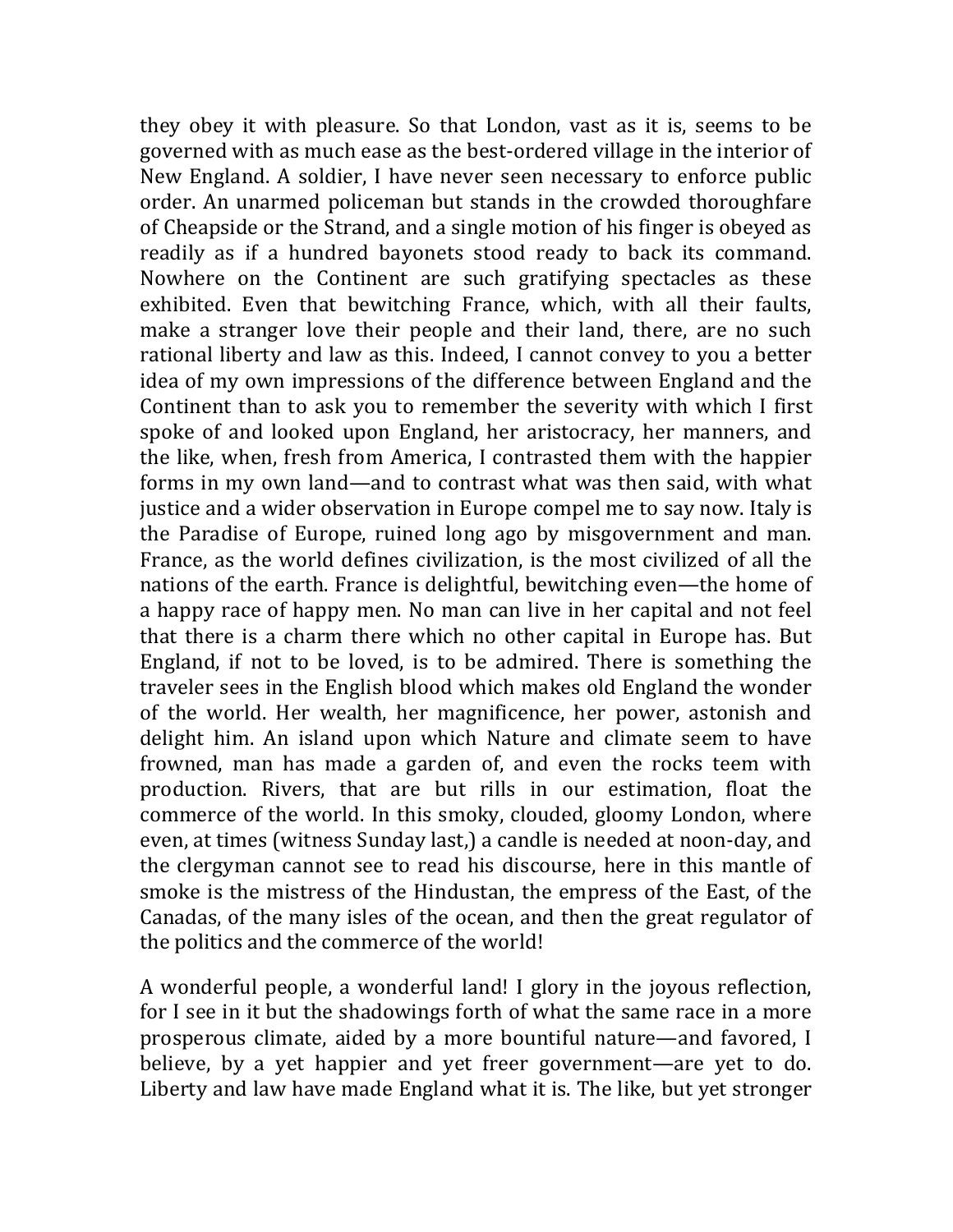impulse of liberty is arousing every faculty of the American people, and stimulating them to a degree of energy that astonishes even this astonishing people here, who are accustomed to think of nothing as impossible: and now, if law, the necessary companion of liberty, the only arm safe to check her generous aspirations for the benefit of the human race, if law and liberty march together with them, as in England here, I am sure that the time is rapidly coming, when the traveler will feel as much of that admiration for the American name, as he crosses the sea, as I have felt for the English in coming over the Channel, and in marking their astonishing practical superiority over all other nations of Europe.

★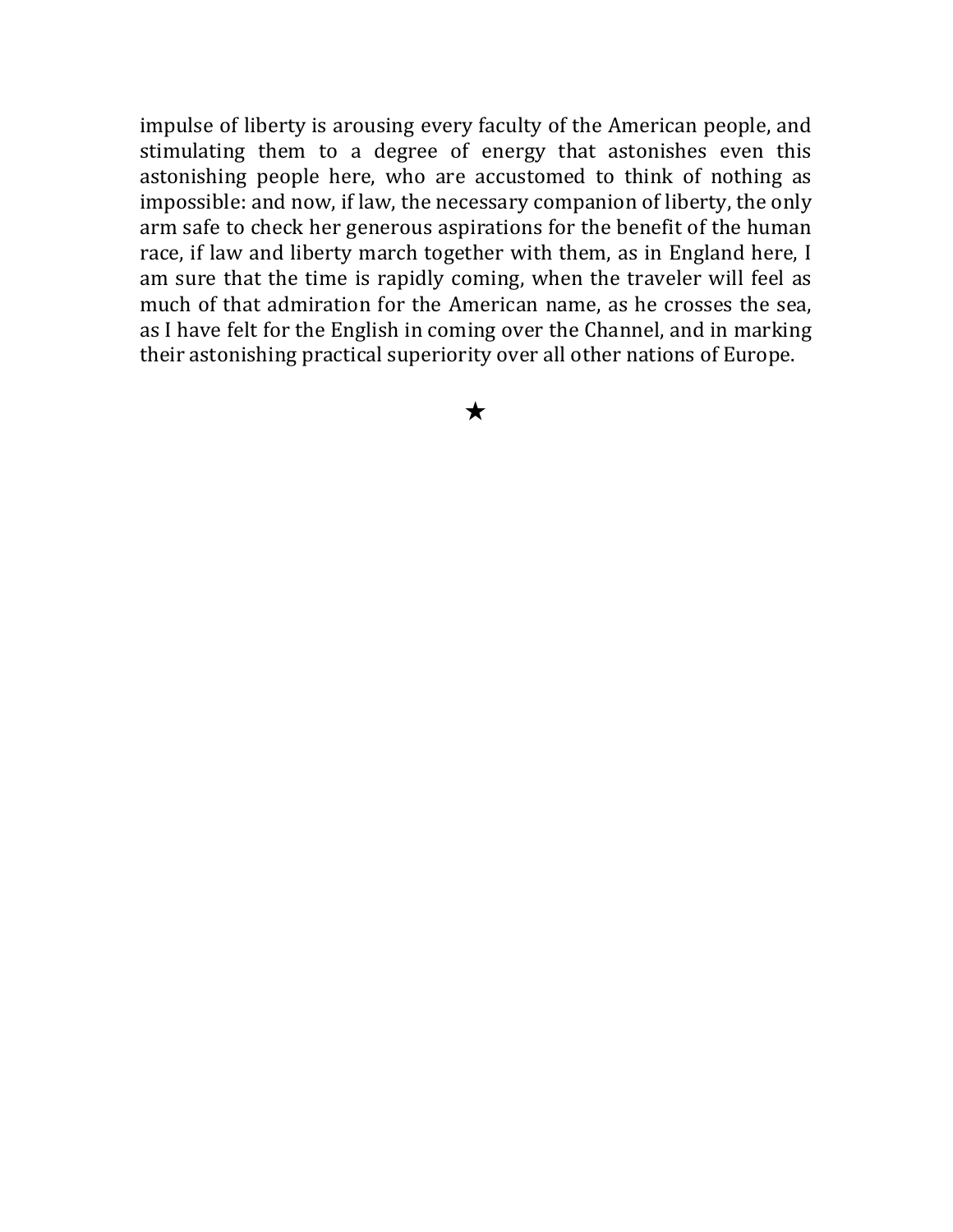#### **UNNUMBERED LETTERS FROM PARIS**

*[Additional letters by James Brooks, published in the Portland Advertiser.]* 

Paris, December 14, 1835.

Undoubtedly you would have put the question of—what has become of your troubadour-editor, who has been for a long while piping for you, not only amid the cities and the wilds of our own new bright land, but here also, in this old home of the human race; musing over the past, and contrasting the present and what he imagines must be the future, with the men and things of the New World. The last letter I mailed for you was in Milan,<sup>47</sup> over the Alps, you know, now under the two-headed eagle of Austria. The ill-omened look that the custom house police on the borders of Austria gave the hieroglyphics in my writing apparatus, and the fancied scrutinizing investigation at the post office in Milan of so large a package as I was franking, admonished me "to take care," for I was not in England, nor Switzerland, but there where a man's pen is clipped, his mouth shut and his writing desk invaded whenever tyranny chooses to order. Not having any particular affection for the Austrian police, nor the ambition for a martyrdom, and wishing to write and send a thousand things which can never go safely through an Austrian or Italian post office, I resolved, at Milan, not to discontinue writing, but to cease trusting what was written to the investigation of the post. See then, the reason why I have been still. All the particulars of my journey are written, and you shall have them as soon as I can arrange them for you by the coming packet ships.

Of this journey, then, I need not only say this for the information of what few friends may have enquired where I am, and have [...] been working my way through Lombardy, Romagna, and Southern Italy, amid cholera—and what is indefinitely worse, quarantines and *cordons<sup>48</sup>—*in a country where the people, though they live, as someone has said, amid the carcasses of empires, so tremble and shiver at the sound of the

 $47$  Letter from Milan — (Probably) Letter 53

<sup>&</sup>lt;sup>48</sup> *cordon sanitaire* — (Translation) quarantine line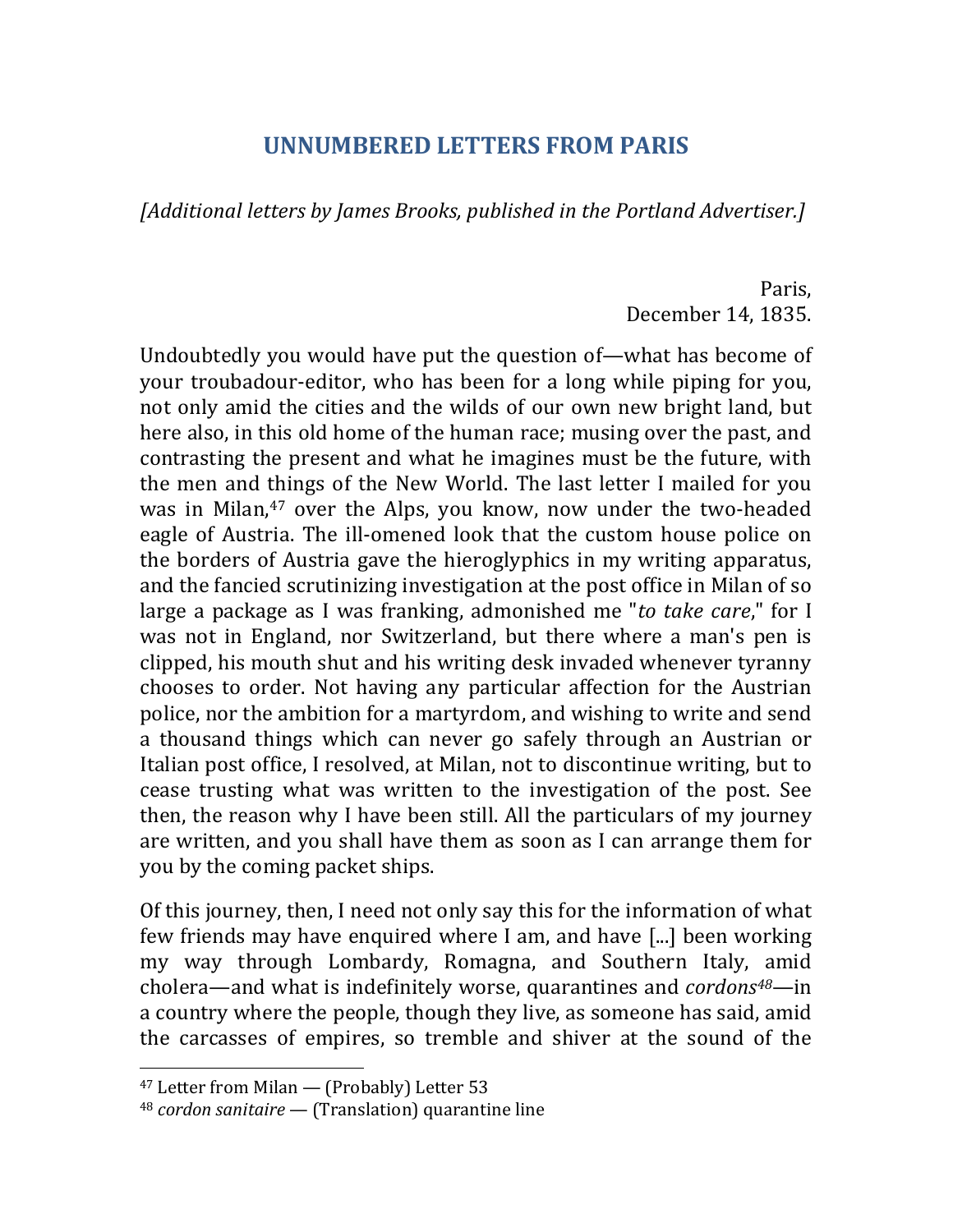trumpet of death, even afar off, that they not only resort to all manner of pompous prayers and processions in honor of the Supreme Being, but then, as if doubting him, fortify themselves as much as possible, by the worst of police regulations and lazarettos, which it is death to violate. Think of men, amid the august ruins of the Roman empire, who are daily trampling over the ashes of myriads of their race, who see too in the now dirty Forum and the towering Coliseum, for example, and in the desecrated tombs of the Vatican, what even the Caesars<sup>49</sup> and the Scipios<sup>50</sup> now are—think, I say, of such men cowering before even the distant rustling of the pestilence, and prostrate, almost with terror so that they quite shut up, or most vexatiously obstruct, all the avenues of their empire! I dodged, or underwent all their wretched police regulations—the lazaretto except, the most direful of all, I fancy—and while the Adriatic side of Italy was free from cholera, I traversed that, and when it had fled from the Mediterranean coast over toward the east. I traversed that—and thus I have been able to see all the cities of Italy worth seeing, though the cholera was in nearly all of northern Italy during my journey, without meeting with the pestilence itself. Of all these things, however, you will have enough in the letters I shall have quite ready for you by the next packet ships. This alone, of itself, I never should think of troubling you with, but as an introduction to the few words that I have now to write from a city upon which, at this moment, I am quite sure, the eyes of all my countrymen must he turned; and I am not sorry, therefore, that I am here at a moment so interesting, if I can be of service to you.

"The American war" is almost the sole topic of discussion in the political circles here, and, in comparison with what is considered its importance, the Peninsular difficulties dwindle into insignificance. All at once, I know not how it is, we are metamorphosed into a first-rate power, and St. Petersburg, and Washington, and the Courts of St. James and Versailles figure as among the prominent places of the world. Even the English, the greatest and most enterprising of all the travelers of the earth, who know all about Mount Sinai, the Pyramids, Siberia perhaps and the lower Danube, the best talking geographers of the present day, but who yet with all their knowledge are the most stupidly ignorant of a people who speak their language—who border upon their 

  $49$  Caesars — Roman emperors

 $50$  Scipio — Prominent Roman family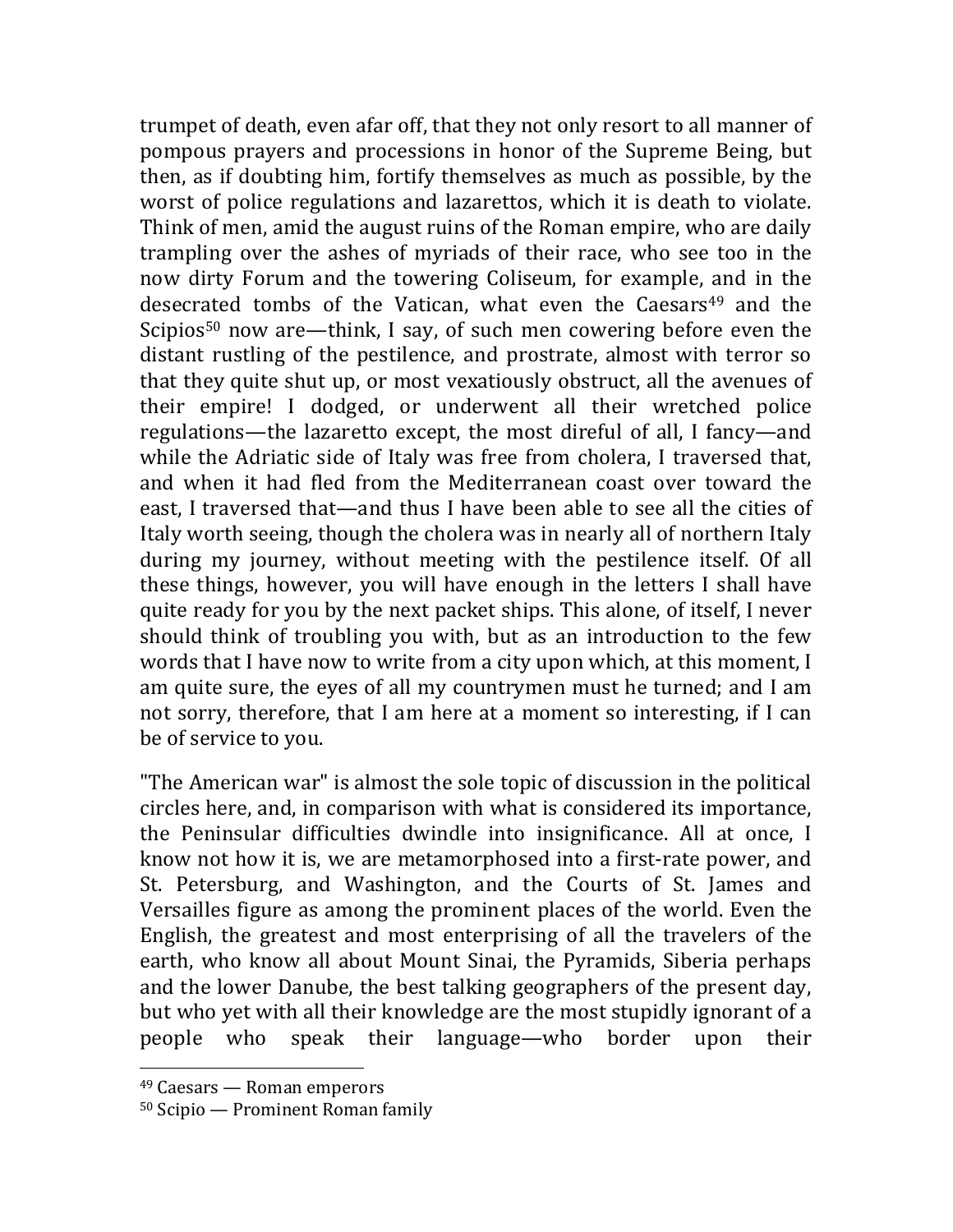possessions—who are the great recipients of their manufactures—even the English at last, in spite of the Trollopes, $51$  the Halls, $52$  and the Hamiltons<sup>53</sup> are waking up to but a faint conception, however, of our resources; which, now I have seen other countries, I know to be among the very first of the world, second only to the mistress of the ocean<sup>54</sup> herself, with all her colonies, her Indies and her all to back her. The cause of this sudden metamorphosis of the English press, and thus through it, of the English people, is traced in the reports of the late intelligent French travelers who have been in the United States—men without John Bull's<sup>55</sup> prejudices, and, I might as well add, John's stupidity, for John is often as stupid as he is prejudiced, the dullest of all the scholars of Europe, and needing the most whipping, too, before he can see a thing. These travelers from France, such as Tocqueville<sup>56</sup> and Chevalier, a race of men not of the Hamilton breed, have not been able to convince John Bull that we are civilized—even the French doubt that a little and consider us a species of Russians; but they have convinced him that what Jonathan<sup>57</sup> has said of his resources, his power, his wealth, and of the advance of mechanism and agriculture, is true—in short, that Brother Jonathan, since the declaration of Independence, has not been bragging nor prophesying, but toiling very hard to keep up with fact. The truth is, there is not a nation on the globe that has such resources and prospects as we have; England with her immense colonies, hardly excepted. And, within two months, England has begun to have an idea of the fact—the light however, not breaking in from her own prejudiced travelers, but thrown in on her from this side of the English Channel.

<sup>&</sup>lt;sup>51</sup> Frances ["Fanny"] Trollope  $(1780-1863)$  — (Mrs. Trollope) English author, published *Domestic Manners of the Americans* (1832)

 $52$  Basil Hall (1788-1844) — Royal Navy commander; some statements in his 1829 *Travels in North America* gave offense to U.S. readers

 $53$  Captain Thomas Hamilton  $(1789-1842)$  — Scottish author; published *Men and Manners in America* (1833)

 $54$  Mistress of the Ocean — Britain

 $55$  John Bull — Character symbolic of an Englishman

 $56$  Alexis de Tocqueville (1805-1859) — French diplomat and political historian; best known in the U.S. for his work *Democracy in America*.

 $57$  Brother Jonathan  $-$  Personification of New England; emblem of the early United States, comparable to the later Uncle Sam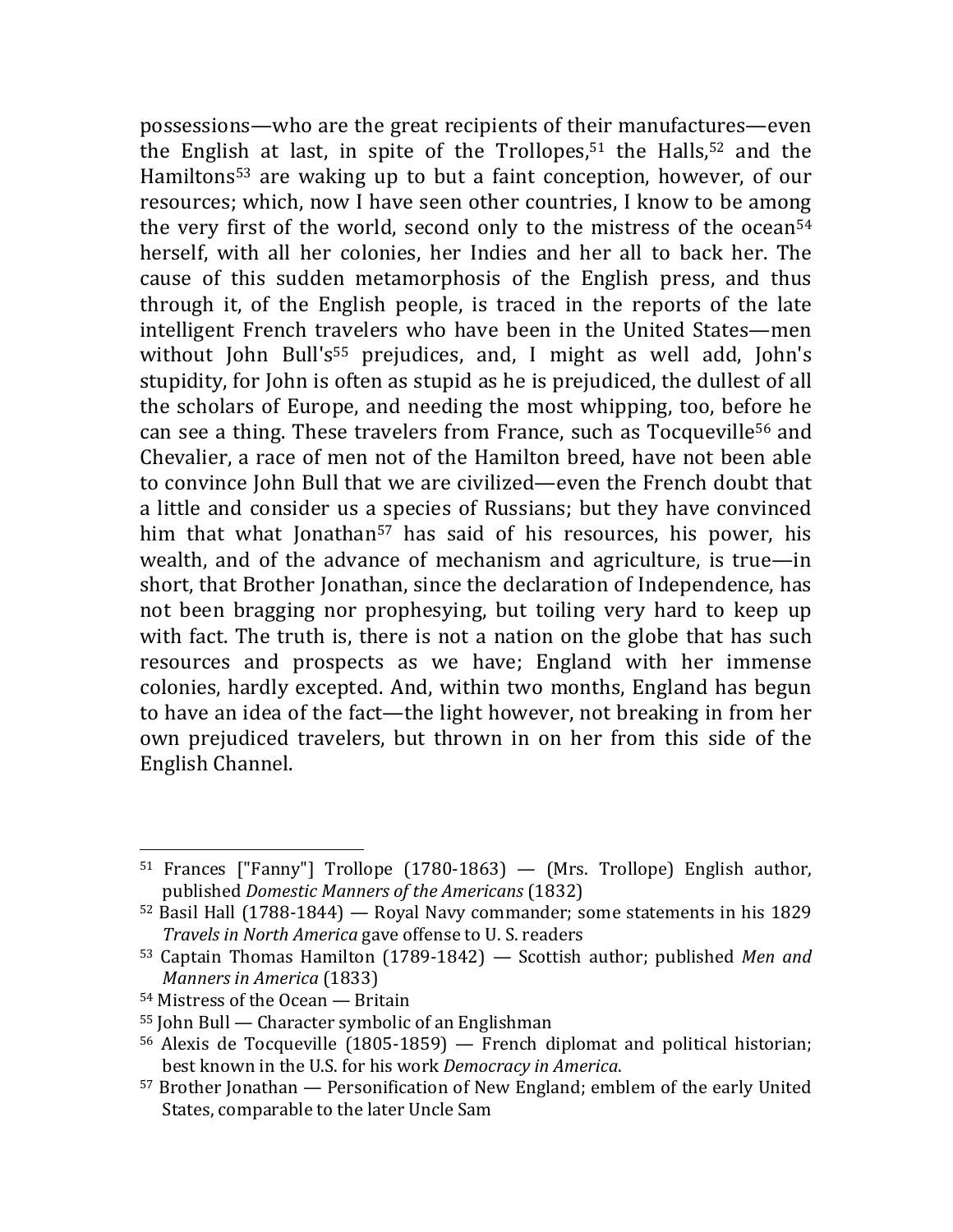M. Chevalier,<sup>58</sup> who has lately travelled so much in the United States—a man of intellect (I judge from his writing only,)—has come back here, so full of what the United States are and are to be, that he has not only frightened his own Government into the most active naval preparations at Toulon and Brest, but in the *Journal of Debates*, his pen figures almost every day. Yesterday, the leading article, probably from his pen, indicates that, hereafter, the world is to be swayed as much by the republic of the United States, as by the greatest powers of Europe; that Empire, in short, is taking up its august abode elsewhere, quitting the old world to aggrandize the new. All these opinions the English credit, when coming from France, but never when coming from America, for John Bull is so much superior in matters of business to all the rest of Europe that he cannot believe us when we tell him that, just as he excels all other European states in enterprise, just so we excel even him. Hence, we have, of a sudden, become a first-rate power, even in English estimation—and the probability of a war with the United States is engaging the attention of the circles and the presses both sides of the Channel.

Perhaps you ask, what is happening, or what is to happen, here. All are awaiting the President's message. If that is not charged too full of electricity, we hope there will be no thunder here. M. Chevalier has come back here rather anti-Jackson-mad, $59$  and in all probability his representations induce the French government to make such a parade of the naval forces in the seaports of France. He has seen that we are powerful and he believes, as is generally the case here, that a thirst for war is created by the power to wage it. The government of France however, is now laying upon its oars, rather wishing to stop than to go ahead, in the American phrase. But it is not an easy thing, even in a monarchy, to control public opinion, especially in such a monarchy as that of France. I do not believe, judging from what I can see and hear, that a war with the United States would be unpopular with the lower classes of the French; and you well know that there is nothing for which all Frenchmen would fight sooner, than for a point of honor, or perhaps, even a point of etiquette.

 $58$  Michel Chevalier (1806-1879) — French engineer, statesman and economist. Sent by the French government in 1834 to study the U.S., his impactful letters were published in *Lettres sur l'Amerique du Nord* (1837).

<sup>59</sup> The incumbent U.S. President was the former General, Andrew Jackson.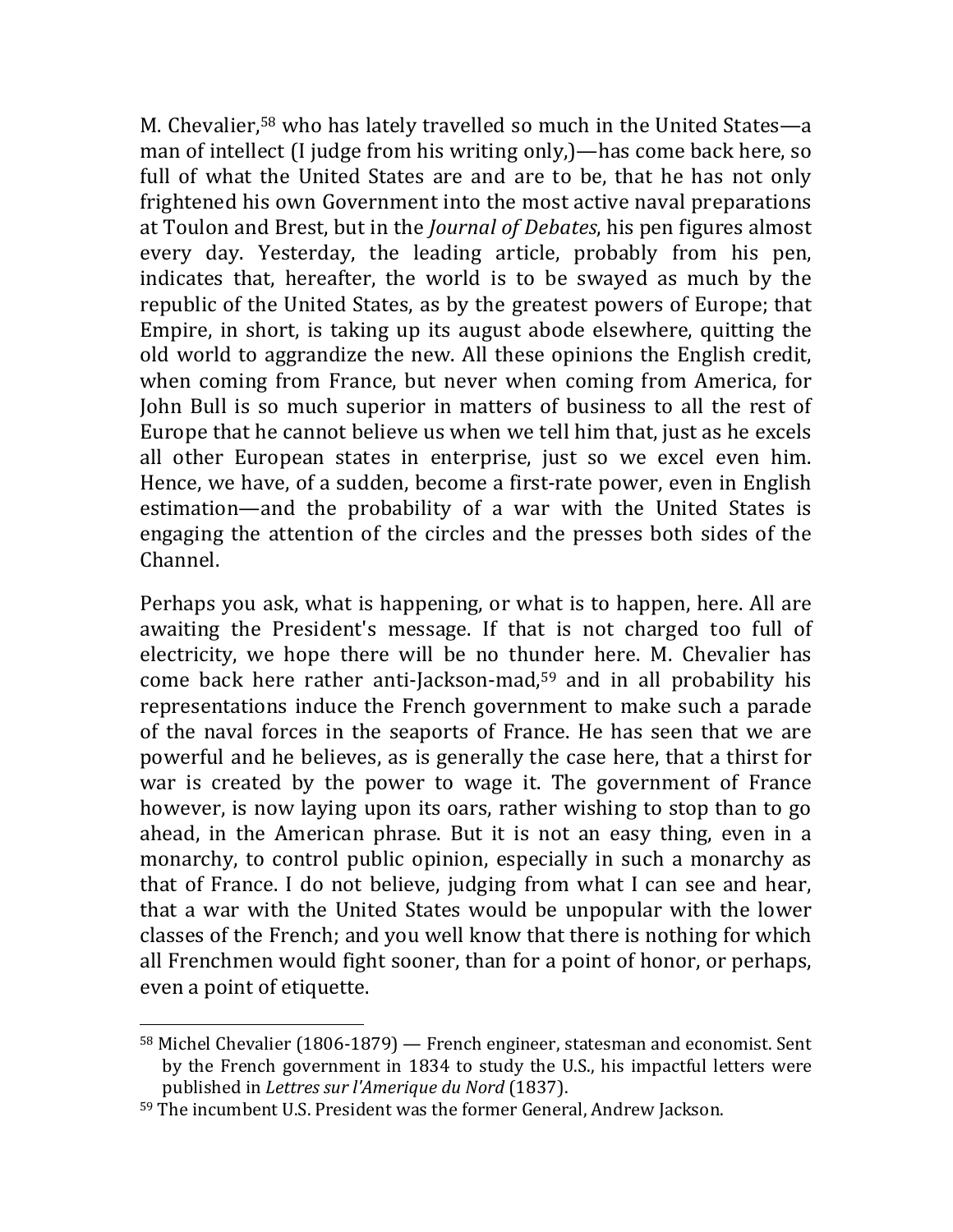The intelligent Frenchman speaks of us with life and enthusiasm, as old allies, as a people who first taught the French to break the chain of a bad race of monarchs, and the worse chains of a horrid social system. True, they are reluctant to pay us this debt, $60$  and what is more, the taunt of all the other European nations, that a young republic has alarmed one of the oldest kingdoms of Europe into dishonorable concessions, have tenderly touched French pride—but there is such a strong feeling of attachment for us in France, that a war can be entered upon only with the utmost reluctance, and then it can never be made popular. The taunts, however, of Europeans who would delight in embroiling us, have their effect. It is a pleasant theme for English Tories of the stiffer cast and Russian emissaries—in short, for all the subjects of despotism so thick and fearfully strong this side of the ocean. Even well-informed men here confess that "*things look squally*," and the thinking feel that a silly subject has become a serious one.

Nothing could be more inopportune for the progress of free principles than a war between the United States and France. France and England, and the little cantons of Switzerland, are the only defenders of Europe against Russian and Austrian despotism. The principles of the Holy Alliance grasp all the rest of Europe. France and England, the land of our forefathers in particular, with the little republics here and there, are the only refuges of men who dare to think of bettering the political condition of the human race. What green spots they are amid the barrenness all about them! England's navy overawes the despot upon the ocean, and the French legions make them tremble upon the land. England and France, moving together in their proper spheres, are invincible—lusty enough, perhaps, to grapple with a world. Our natural position, then, is not with St. Petersburg and Vienna, but with France and England. We ought to be their allies, not their enemies. France is for us, not against us, in the great war of principles that the human race is waging—a war in which our republic so gloriously leads the van. Every blow we strike at France is a blow at the highest interest of mankind. The day is coming—I wish it was accelerated—I want to hear of but one war, and it is this: the day is coming, I say, when Italy and Germany, if not Russia, will struggle for the degree of liberty that the French and English now enjoy. In that contest, France will be the champion upon

 $60$  France's unpaid debts  $-$  Reparations to the U.S., dating from the Napoleonic Wars, and agreed by a treaty, negotiated by Rives, and signed in 1831.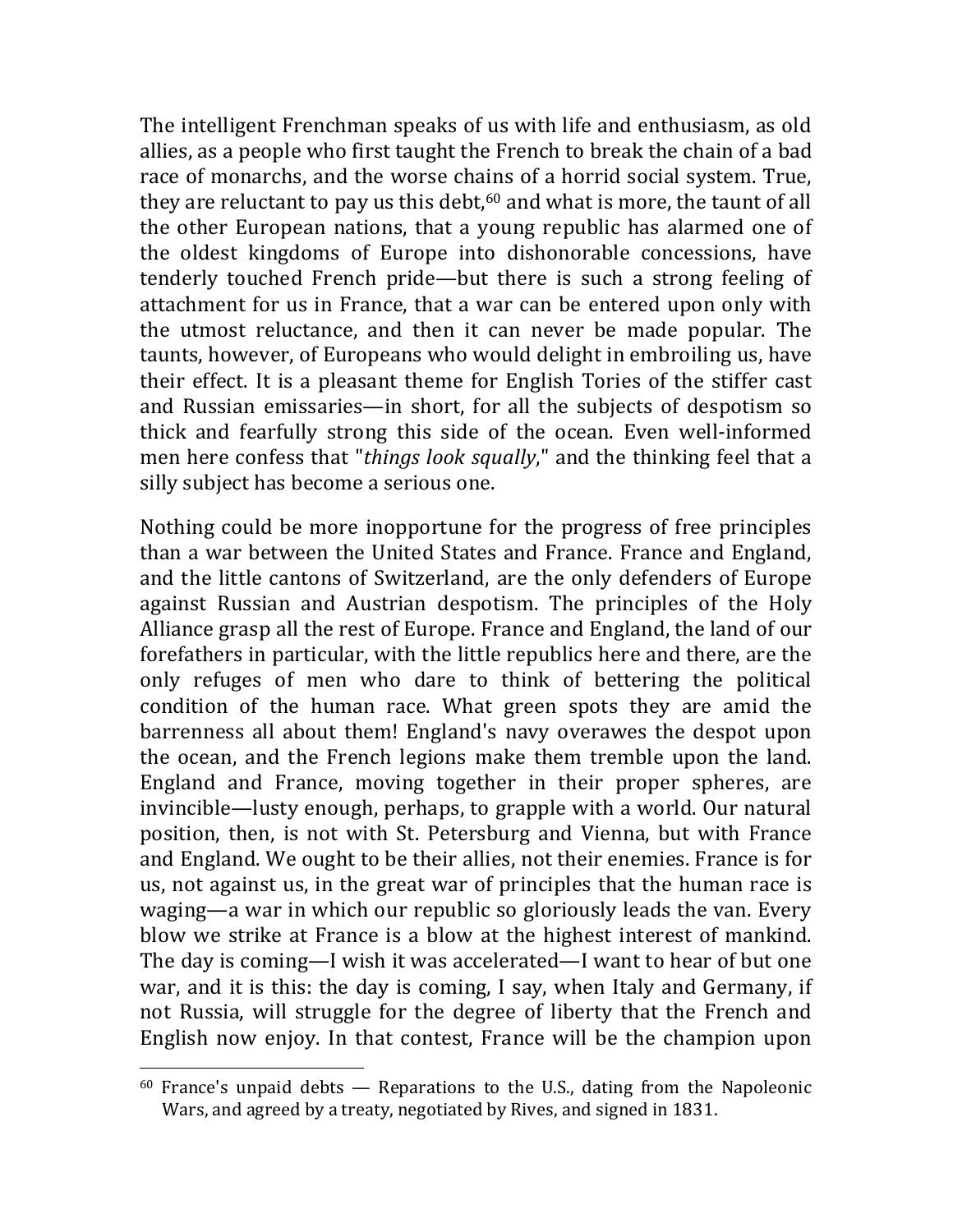the land, and England upon the ocean. Would to heaven, then, that the arms of both were strengthened (not weakened) for a contest so dreadful. What a madness it is to embroil us with either, particularly with France, a nation that has so long been, and now is preeminently, our friend! But few know into what involutions diplomacy may have brought a simple debt, now acknowledged even by the debtor; but if diplomatists would stand aside, and let the commonsense of the two countries arrange the difficulty, all would be settled in a week. As it is, a hundred thousand men may be butchered, and a hundred millions of dollars expended, because a bow is not made according to Chesterfield, $61$  or because, instead of a soft word, one softer is not used? The message will probably give a turn to affairs here, for good or ill. Whatever it is, I will watch and write you.

> Paris, January  $6, 1836$ .

The message of the President was received here on the 31st of December, *via* Liverpool, and from the hour of its reception instantly attracted the almost undivided attention of the European public—the English and the French journals publishing it entire, and the French continuing to comment upon it even to this day. As the effect of its reception is to you, undoubtedly, the most important point, I will hasten to say then, that it is *favorable*, and such as the friends of Peace in the United States would desire. It smooths the way to a reconciliation. It opens a door for arrangement. It makes apology enough for France, and, with it, France will be content. It is proud, and haughty, to be sure, and I am not sorry that it is, but it is of a different temper, and written in a better spirit, than the last; and in that light, I have not a doubt that the French will consider it a sufficient *amende*<sup>62</sup> for their "wounded honor."

I have read all the remarks of the French journals with much care. Some few of them—of the ultra-democratic and of the ultra-royalist parties for party purposes, yet continue to attack the Ministry on the subject; and, in order to annoy them the more, contend that the apology is not sufficient, and that before the money is paid, more apologies are

 $61$  4th Earl of Chesterfield (1694-1773) — Philip Stanhope; British statesman, remembered for his writings on etiquette. Letters to His Son on the Art of *Becoming a Man of the World and a Gentleman* (pub. 1774)

 $62$  *amende* — (Translation) compensation (as in "to make amends")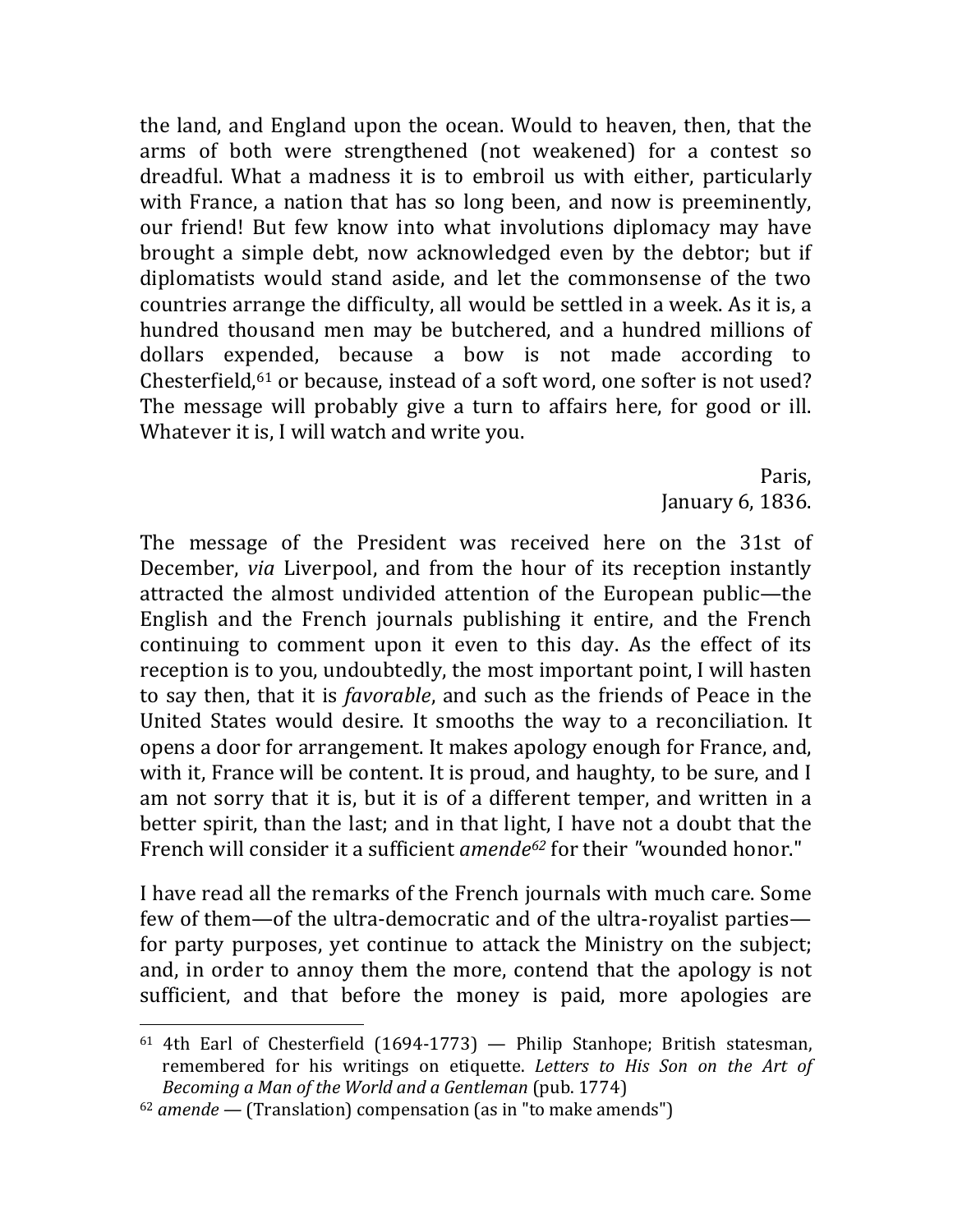necessary. But the great mass of the French journals are content with the message, though the content is rather a surly than a hearty feeling. The *Journal of Debates*, the most important of the ministerial journals, seems to think that the apology will answer, but is disposed to wait a while, and to see what the American journals and the American people think of it, before they come to a conclusion for themselves! In other words, the *Journal of Debates* is much **yes** and some **no**—with much of the non-committal in its articles. The *Journal of Debates*, as I have said before, is the best-informed journal in Europe as to American politics for one of its editors has travelled in the United States, and has studied our laws and manners well. Indeed, the *Journal of Debates*, and the American correspondent of the *London Times*, who signs himself a *Genevese* traveler, but who, I rather guess, never stood upon the shores of Lake Leman, are the chief authorities upon whom Europeans now rely for correct and lucid information from the United States. The *Journal of Debates* reviews all the topics touched in the message, and with all the intelligence of an American writer, treating of his own domestic matters.

There is now here no apprehension of war. The Americans in Paris feel relieved from a heavy burden of doubt. Whatever may be the effect of the message, they think that the intervention of England will obviate all difficulties, even if the message has not already done so. The bestinformed Frenchmen, with whom I have conversed, seem to be satisfied with the apology indirectly given. The English journals of all parties contend that the money ought, forthwith, to be paid. I hear, too, that a banker, high in influence here, has urged a like opinion upon the King<sup>63</sup> and the Ministry. The only fear now apprehended—and this yet creates much anxiety—is that, when Mr. Barton<sup>64</sup> has arrived in America, and the naval preparations of the French are heard of, that the President will become exasperated, and send another bulletin to Congress, which will do as much mischief as his last message has done good. If the naval outfits of the French have the effect of urging similar preparations on our part, all will be well; for our navy and our fortifications can never be

 $63$  The King of France  $-$  Louis Philippe I (1773-1850), of the House of Orléans, reigned from 1830 to 1848.

 $64$  Thomas P. Barton  $-$  U.S. Chargé d'Affaires (Secretary of Legation) to France. He came to the U.S. in 1836 "bringing water for the fire between Jackson and Louis Philippe."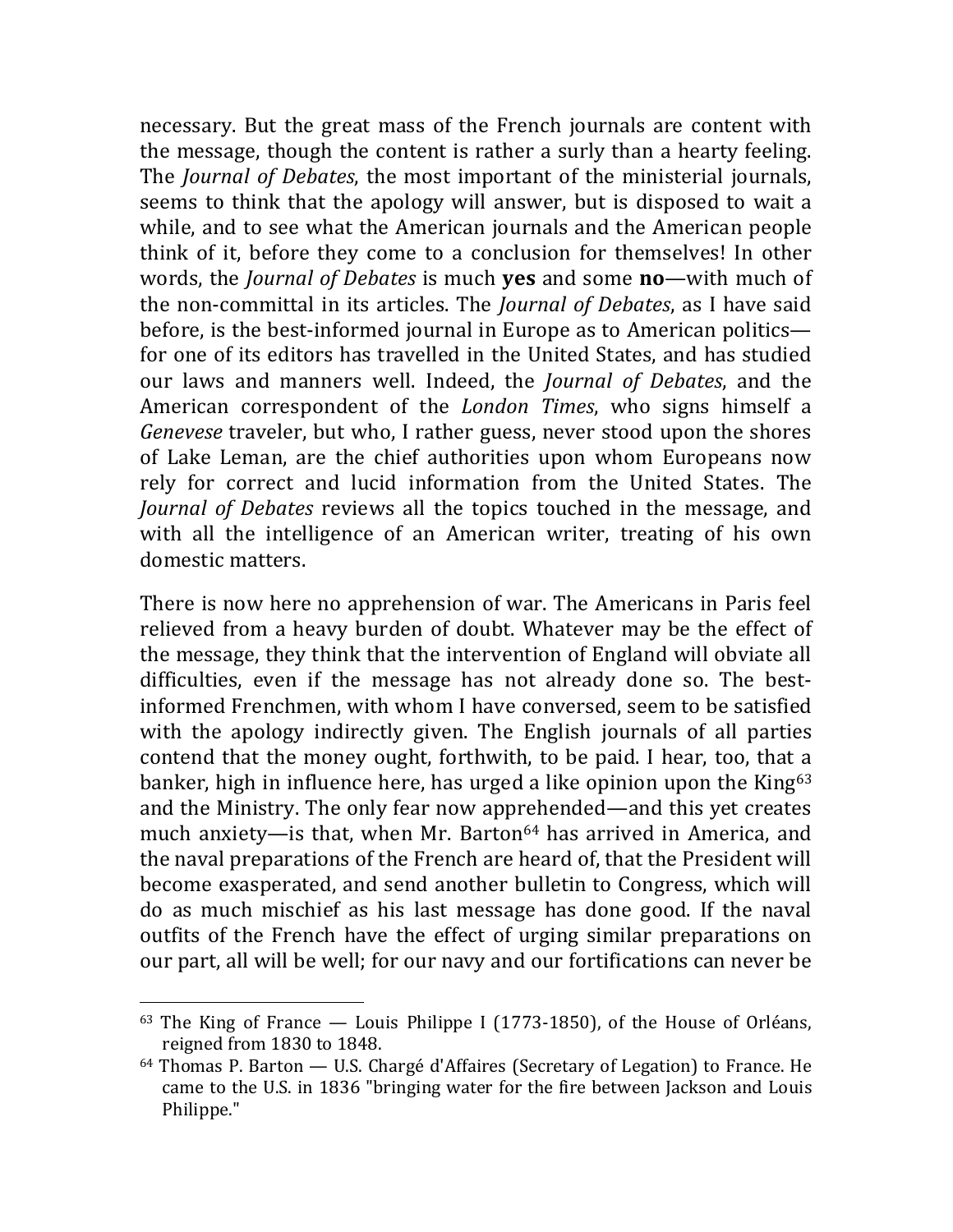too strong, as our sea wall is the best bulwark that we have. But, if these outfits perplex the question still more, and embitter more the public mind, or lead to a new flaming message to Congress, then there is no knowing where the rupture may end. This is the only apprehension now felt, and as this stands upon some foundation, we shall continue to wait for news from America with some anxiety.

The newspapers and the letters from the United States received here are up to the 8th of December. You see, therefore, that we know nothing of the effects of the message upon the country, for we have seen only the very few comments that some of the New York journals made upon the day of its arrival in that city. The like excitement, that existed here the 1st of December, undoubtedly now exists with you, for you have heard the most exciting news from France and, as yet, probably know but little of what has here calmed this apprehension. We, therefore, expect much war and rumors of war by the next arrivals, but they will have little or no effect unless someone of the branches of government speaks.

The immense surplus revenue that we have excites the astonishment of all the Europeans. They forget that they might have the same, if their armies were only of 6,000 men, instead of some hundreds of thousands. The French journals see in the recommendation of the President to strengthen the militia, the germ of a standing army, and, therefore, the downfall of the republic! Europeans are always seeing our republic to tumble down, but it won't oblige them yet. What would many of them give if they could erase from the earth the bright example of a people governing themselves! The English journals complain that the horrible excesses of the Lynch Law<sup>65</sup> men have not been alluded to. Republican as I am, I must confess that this mode of butchering men is altogether too republican for me. If asked for a defense, the only one I can make is, that there are assassins in all governments—robbers and man-butchers too. They *Burke* people even in England.<sup>66</sup> Governor McDuffie's message<sup>67</sup> is read as a moral curiosity. South Carolina is a strange state with strange ways, and McDuffie is the strangest of her sons. Every

 $65$  Lynch Law — Public execution by a mob, without due process of law. In the 19th century, such practices were predominantly carried out in the U.S., as the extreme expression of racial prejudice.

<sup>&</sup>lt;sup>66</sup> "They *Burke* people" — Reference unclear

 $67$  Governor McDuffie's message  $-$  Reference unexplained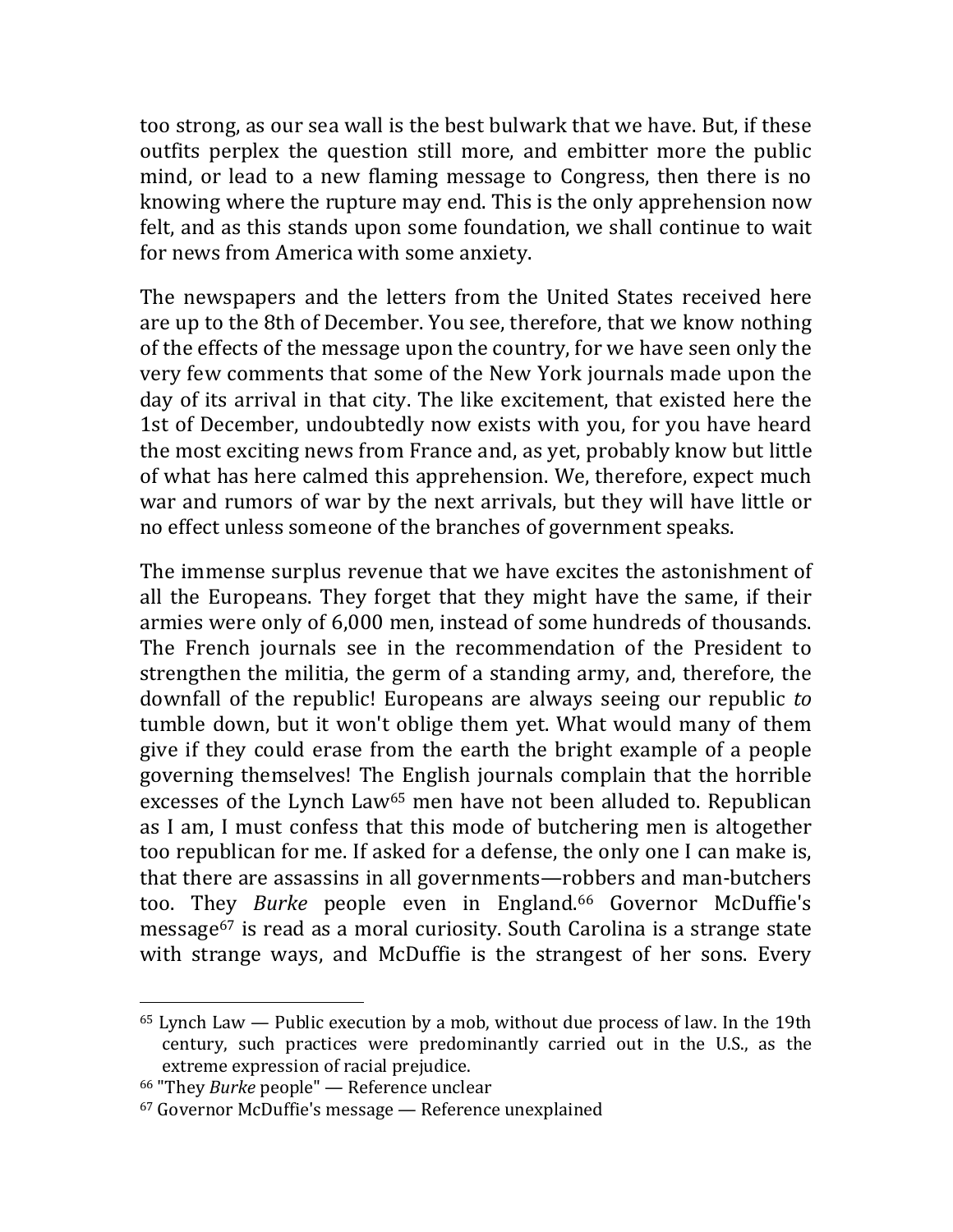family has one child whom the father and mother allow to do as it pleases. South Carolina is a little spoilt; and Mr. McDuffie has had the courage to advance some arguments that the world has forgotten for a thousand years.

The Chamber of Deputies is in session here, but they touch upon no topics interesting to us. How amusing it is to read the addresses of the Peers and Chambers to the King, so oddly contrasting with our plain mode of opening Congress! They stuff him well with flattery, and his son, the Duke,<sup>68</sup> the more, because he was so happy as to gain a wound in Africa! But let no American say a word to this. I have heard flattery far more nauseous administered in Congress to men in power. M. Dupin is nothing in that way to Mr. Senator Benton; $69$  and I mourn to see such a man as M. Dupin engaged in such a work. For a proud, high-minded man seldom administers flattery to men in station, even when they deserve it—reserving such a tribute for those whom he cannot be suspected of flattering for selfish purposes.

> Paris, January 14, 1836.

Probably, I shall furnish you no news in writing now, in addition to what I wrote in a former letter, that all the differences between France and the United States are now considered here as satisfactorily adjusted. By the way of England, I presume you will have learnt, that the King and the Ministry of the French are satisfied with the apology given in the message, and that, after a few preliminaries are arranged, the money will be immediately paid. The King, I understand, has used all his efforts, with a somewhat reluctant Ministry, to induce them to assent to the message as a satisfactory apology for "the wounded honor of France." Even if a special message has been sent by the President to Congress upon the arrival of Mr. Barton, I do not believe that it will prevent the payment of the money, or have any other effect than that of retarding the now good feeling, that is again springing up between Frenchmen and Americans. Louis Philippe, I sincerely believe, has throughout done

 $68$  Ferdinand Philippe (1810-1842) — Duke of Orléans, wounded in 1835 at the battle of Habrah, Algeria

 $69$  Thomas Hart Benton (1782-1858) — Comparison unexplained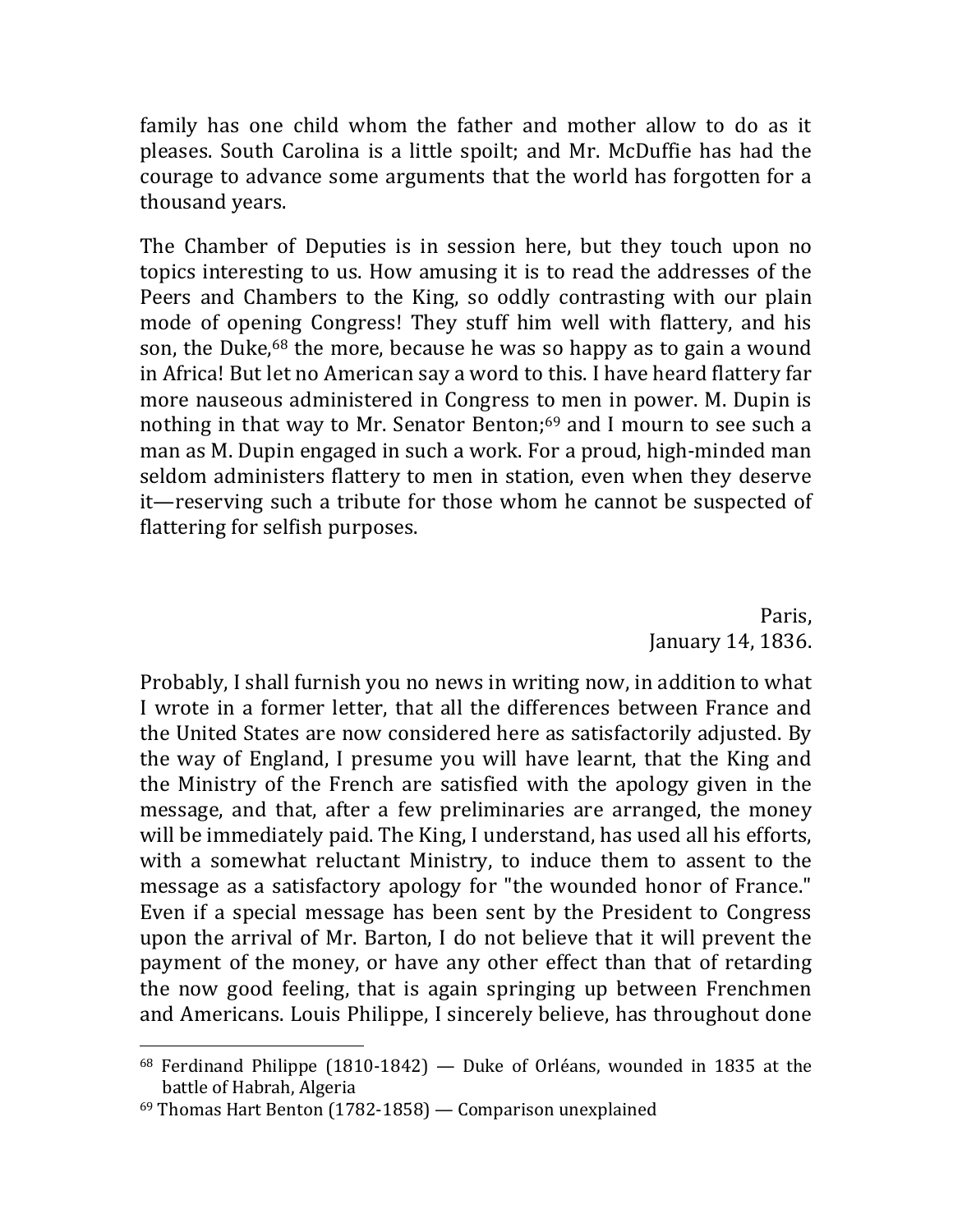all he could, consistently with the preservation of his popularity here (the first point with a French King,) to accelerate the payment of the money. But he has a difficult Ministry to manage, and, above all, there is nothing that the French hate so much as the refunding of money in this manner. Every *franc* we have drawn out of them, is like drawing a tooth out of their heads. The French have been accustomed to *take*, not to *pay.* 

Again, I believe that the Americans have no better friend than Louis Philippe, so far as I can judge from the attention and civilities he has ever shown to Americans, and is showing at the present time, often in preference to the high-titled noblemen of other countries. The name of an "American citizen," is indeed often a passport to the Tuileries,<sup>70</sup> when no other thus untitled and unadorned names would ever be invited to enter. This attachment to our country, he has more serviceably manifested in his late efforts to induce his Ministry to overlook much that is in the late message, and to study the more diligently the few words they seem to find of apology and explanation. Louis Philippe indeed, is one of the few monarchs that have understood the art of governing the French. Probably no other man than himself, in his condition, could have wrung this appropriation from the Chambers. Tried as he has been in adversity, he knows how to hold on, and to let go, when it is necessary—and the art of reigning in, and letting loose the spirit of the French, he possesses as well as even Napoleon did—always remembering that the great wish of his heart is to fix his family firmly upon the throne. At the present time, no monarch is more popular. There is no enthusiasm in his behalf, but the popularity seems to be abiding and deeply rooted in all the interests of the French.

I have read some of the comments, and extracts from other journals, upon the message in the *New York Courier and Enquirer*, which came here by the way of London—the Havre packet due, not having yet arrived—and from them, I see, that two opinions are prevailing in the United States as to the explanatory character of the message. No such differences of opinion prevail among the Americans here. All remark that the message is written in a kind and explanatory, though proud and haughty, spirit and that, in it, the French *can* find enough, *if* they choose to escape with us from the difficulties in which they have involved this negotiation. No American here feels humbled by aught that the 

 $70$  Tuileries Palace — Royal residence in Paris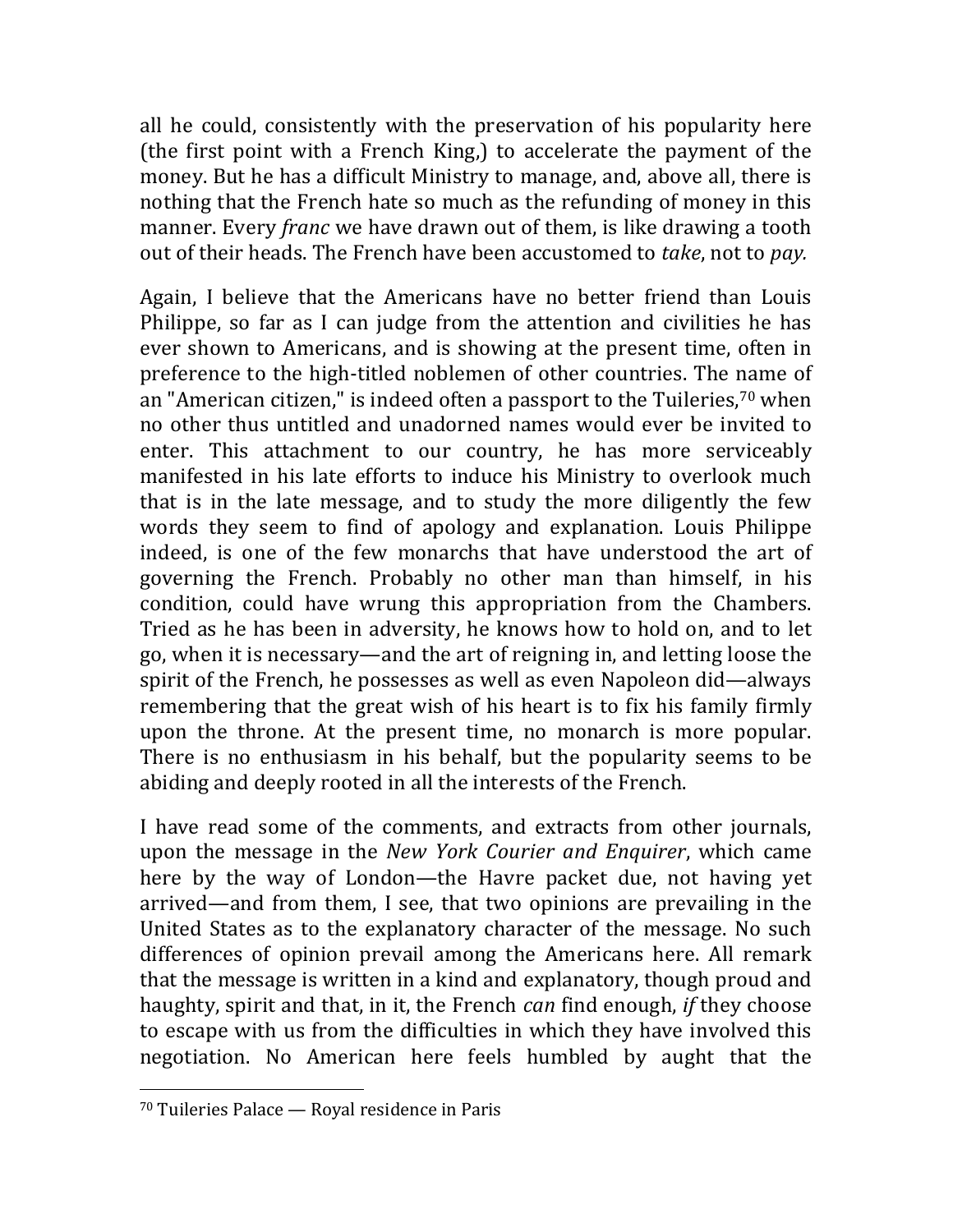President has written on this subject, or would have wished him to have said more in the way of explanation. From the moment it was read, all here, except a few French journals of a decided party character, and a few men such as M. Bignon of the Deputies, who has always been hostile to the payment of the debt, considered it as much of an explanation as the President could in honor give, though without a doubt the French would be glad to have more. The debate in the Chamber upon that part of the address, which speaks of the United States, has been swallowed up in the now more engrossing subject of ill-fated and ill-used Poland. The members, seeing a quietus<sup>71</sup> given to the American question, have turned their eyes from us to St. Petersburg and the Bosphorus.

The news of the awful calamity New York has experienced,<sup>72</sup> arrived here by the way of England. The sensation among the New York merchants in this city for a while was great, as no one knew what was *his* calamity. Galignani,<sup>73</sup> in his journal, has justly remarked that the sympathy experienced by the French shows that no difficulties in negotiations can destroy the warm feelings that have existed between America and the French, ever since the revolution. A subscription is talked of, and money has in fact been subscribed for the relief of the sufferers, but this cannot amount to much. The sympathy with the sufferers, and the sorrow expressed for their loss, amid the existing troubles between the two governments, show that the national feeling is good and sound.

> Paris, January 22, 1836.

Not a word has been for some days said upon the American question. The subject has entirely ceased to attract public attention. Everybody considers it as settled. Even a special message, no matter how bitter it might be, would now hardly reawaken the public feeling. The Parisians

 $71$  Quietus  $-$  Final settlement; closure

 $72$  On December 16, 1835, the entire business district of New York City was destroyed by fire. The catastrophe was exacerbated by the extremely cold weather, which left most sources of water inaccessible.

 $73$  John Anthony Galignani (1796-1873) — Publisher; born in London, settled in Paris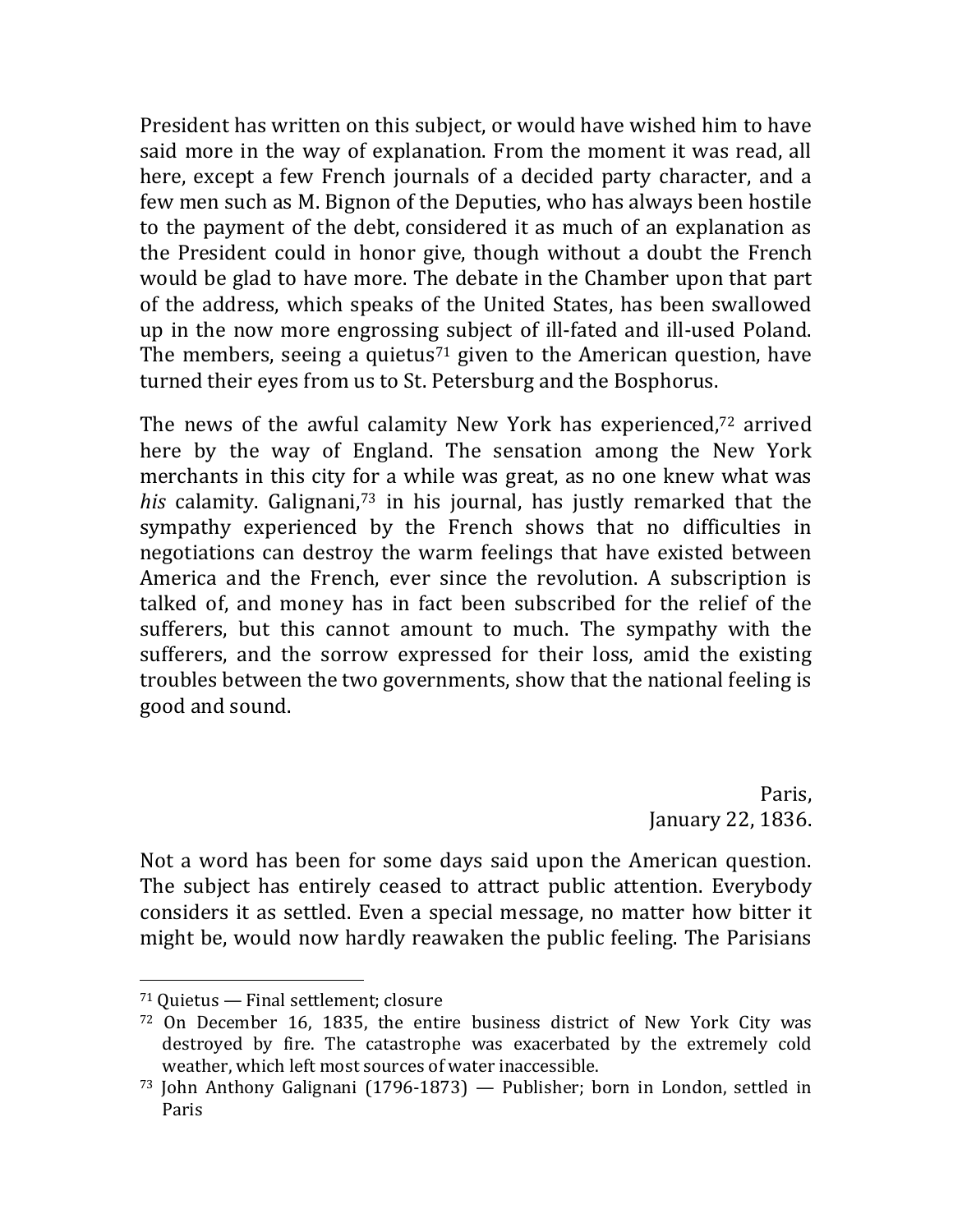have forgotten all about what has been said, while the King is busy in giving balls at the Tuileries, and the community in general in visiting the theaters, the Opera, and the masked balls, which begin at midnight, and keep up till next morning. The merits of Grisi,<sup>74</sup> and Tamburini,<sup>75</sup> and Rubini<sup>76</sup> are now the main discussions, with a word or so upon the music of the dead Bellini<sup>77</sup> and the living Rossini.<sup>78</sup> Mademoiselle Mars<sup>79</sup> has more auditors than the Chamber of Deputies, and the doctors of the Sorbonne $80$  work hard all day, and fiddle and sing half the night. Funny people—a droll life! But they have one faculty I never credited them with before, that of uniting severe and intense labor and study with the most frivolous pursuits. Of religion, there is none that I can see, and of morality less; but *honor* answers the purpose of the first, and *prudence* the last; and without a religious bond, they are not worse than other people; and utterly destitute of even a profession of morality, they are not more immoral than the English. There is less vice in Paris, I sincerely believe, than there is in London, though much less profession of virtue. Indeed, there is not that temptation here to be debasedly vicious: for the necessity of concealment, half the temptation, is taken away. On the other hand, there is no security for anything. Words have strange significations. Falsehood is called—politeness. Exaggeration takes the place of truth. The mother never trusts the daughter from her eye. The wife never expects much virtue of her husband. Gallantry is civility. The toilette<sup>81</sup> is the great thought of life. Civilization is—in excellent eating, or fine appearance, graceful bows, and pretty words. "*I don't love you any longer*," a man says to his lady love, "*I am very sorry*, *what a misfortune, adieu*," with a shrug of the shoulders—and tomorrow he begins again, and tries another. Marriages are made after five minutes courtships, quit in a month, contracted again, and—not all, to be sure, dissolved again in *law*, but in *fact*. Truth is not expected, unless the falsehood is known, and then a crime is pardoned when a crime is

<sup>&</sup>lt;sup>74</sup> (Probably) Giulia Grisi (1811-1869) — Italian soprano

 $75$  Antonio Tamburini (1800-1876) — Italian operatic baritone

<sup>&</sup>lt;sup>76</sup> Giovanni Battista Rubini (1794-1854) — Italian bel canto tenor

<sup>77</sup> Vincenzo Bellini (1801-1835)  $-$  Italian opera composer; he had died in the preceding September.

 $78$  Gioachino Rossini (1792-1868) — Italian operatic composer

 $79$  Mademoiselle Mars (1779-1847) — French actress

 $80$  Sorbonne — Building formerly housed the University of Paris

 $81$  Toilette  $-$  Attention to personal appearance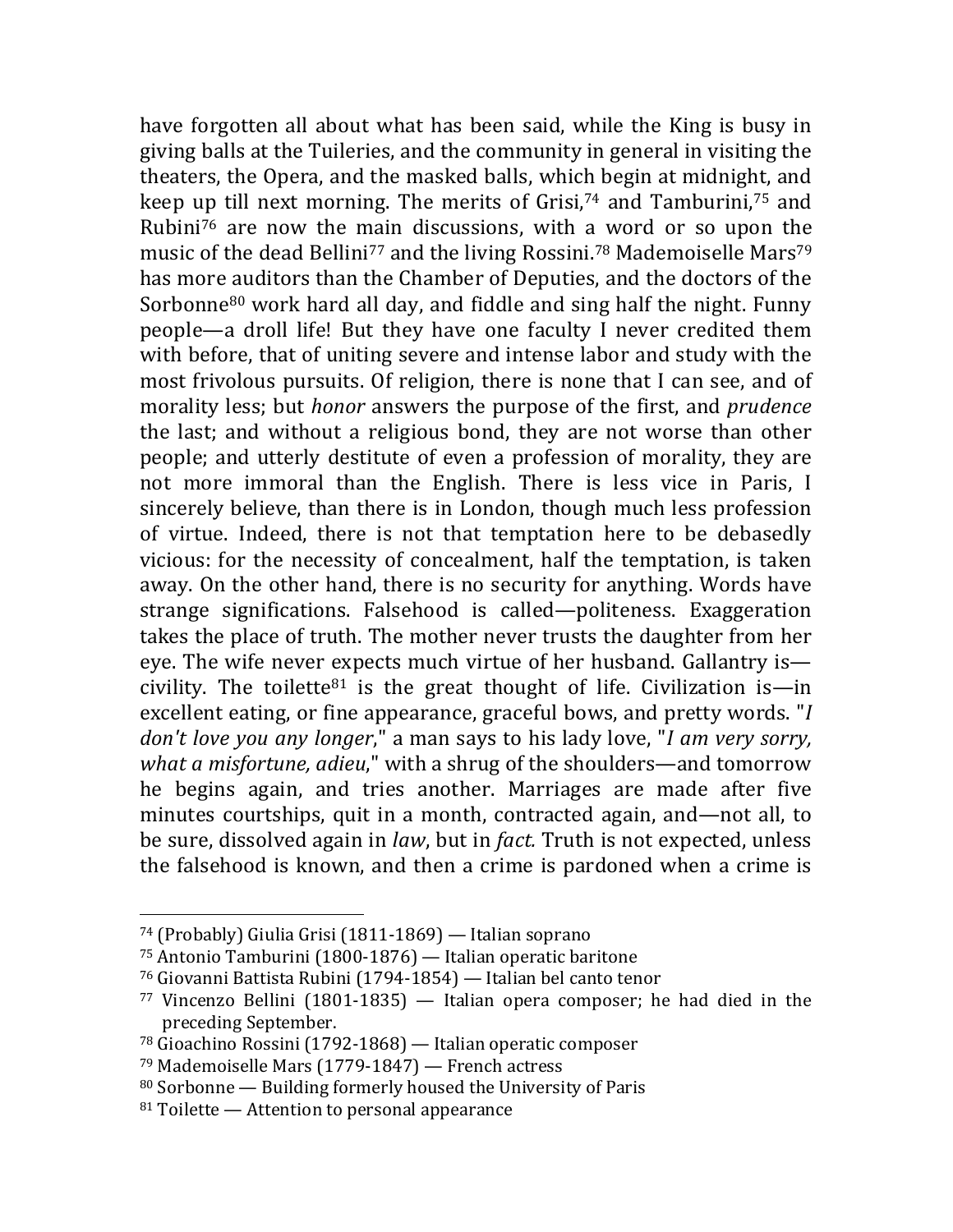confessed. Forgetfulness is the chief thing necessary, and the memory of little things is not known in France. But I am anticipating sketches I may have to serve by and by.

I have here spoken of only a class—the middle classes in France, and in all countries, are virtuous and generally honest—but this, of which I have spoken, is the class probably that the *Journal of Debates* calls civilized, when it represented France as the just medium between the two extremes of *barbarism*, the one in the horrid tyranny of *despotic* Russia, and the other in the savage rudeness of *democratic* America! Nevertheless, Paris is a paradise to live in, except its abominable winter climate, with no sunshine. It is the only *free* country in its social organization, the only land where, in society, every man is on an exact equal according to his merits, without regard to adventitious circumstances. The whole country, the whole people, are a curious contradiction, even of themselves; and what is true is *not* true, for they act from no rules, and one may use the sentiment of the Austrian General when he said of the young Bonaparte, "there is no calculating on *that young madman, for he acts against all the principles of war.*" The people are a study, and can never be found out—a compound, as they are, of the *highest good* and the *worst bad*, making an indescribable mélange, <sup>82</sup> agreeable or provoking, as one or the other predominates.

Please give my thanks to somebody (in Portland I suspect) who has been kind enough to send me something less than half a bushel of abuse and criticism, lavished upon me in the  $Argus^{83}$  chiefly, and in one or two other newspapers. The only objection I had to the package was its weight, which was rather uncomfortable, as over here they reckon postage by the *pound* and not by the *sheet*. Though the sender of this luggage did not intend to do me a service, yet I am not the less grateful, for abuse has always done me more good than praise; and though one may be more agreeable, yet the other is more serviceable, particularly when I can improve upon its suggestions. Beat a man well, they say, and you will make something of him, no matter how stupid he may be. Besides, I was delighted to see the *Argus*, and to read its advertisements, marriages, &c., for the sight even of an adversary from my own home is

<sup>82</sup> Mélange — (Translation) Mixture

<sup>83</sup> The *Eastern Argus* newspaper (1803-1863) was consistently critical of Brooks, the editor of its competitor, the Portland Advertiser.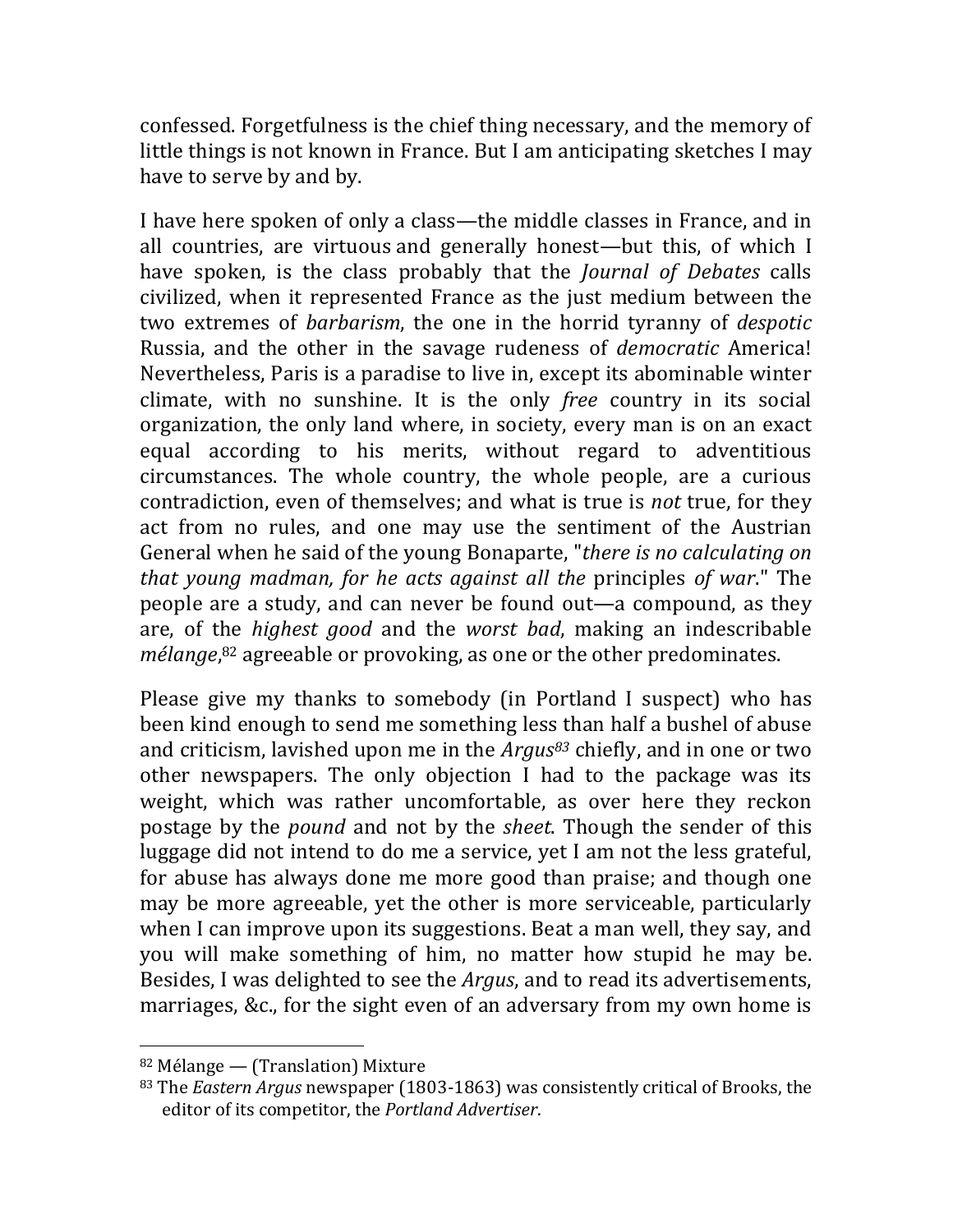pleasant, as I have not before seen a journal from Portland since I left New York. I would give not a little even to have a peep at our old Observatory<sup>84</sup> on the hill, though it can't read, write nor talk. An old *friend*, as the *Argus* has been so long, of mine, it would be unkind to forget me in my absence; though others might say, the keeping up of a fire upon an out-of-the-way, and unhearing adversary, was not just the thing.

I have not pretended in my letters to give perfectly full and minute accounts of the countries I travel over. Years of time, an accurate knowledge of all the European languages, and volume upon volume would be necessary for that. If I had more time and more money to spend in that time, I would stop longer, and write and re-write my letters; but, as it is, I must go quick, and write quick; and often, I am sorry to say, after having set up almost all night, passing an exhausting day of intense labor in seeing sights or making journeys, or acquainting myself with the history of the people among whom I was, I have been compelled to send you letters without even re-reading what I had most rapidly sketched. But what I have sent you has been true—as accurate a picture as I could draw, shadowed it may be, by my own opinions, which will always go for what they are worth, and no more. Nevertheless, honest and fearless, for I will write what I think, let it offend whom it may.

> Paris, February 15, 1836.

As I expected, the whole of the United States is in commotion, and you are breathing nothing but war and arms, while all is as "*calm here as a summer's morning*," to quote Mr. Frelinghuysen's<sup>85</sup> famous phrase. The special message of the President has reached us, but there is neither any panic nor fear of panic. Stocks are not touched, and the whole subject

 $84$  The Portland (Maine) Observatory stands in the Munjoy district of the city; 86 feet tall, it was built in 1807 as a maritime signal tower.

 $85$  Theodore Frelinghuysen (1787-1862) — Politician from New Jersey; U.S. Senator from 1829 to 1835; the quotation (from an 1834 Senate speech) refers to the President of the First National Bank, Nicholas Biddle, as sitting "calm as a summer morning, with his directors around him, receiving his salary ...".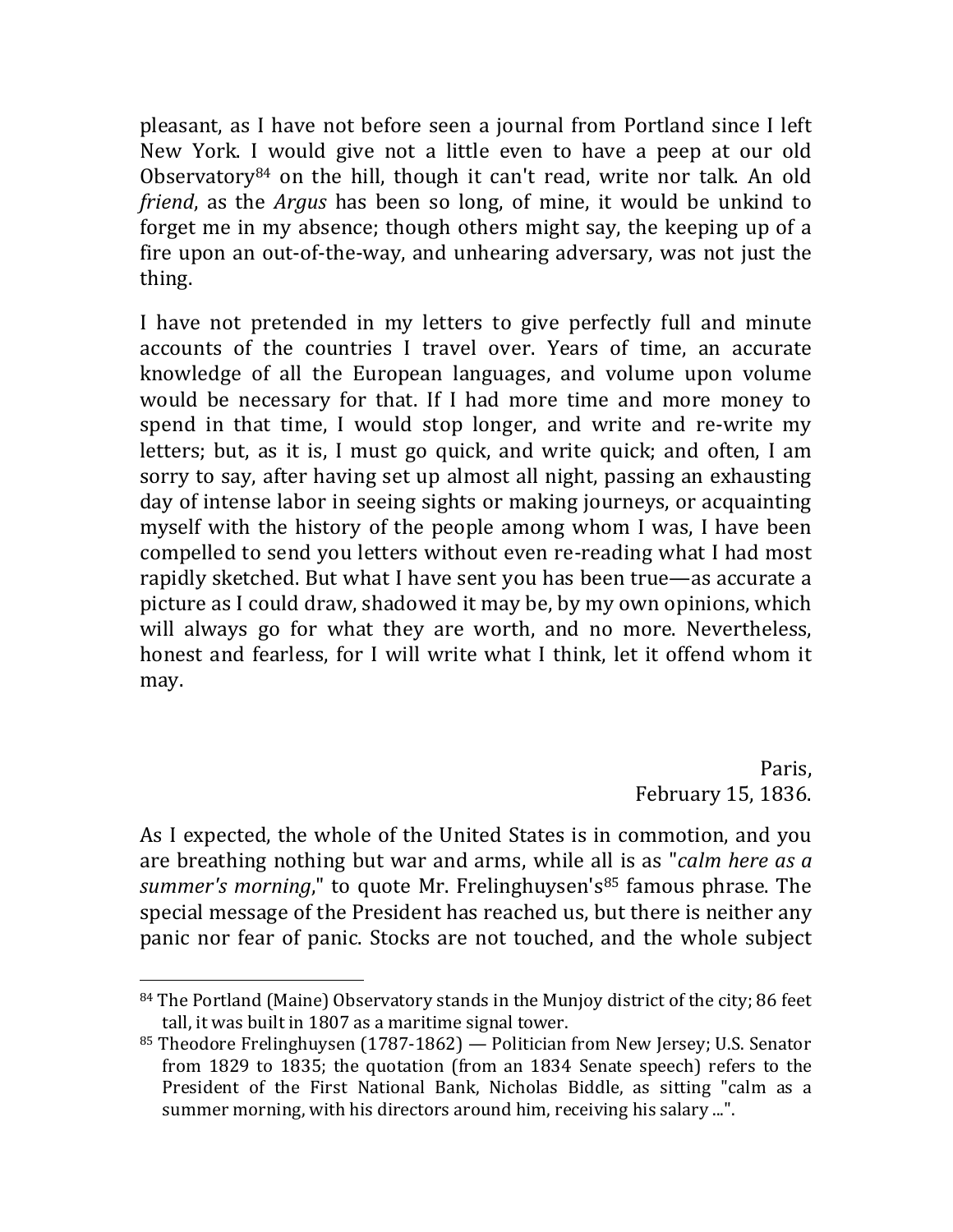matter is hardly thought of. Everybody considers the question settled by the intervention of England; and though some, ever-fearful of General Jackson's feverish temperament, have a doubt whether he will accept this mediation, yet, no one seriously believes that he can refuse it, or make up any reasonable arguments for the refusal. Never was there a negotiation so unfortunately mismanaged on all sides as this has been. The French Ministry have played the fool, and, it does seem to me that our Secretary of State also, with a flippancy that some call chivalry, and a haughtiness that some call dignity, has been playing the fool as well as they. Actually, I do not believe, judging from what I see here, that the two governments that rule over the two nations on the two sides of the ocean, can force the people of the two nations into a fighting humor. For such is the friendly feeling here manifested toward us, that the French would much sooner embrace than shoot us. Americans here mingle with the French like brethren, though the gulf between us and all of the subjects of John Bull is as broad as the Adriatic, notwithstanding we speak a language that each other understands, though Irish-Scotch-English-Yorkshire-Lancashire-Welsh-Cockney John Bull avers reasonably enough, without a doubt—that we do not speak *his* tongue.

Undoubtedly, you have all solved the *use* of the special message by this time, though that is a question here somewhat difficult of explanation. How much time would it have cost the President to wait in order to witness the effects of his first message upon the French people? What accelerated at present the wheels of negotiation with such a velocity that the drivers of them cannot rest to hear from across the Atlantic, when the present long session of Congress makes no such velocity necessary? If almost everything in this world did not depend upon time, place, and circumstances, the special message that the President has sent to Congress, recommending non-intercourse, would have involved us in inevitable war; but as it is, the warlike spirit breathed in every line of it, has only the effect of exasperation, without leading to action, or closing even the doors of negotiation. The French Journals comment upon it, and use it to affect their own ministers, either to restore them to office, or to keep them out; but none of them have any belief that Congress will immediately resort to the non-intercourse recommended, or carry out any of the measures proposed, other than that of fortifying the coasts, and strengthening the Navy. At the Tuileries also, the subject has been taken into consideration; but there, the intervention of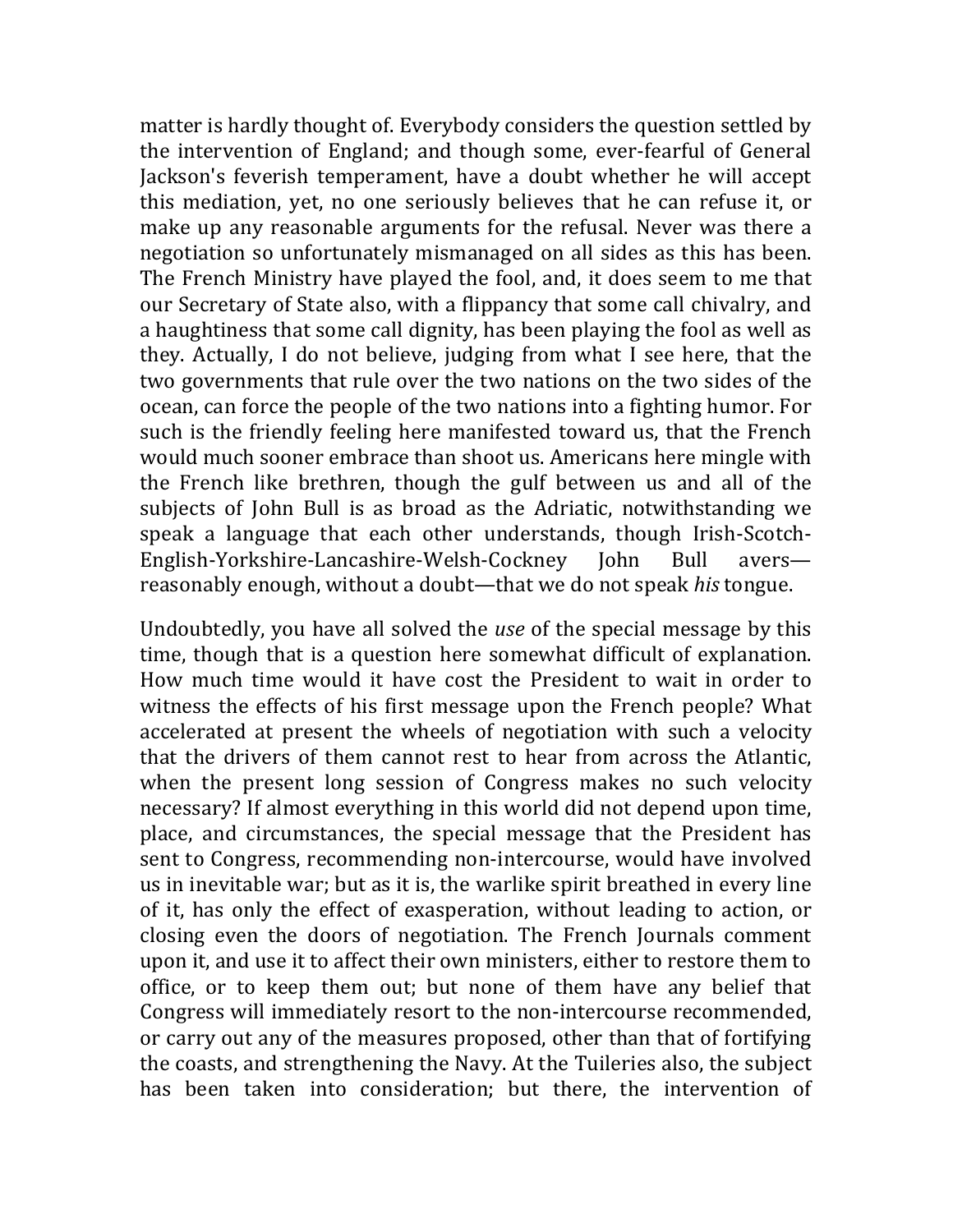England, it is believed, will settle all troubles now, and save French honor, which the French, in this silly affair, have, as usual, set a very high price upon.

Can it be that General Jackson will refuse the mediation of England? I do not believe it for a moment, and yet, this is now the only ground of fear. Mr. Forsyth, $86$  I fear, is not the proper man for his counselor on this occasion for, though a man of talents, yet he is a man that ever regards little things as much as the great. The punctilio<sup>87</sup> or ceremony, which such an intellect as Bonaparte's would overset in an instant, with a laugh at him who valued them, Mr. Forsyth would dwell upon for days. The customary compliments at the end of a letter—for example, the "*most obedient servant*," and "with the greatest respect I am yours, &c." would be as important to him as the substance above. This, if I understand the dispute, was the amount of the question between him and M. Pageot; for, with a government that acts towards other governments with the usual frankness and simplicity of ours, the refusal of M. Broglie's conciliatory note was out of character, as well as uncivil. But Mr. Livingston<sup>88</sup> is a man of just the other extreme, and though a man of the world, thinks more of the substance than the form, and, therefore, I hope his counsels will prevail. Cooler and less flippant than Mr. Forsyth, he is more the man that such a temperament as the President's needs. Easy indeed, I see it is, to work out an argument that the mediation of England comes too late, and that we cannot accept it with honor; but, the man who comes to this conclusion, must come to another at the same time—that this argument is worth more than thousands of lives, and millions of dollars. England, our fatherland, from which we rebelled—our enemy as she has been, our rival as she is, the envy of the European world, and the empress of the sea—she it is, who has offered us her services, and honored us in offering them, and if we refuse them now in scorn, or in a mere matter of form, the whole of Europe will be against us. But, I do not believe the government will be so mad, though there are many here who have doubts. I consider this question as settled by that intervention. The French so consider it,

 $86$  John Forsyth  $(1780-1841)$  — American politician, U. S. Secretary of State 1834-1841

 $87$  Punctilio — (per Webster) Careful observance of forms

 $88$  Edward Livingston (1764-1836) — U. S. Secretary of State 1831-1833; minister plenipotentiary to France 1833-1835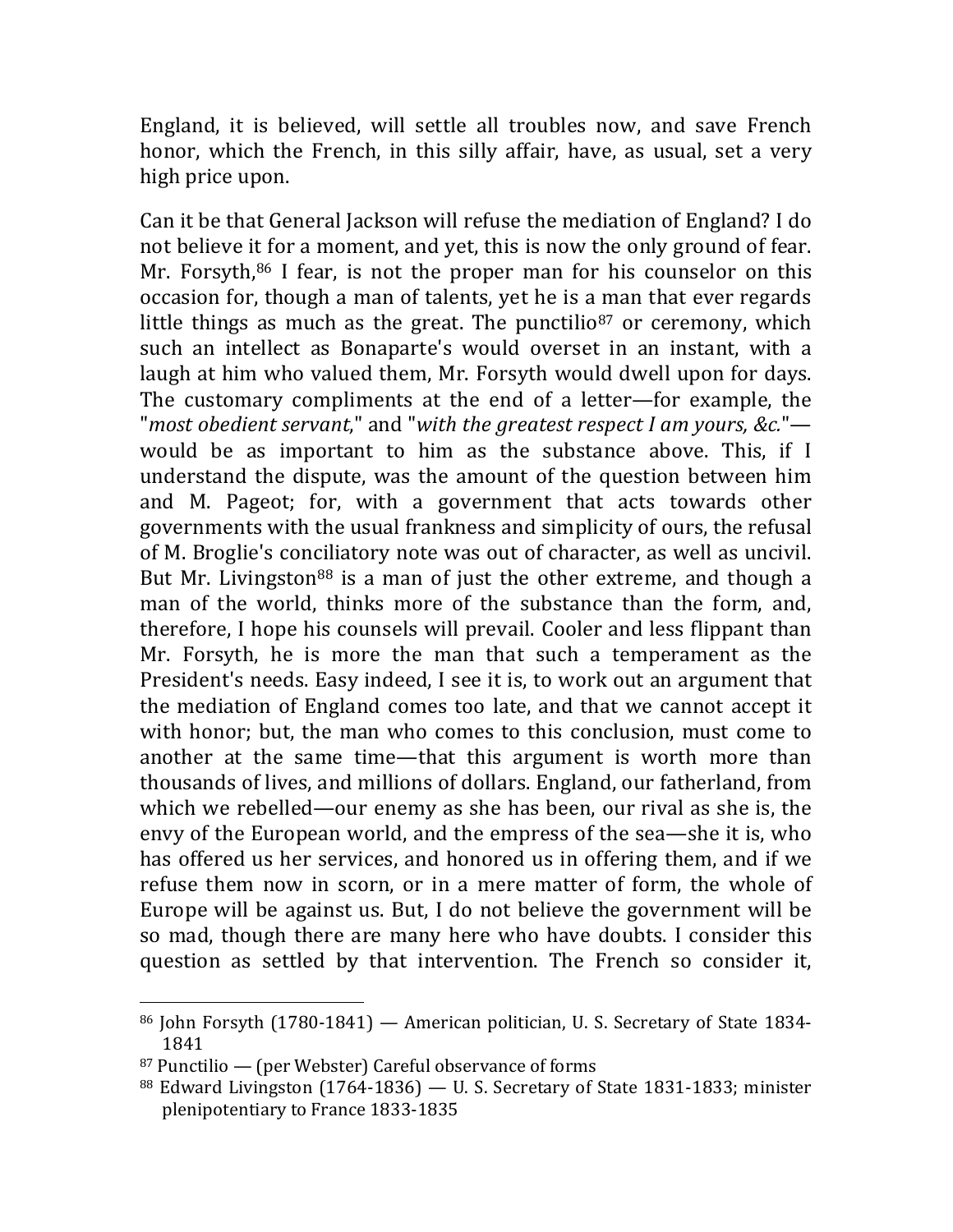though England is wholly with us in the right—and this accounts for the coolness with which they look upon this last message of the President, recommending non-intercourse and preparations for war.

All Paris, at present, is also mad in the revelries of the closing of the Carnival. The Ministry is in a state of change, and Fieschi is the hero of the day; so that, between the masks of the balls, the fanfaronades $89$  on the boulevards, the petition of the Tuileries, and the love dissertations of the renowned Fieschi—that he makes now and then, when speaking of his mistresses—there is no space left for American politics. All Paris, yesterday, for example, (Sunday,) was thronging the boulevards, and men dressed as women, straddling horses, women themselves mounted high in open cabriolets with masks and flowing robes, Bedouin Arabs, Indians, Turks, bears on horses, devils, beggars, in costume, and the like, were among the mighty multitude. Sunday as it was, even a saint, if there are any nowadays, must have laughed to see men of sense, with their whole hearts and souls engaged in such frolics as these. Incomprehensible people! I study them hard, but the only character they seem to have is such a one as admits of no rule, no analyzation at all. A special American message, arriving in such a Carnival, of course, you see, will hardly be read, or thought of, unless some wag may choose to ride up and down the boulevards in a General's uniform, proclaiming that he is *the* General Jackson, with all the emphasis upon the *son*.

> Paris, February 23, 1836.

For a week or ten days past, Paris has been in a perpetual hubbub, and the rumbling of carriages in the streets has been incessant, from the business carriages of the day and night to the hackney coaches and cabriolets of the morning, returning homeward with the crowd, started from their revelries only by the peep of the morning sun. But the Carnival is over now, and Fieschi's prattling head has rolled on the platform of the guillotine, so that quiet has returned, and one can think where one has been.

 $89$  Fanfaronade  $-$  Ostentation, bluster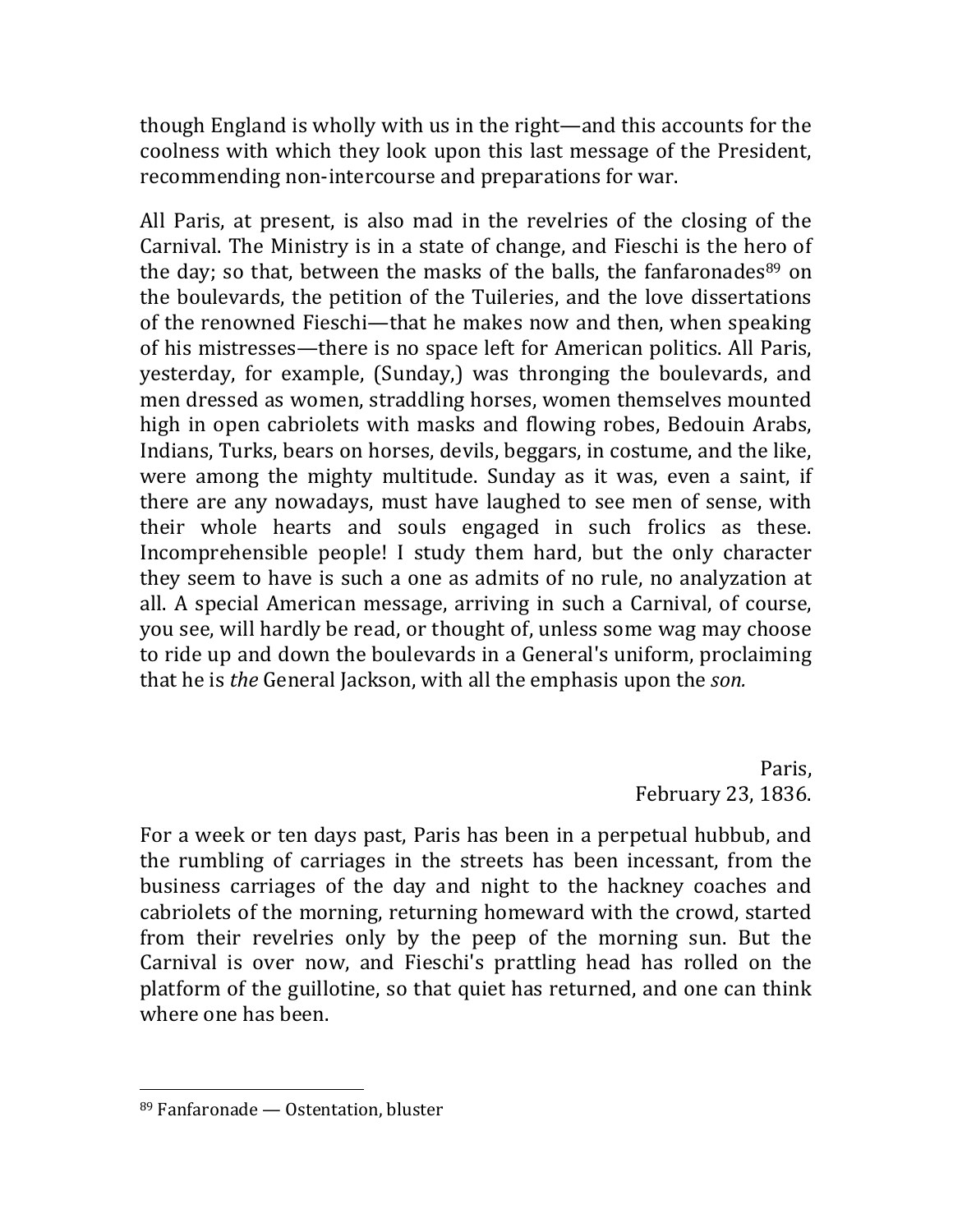I always, in a strange land, put myself upon a crowd, as it were, and drift wheresoever it chooses to carry me, for he who is travelling to see the world, is much to blame if he does not see *all* of it, so that when he returns to his own fireside, he may have no longings to return to see what he has left unseen. In a spirit like this, I have tumbled myself into all sorts of society of Paris during the Carnival; and though a thousand things are there to be seen, yet it is only a few of them that can stand the telling, for he who finds balls and carousels in masks underground droller than these in full light in Paris, must have made some journeys which are better left unsung than told. But I have seldom been, droll as the places are in Paris, where some American woman has not been before me—masked it is true, but what will not woman do, when society bears her out and when she can conceal herself in a domino<sup>90</sup> and a mask.

The masked balls in Paris are the greatest sources of amusement during the Carnival, and these vary in character, from what is called quite respectable, to those of a doubtful character, and then to those about which there is no doubt at all. At the French Opera, the respectable masked balls are given, a ticket of admission to which is sold at the door, but given always to such women as choose to demand it; and to this ball the women go, dressed in black and masked in black, thus, with their faces so hidden, and their bodies and heads so concealed in a broad cape, that a husband would hardly know his wife. The men are without masks, but are not permitted to enter unless they are neatly dressed, in such a manner as to comply with all the requisitions of fashionable society in Paris. In consequence of these regulations, added to the price of ten *francs* which a ticket costs, secures a body of men well-known and responsible, while the other sex is of a mingled description, neither known nor responsible. The women resort there to amuse themselves, to turn men, as it were for a little while, and to say and to do what they please, in spite of the world, while the men become the subjects of intrigue, and puzzle their brains in guessing what manner of a person that may be with whom they are carrying on a conversation. There is no dancing—nothing even but music and a promenade—and a little lottery

 $90$  Domino — (per Webster) A long loose hooded cloak, usually worn with a half mask as a masquerade costume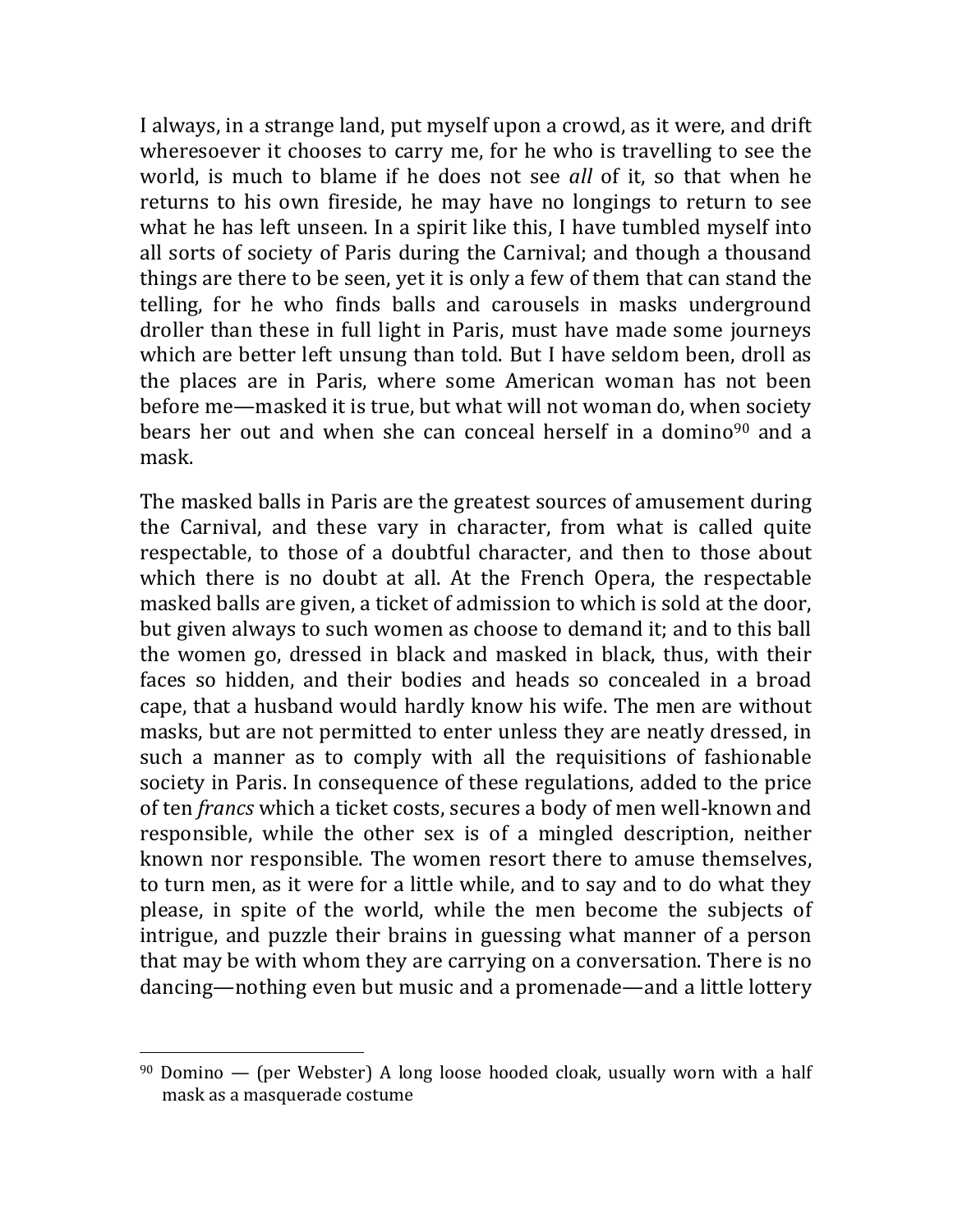establishment of bonbons,  $91$  established for the benefit of the poor. The rencontres<sup>92</sup> in such places are often singular enough. Perhaps a young man turns gallant, and it may be that some pretty girl of his acquaintance has been sounding him to see what his morals are, and at last when she finds him out, gives him a shake and runs. It may be that the love which a woman would not make elsewhere she pours forth here to her heart's content. But what is done, no man can tell, except he who becomes the subject of some intrigue, or he who throws himself upon some chance, and follows it out to the end. The Opera is opened for this company at midnight, when the company assembles and the music begins. At four, five, or six o'clock, the company departs, some to bed, but more to some *cafe* or some restaurant in order to refresh exhausted nature.

The next great ball, which has this year attracted the attention of the Parisian community, was that given in an immense hall at Musard's,  $93$ Rue St. Honoré, where thousands would resort in a single night, so that the string of carriages would at times extend a mile. This is at least a ball of a doubtful character, though hundreds of the most respectable people of Paris were in the habit of going there, and among this crowd of carriages even pompous liveries at times were seen. The women at the Opera were all masked, except some women of the lowest class, but all appeared, both men and women, in whatever costume they chose to assume. Masks, however, are forbidden to the men for the sake of preserving order, but nevertheless many of them are so disguised that they can scarcely be seen; though, if under this disguise they attempt anything disorderly, the police officers who are there in crowds, soon drive them out of the hall. No view, however, can be more beautiful than this, of such an assembly, almost all of which are in costume, and so varied is this costume, and often so beautiful, that you fancy at times that you are in a general assembly of all the nations and tribes of the earth, of the past as well as of the present. History is ransacked, and the manners and fashions of centuries gone by are studied, for the discovery of costumes; so that the Persian, the Greek, the Roman, and

 $91$  Bonbon — (per Webster) something that is pleasing in a light or frivolous way

<sup>&</sup>lt;sup>92</sup> Rencontre — (Translation) Casual meeting

 $93$  Philippe Musard (or Muzard) presented "winter waltz nights at the Salle Valentino in the Rue Saint-Honoré from 1833".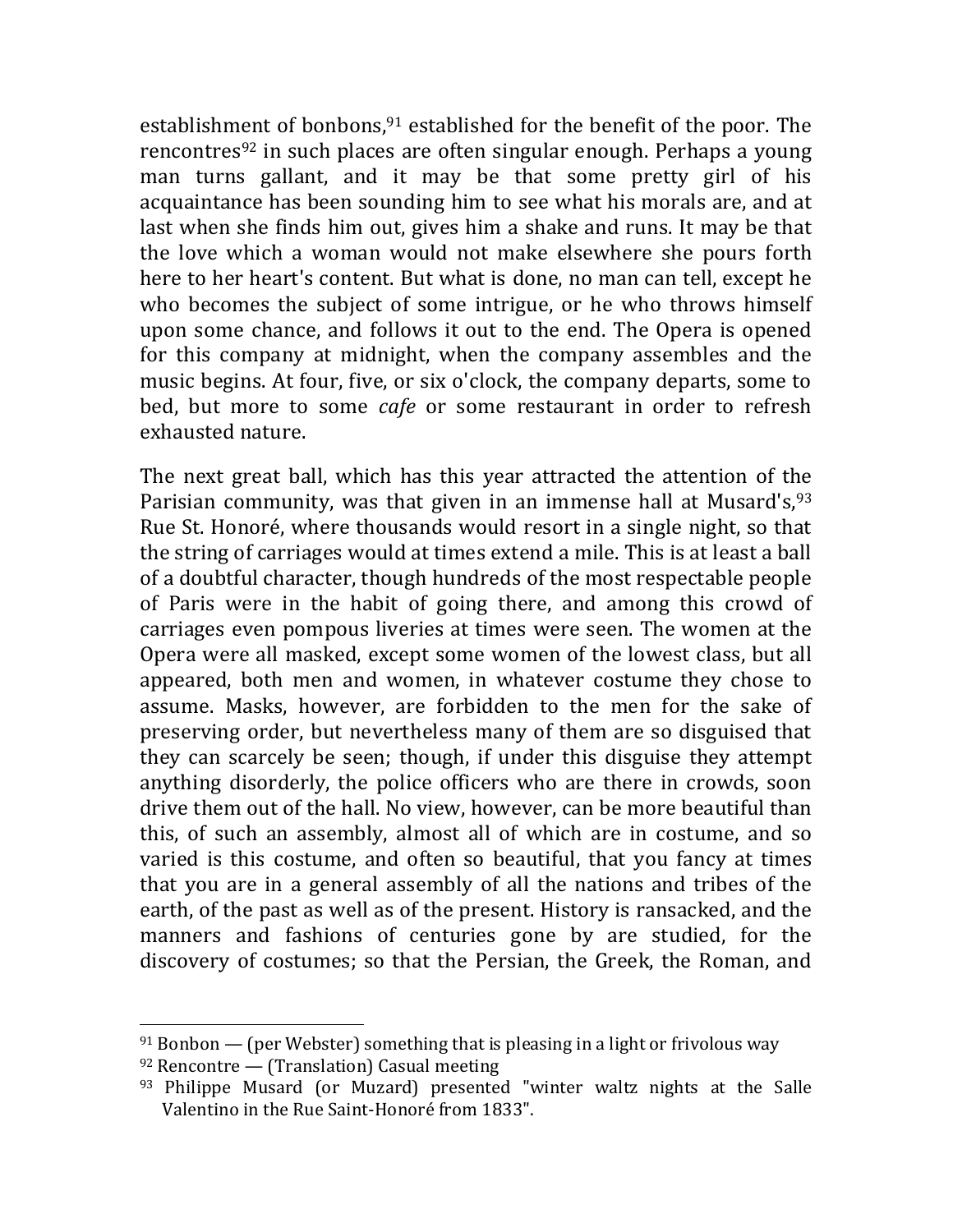the Scythian are not only there, but the Maid of Orleans,  $94$  Charlotte Corday<sup>95</sup> and, in short, almost all the women who have made themselves remarkable in the world. The Italian peasant, the Swiss mountain girl, the French coquette of the country, the Tartar, the North American Indian squaw, each and all make their appearance, and one is astonished, not only by the brilliant splendor, but deeply interested in the study of costumes, which in this respect, are one of the best books in the world. If one was never shocked in such a company by the outrageous taste of some of the men who go there as beggars, in rags sewed together, making as vile a figure as they can and being even at times covered with blood so as to be more horrid, the spectacle would be one of unmingled pleasure.

For nothing is more charming than the taste with which a French woman chooses or arranges a habit, so as to become her person. If her shoulders are pretty, the robe is adjusted for their display; but, if otherwise, they are carefully mantled by some ingenious device. The light and airy foot is set off for view, and the mask even is no protection for the bright and shining teeth. A French woman studies the human frame as a sculptor studies anatomy, and whenever nature can be aided, the aid is given; and whenever nature needs no aid, its majesty is shown, in spite of laws and in contempt of fashion, which no French woman seems to regard further than as it answers her own purpose, and her own person. Dress, indeed, is a science with the women here, which they make a study of, calling to its aid many others, among which is a knowledge of colors, and the art of combining them, as well as a knowledge of anatomy, to say nothing of what they regard in the arts in the way of sculpture and painting. The models of beauty are ever present in her eye, and she studies them to improve her taste and her person, as much as she can.

The first thing one French woman regards when she sees another, is her dress, and the first compliment she makes is, perhaps, "*how divine you look* in that robe," or something of the like. What then can be more

<sup>&</sup>lt;sup>94</sup> The Maid of Orleans — Joan of Arc (c.1412-1431) heroine of the Hundred Years War; captured by the English, she was martyred, and later canonized by the Church.

<sup>&</sup>lt;sup>95</sup> Charlotte Corday (1768-1793) — Assassinated the French Revolutionary leader Jean-Paul Marat in 1793, during the Reign of Terror.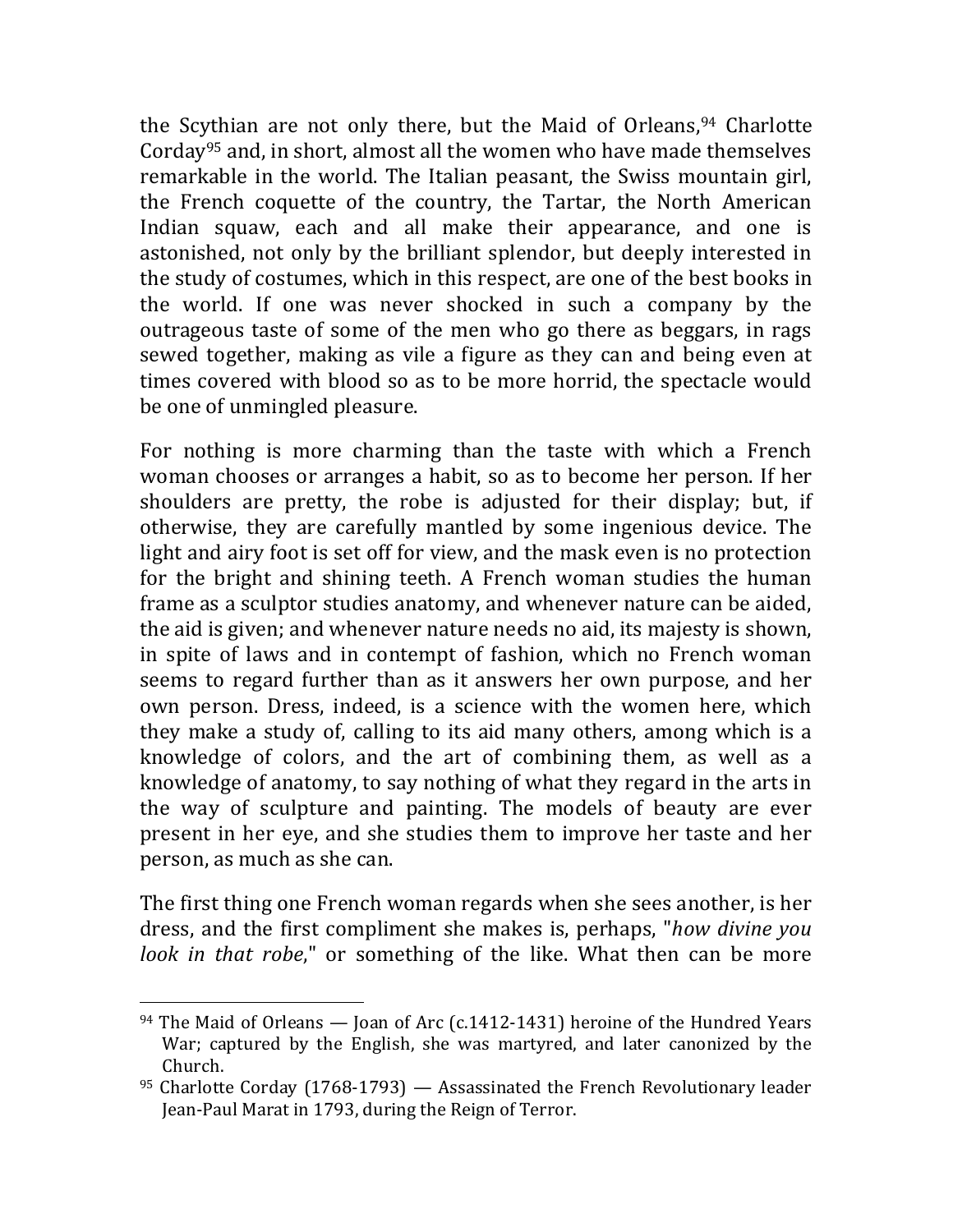beautiful than a fancy spectacle of perhaps fifteen hundred women, thus dressed with taste in becoming costumes, representing all the nations of the world, and all the prominent costumes of nations dead, where very memory is almost gone by. And though a Frenchman is seldom or never the well-dressed man that an Englishman is, it may be because there are no such tailors this side of the water as there are in London; yet, when in the costume of princes, Turks, nobles, sailors, Greeks, Neapolitans, and the like, they make a curious and interesting assembly, mingled with their fancifully dressed companions of the other sex. The hall of Musard's, twice every week for four or five weeks past, has exhibited such a spectacle as this, and such is the small demand for entering it only four or five *francs*—that it has been constantly crowded; and so much so, some nights, such has been the rage to go there, that people have stood out of doors till three o'clock in the morning, before it was their turn to enter in the line in which they were arranged. This ball opens at midnight like that of the Opera, but dancing is allowed there. It usually breaks up at daylight.

Perhaps there are a dozen other balls given at the theaters, like that of Musard's, but when you have seen one, you have an idea of all. There are other masked balls which you can visit for a single *franc*, and the value of the company is commonly measured by the price. The less that is said about the lowest sort the better, though this one remark is strictly true of Paris: that in no city of the world does *decency* appear on all sides as in Paris, so that modesty is seldom or never shocked in public. For even the theaters, which are elsewhere often unfit resorts for modest women, are here as proper and kept in as good order as the churches elsewhere. The police is rigid, and the people have a public delicacy which the English and Americans have not, and nowhere in Paris can such a revolting spectacle be seen, as that which nightly throngs one of the chief streets of London, or certain parts of many of the theaters of the United States.

The closing day of the Carnival, which was on Tuesday last, was spent by the mass of the Parisians on the boulevards, where and elsewhere, an ox, highly caparisoned, was led in a train, all in the richest costumes of Rome of old. The boulevard, which is near the largest and principal street of Paris, was full of carriages of all kinds—the rich coach of the English with their men in livery, the milkman with his cart, the postman twanging his horn and snapping his whip, the cart with its heavy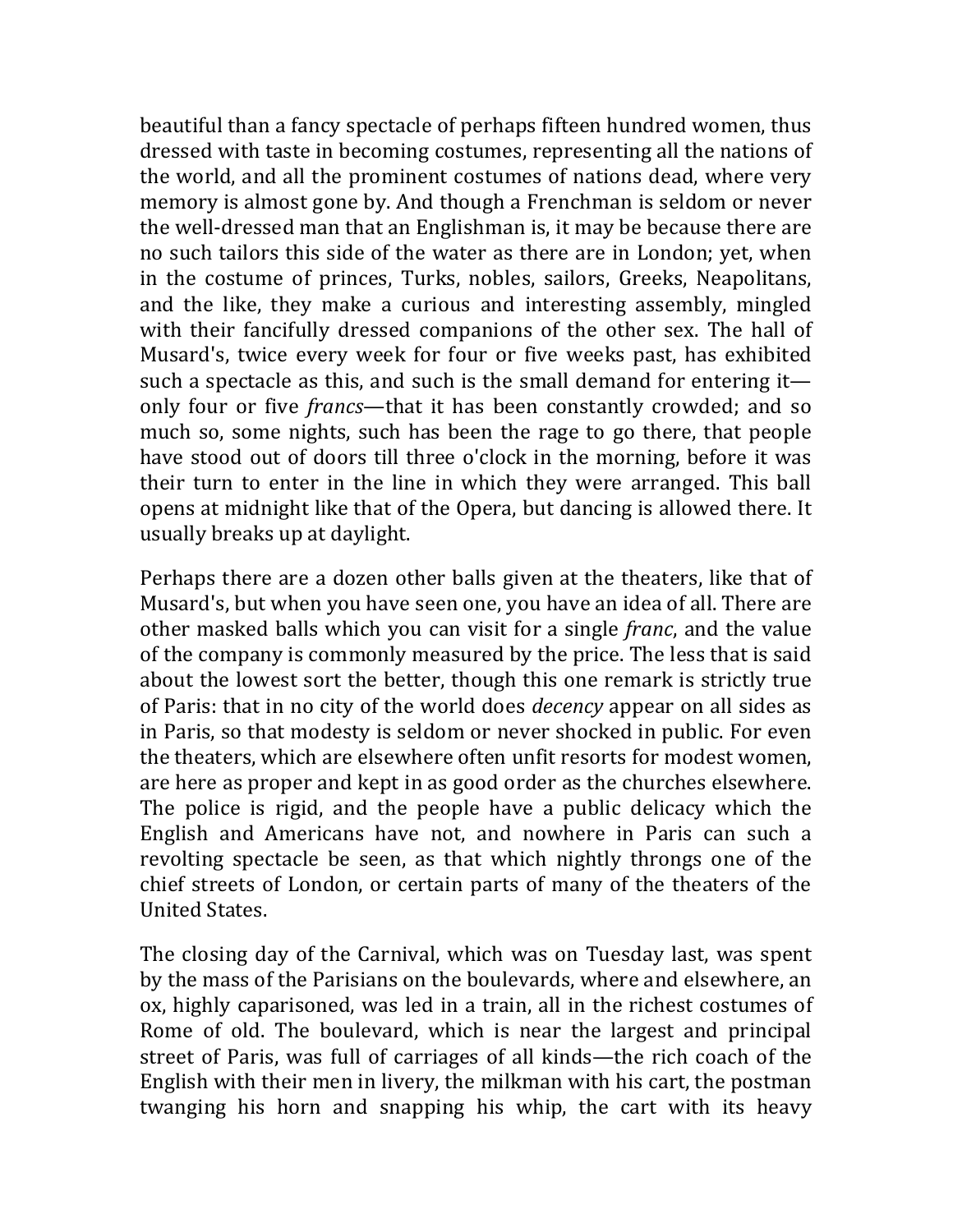wheels, the cabriolet full of masks—in short, with all of the vehicles that a great city like Paris can furnish. All were crowded with men and women and children, many in costumes, and all in their best and showoff habits. The sidewalks were so thick with human beings that a man could hardly pass from point to point, and barrels were sold for standing places, and windows were let out at so much a day. The whole city, in short, was in a masquerade, and night did not even end the scene in the boulevards, for there thousands of torches were paraded up and down, and loud and joyous was the revelry.

Midnight changed the scene. The masked balls opened then, and the mighty multitudes flocked into them to dance and caper, and carouse. I went to bed overwhelmed with fatigue, quite satiated with glory of such a kind, but the next morning, at early dawn, I walked two or three miles toward that part of Paris, out of the barriers, near where is *Père* Lachaise, and there, perhaps, were thirty thousand people, thousands in carriages, and thousands on foot, who made this the assembly ground after the carousals overnight. Every shop in Paris, and every shop beyond the barriers, and the windows too, were thronged, and the streets were so obstructed by the multitude that only the carriages could move in regular lines. The *canaille<sup>96</sup>*—and never was there a better opportunity to see a Parisian mob—amused themselves with all sorts of grimaces, and contortions, and screams; and if anyone was disposed to take exception to their grimaces, they covered him over with meal and flour. The soldiers of the line were thick among them, and the municipal guards on horseback kept all in order, so that, large as was the multitude, and obstreperous even, disorder never was permitted to verge beyond a proper point. The armed force of Paris is like the standing army of other nations; and, though the multitude now and then give it an overthrow, yet they are awed and kept in quiet before it. At what hour this crowd dispersed, I did not stop to see. This one remark may be made of it with truth, that though there were some instances of drunkenness, and all were enfeebled by want of sleep, yet the difference in the number of drunkards between an English and an American crowd of the like character, was wonderfully in favor of the French. A beastly drunkard was a rare exception, that shocked and mortified even the *canaille*.

 $96$  Canaille — (per Webster) rabble, riffraff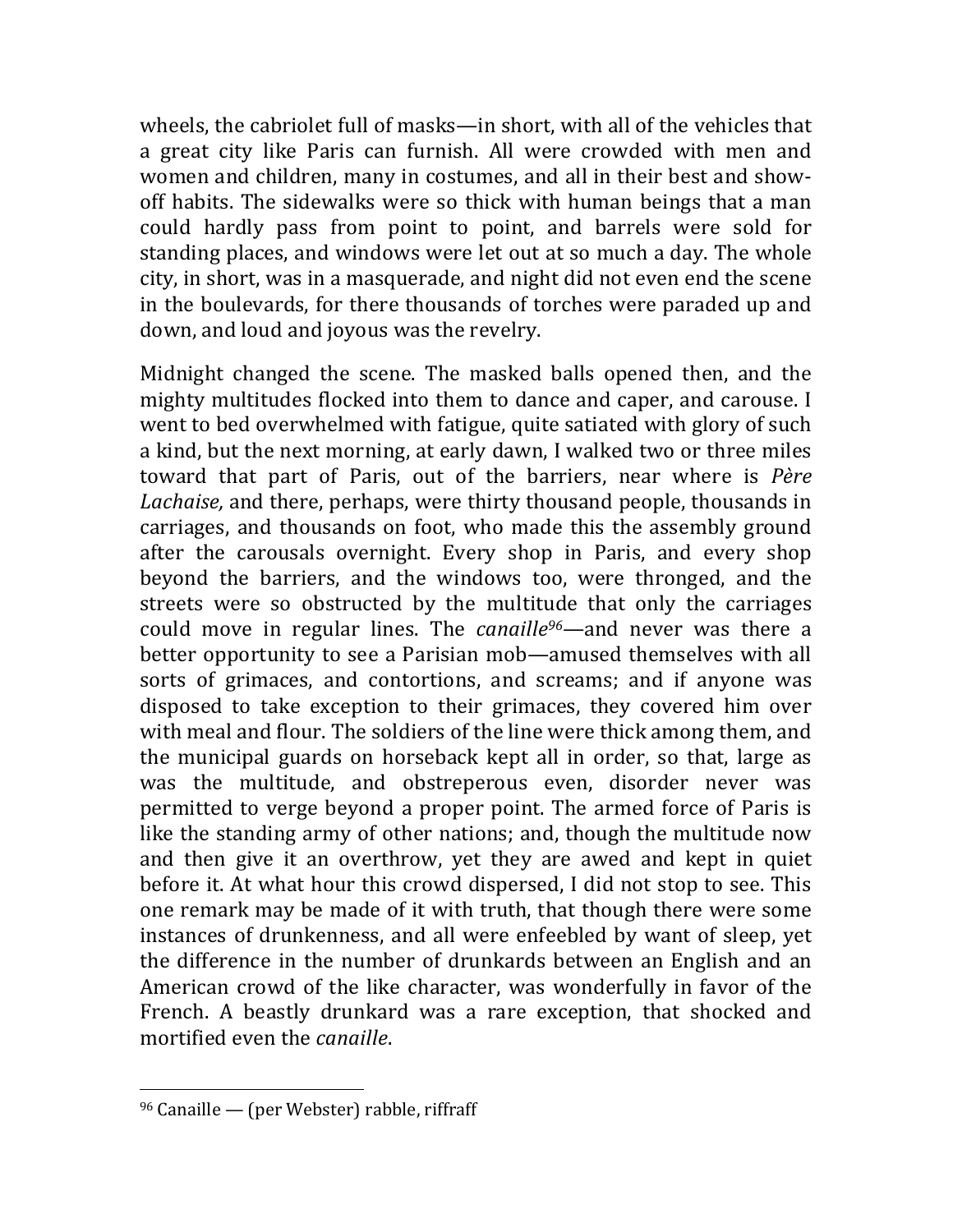Friday morning, the multitude was out again, I know not how many strong, to see the execution of Fieschi, Morey and Pepin.<sup>97</sup> Many of my American friends adjourned from a brilliant ball about three o'clock in the morning, which is regularly given here by an American banker, whose purse is now among the heaviest in Paris—and when, only in Paris, there is an union of the French and the Americans—to see the chopping off of heads by the ax of the guillotine, that was to take place at eight o'clock. But, to secure places for witnessing this tragedy, one must be there long before daylight, and then buy a peep at a window for five *francs* or more, as he would a box at the theater. I did not see the execution, nor the crowd, and therefore must refer you to the newspapers for particulars. Perhaps, you will not see in them that the mistress of Fieschi has been engaged at a *Cafe*, to sit at the counter, so as to draw customers there; and that the caricaturists have made some of the incidents of this so terrible an execution even laughable by their wit; but, as these facts illustrate some of the peculiarities of the Parisians, they are worth remembering. Fieschi himself, indeed, is an epitome of the French of his class. The *glory* of his death seems to have amply compensated him for the pain of dying. The figure he has made for months in the public eye, has persuaded him that he was one of the chief members of the state, and at last he began to believe that, though he was an assassin of the republicans, he should die as a patriot of Louis Philippe. All he wanted to live for, it seems, was to *write* a little more, which passion seized him at the close of his days, and his letters he had scattered about as Sibylline<sup>98</sup> leaves for immortality. The French at last became so attached to the heroism of this miscreant, that if they could have had the power, they probably would have pardoned him his crime, only provided, however, that he could get a substitute for the guillotine—for the loss of that spectacle, it is not possible that the multitude would on any condition, have submitted to.

#### END OF LETTERS FROM PARIS

 $97$  Morey and Pepin were accomplices of Fieschi in his assassination attempt. 98 Sibylline — Prophetic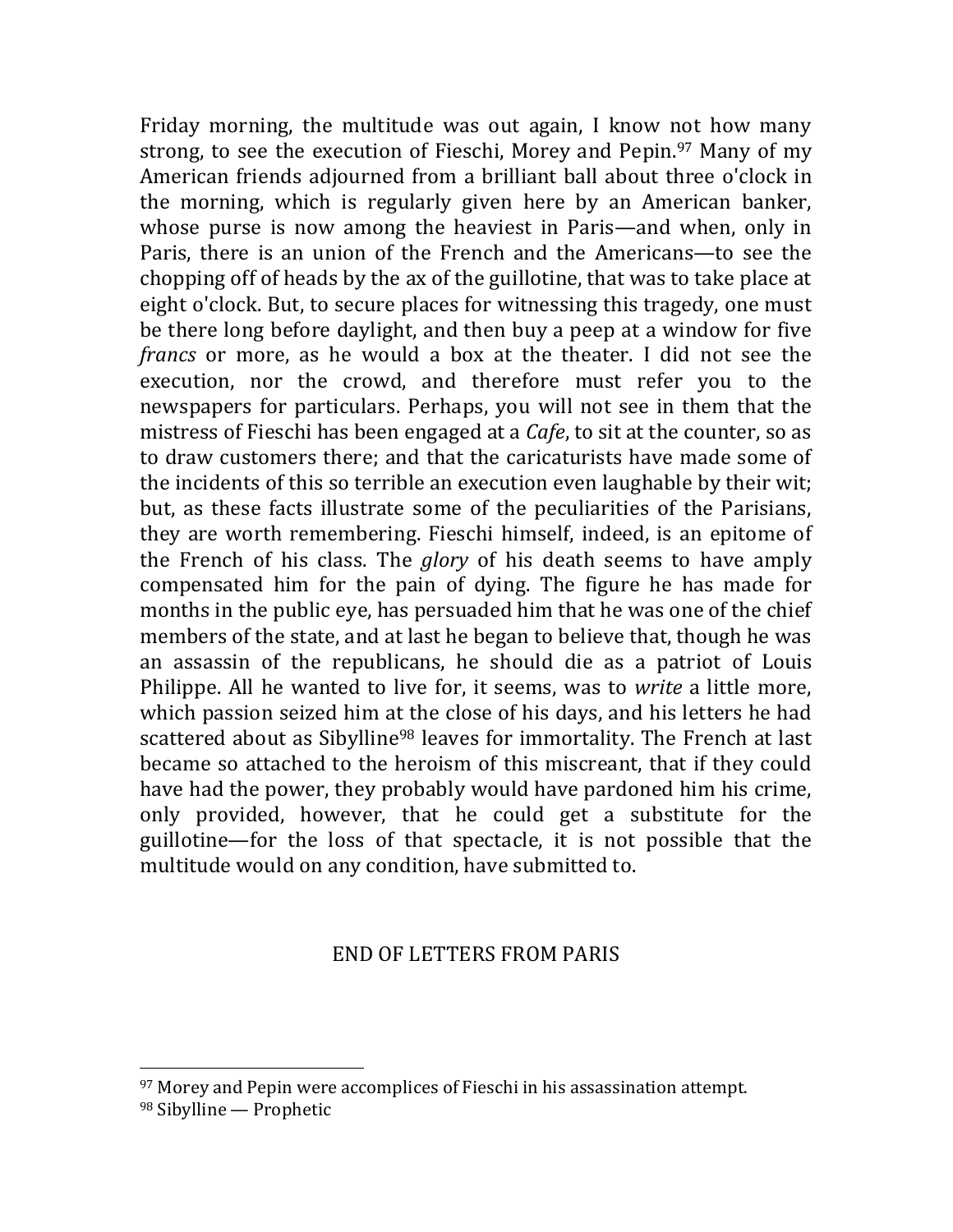### **SUMMARY OF VOLUME FOUR — HOMEWARD BOUND**

LETTER 97 (Lyons) Coach crosses the Alps by Mont Cenis, slower than a walking  $pace$  — Leave Piedmont and enter Savoy — Switch from Italian to French — Fears of snowy disaster unfounded  $-$  Roadside fortress in construction  $-$  Chambery  $-$ French border: passport held and sent on to Paris

LETTER 98 (Paris) Soldiers everywhere  $-$  National Guards, Municipal Guards: maintaining public order  $-$  Admiration for the militia  $-$  Narrow streets: Tactical advantage of the Paris mob  $-$  Public satisfaction with the monarch  $-$  Carnival: revelry, but orderly revels — Theaters in Paris: hugely popular, safe for women, more popular than churches, more entertaining  $-$  Sunday attractions  $-$ Importance of fashion: compare and critique

LETTER 99 (Brussels) Paris: Four-month residence at an end — Coach for Brussels: its several compartments  $-$  Flat countryside deserves a railroad  $-$  Parisian preference for city over suburbs  $-$  Border controls: more polite, no bribery expected

LETTER 100 (Brussels) Accustomed European civic features not found in America  $-$  walks, parks, galleries  $-$  Practical utility of art appreciation in business  $-$ Belgians and French not more inventive, but have more taste  $-$  Stimulation of public displays of sculptures and paintings  $-$  Art and design benefit all in the  $community$  —America should learn from France and England, seeking a happy medium in utility, art, political freedom and social freedom.

LETTER 101 (Brussels) Waterloo: Recent occurrence (1815); different experience from visiting Roman battlefields  $-$  French and English positions  $-$  Role of Blucher's Prussians  $-$  Does the good done by Napoleon outweigh the evil?  $-$ Emotions still fresh and strong in combatant nationals  $-$  An American may judge that the good done by Napoleon has already been reversed  $-$  Dutch memorial mound  $-$  Few traces of thousands of lost lives  $-$  Summary burial in common graves  $-$  Waterloo village  $-$  Absurdity of commemorating the Marquis of Anglesey's leg

LETTER 102 (Antwerp) Language confusion awaits the English-speaking visitor: Walloon French and Flemish Dutch  $-$  Railroad projects: follow American example — Comfort of buildings related to climate — Antwerp: on the trail of Rubens

LETTER 103 (Antwerp) Botanical Garden; Sunday morning service; Sunday afternoon entertainment; Citadel  $-$  America (united) has no need to use its resources in building fortresses; city well-placed for the traveler